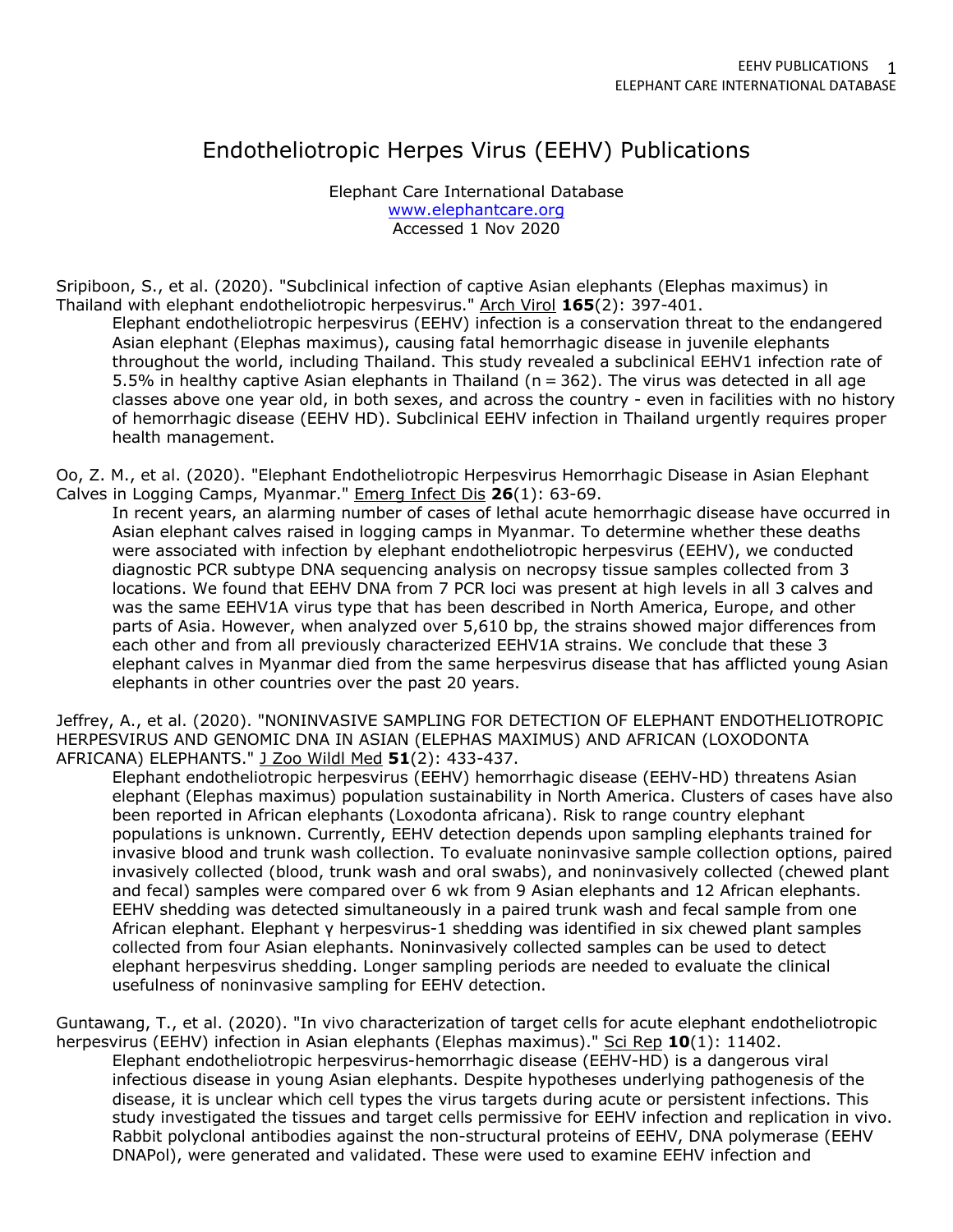replication in various tissues of acute EEHV-HD cases and compared to an EEHV-negative control. The results indicated that viral antigens were distributed throughout the epithelia of the alimentary tract and salivary glands, endothelia and smooth muscle cells, and monocytic lineage cells of the EEHV-infected elephants. Moreover, EEHV DNAPol proteins were also found in the bone marrow cells of the EEHV1A-HD and EEHV1A/4-HD cases. This study demonstrated for the first time the target cells that favor in vivo EEHV replication during acute infection, providing a promising foundation for investigating EEHV propagation in vitro.

Grenus, B. G., et al. (2020). "EVALUATION OF THE EFFICACY OF TWO DIFFERENT SAMPLING SITES FOR THE DETECTION OF ELEPHANT ENDOTHELIOTROPIC HERPESVIRUS (EEHV) IN THREE ASIAN ELEPHANTS (ELEPHAS MAXIMUS) IN IRELAND." J Zoo Wildl Med **51**(2): 303-307.

Elephant endotheliotropic herpesvirus (EEHV) causes a disease that primarily affects juvenile Asian (Elephas maximus) elephants, causing acute hemorrhage and death. Due to the severity of the disease, many zoos have developed EEHV active surveillance programs. Currently, trunk washes are the standard for testing elephants for shedding of EEHV, but it has also been detected from other mucosal surfaces. This study compared the efficacy of oral swabs and trunk washes for the detection of EEHV shedding using previously validated quantitative polymerase chain reaction (qPCR) methods. Oral swab and trunk wash samples from three juvenile elephants at the Dublin Zoo in Ireland were collected in tandem and tested from April to September 2017. Of the 51 paired samples, 21 trunk wash samples were positive for EEHV1, while only 2 of the oral swab samples were positive for EEHV1, suggesting that trunk wash samples are more effective for detecting shedding of EEHV in Asian elephants compared with oral swabs.

Fuery, A., et al. (2020). "Lethal Hemorrhagic Disease and Clinical Illness Associated with Elephant Endotheliotropic Herpesvirus 1 Are Caused by Primary Infection: Implications for the Detection of Diagnostic Proteins." J Virol **94**(3).

Elephant endotheliotropic herpesvirus (EEHV) can cause lethal hemorrhagic disease in juvenile Asian elephants, both in captivity and in the wild. Most deaths associated with the virus are caused by two chimeric variants of EEHV1 (EEHV1A and EEHV1B), while two other EEHVs endemic within Asian elephants (EEHV4 and EEHV5) have been recognized but cause death less often. Whether lethal EEHV infections are due to primary infection or reactivation of latent virus remains unknown, and knowledge of the anti-EEHV antibody levels in young elephants is limited. To close these gaps, we sought to develop a serologic assay capable of distinguishing among infections with different EEHVs using a luciferase immunoprecipitation system (LIPS) for antibody profiling and a panel of conserved EEHV recombinant proteins and proteins unique to EEHV1. The results showed that elephants dying from EEHV1 hemorrhagic disease or ill from EEHV infection were seronegative for the EEHV species that caused the disease or illness, indicating that the events were associated with primary infection rather than reactivation of latent virus. We also demonstrated that waning of EEHV1-specific antibodies can occur in the first 2 years of life, when a threshold protective level of antibody may be needed to prevent severe EEHV1-related disease. Use of the LIPS assay to identify putative "diagnostic" proteins would be a valuable asset in determining the EEHV immune status of young elephants and responses to candidate EEHV vaccines in the future.IMPORTANCE Whether clinical illness and deaths associated with elephant endotheliotropic herpesvirus (EEHV) infection result from primary infection or reactivation of latent virus is a longstanding question in the field. By applying a relatively new assay, the luciferase immunoprecipitation system (LIPS), combined with the genomic sequences of the viruses, we gained the insights and tools needed to resolve this issue. Our EEHV1-specific LIPS assay should be useful for assessing the vulnerability of elephant calves to infection with different EEHVs and evaluating antibody responses to anti-EEHV vaccines. A significant proportion of the Asian elephant population is under some form of human care. Hence, the ability to screen for EEHV immune status in elephant calves should have a major impact on the management of these animals worldwide.

Wissink-Argilaga, N., et al. (2019). "USING IN-HOUSE HEMATOLOGY TO DIRECT DECISION-MAKING IN THE SUCCESSFUL TREATMENT AND MONITORING OF A CLINICAL AND SUBSEQUENTLY SUBCLINICAL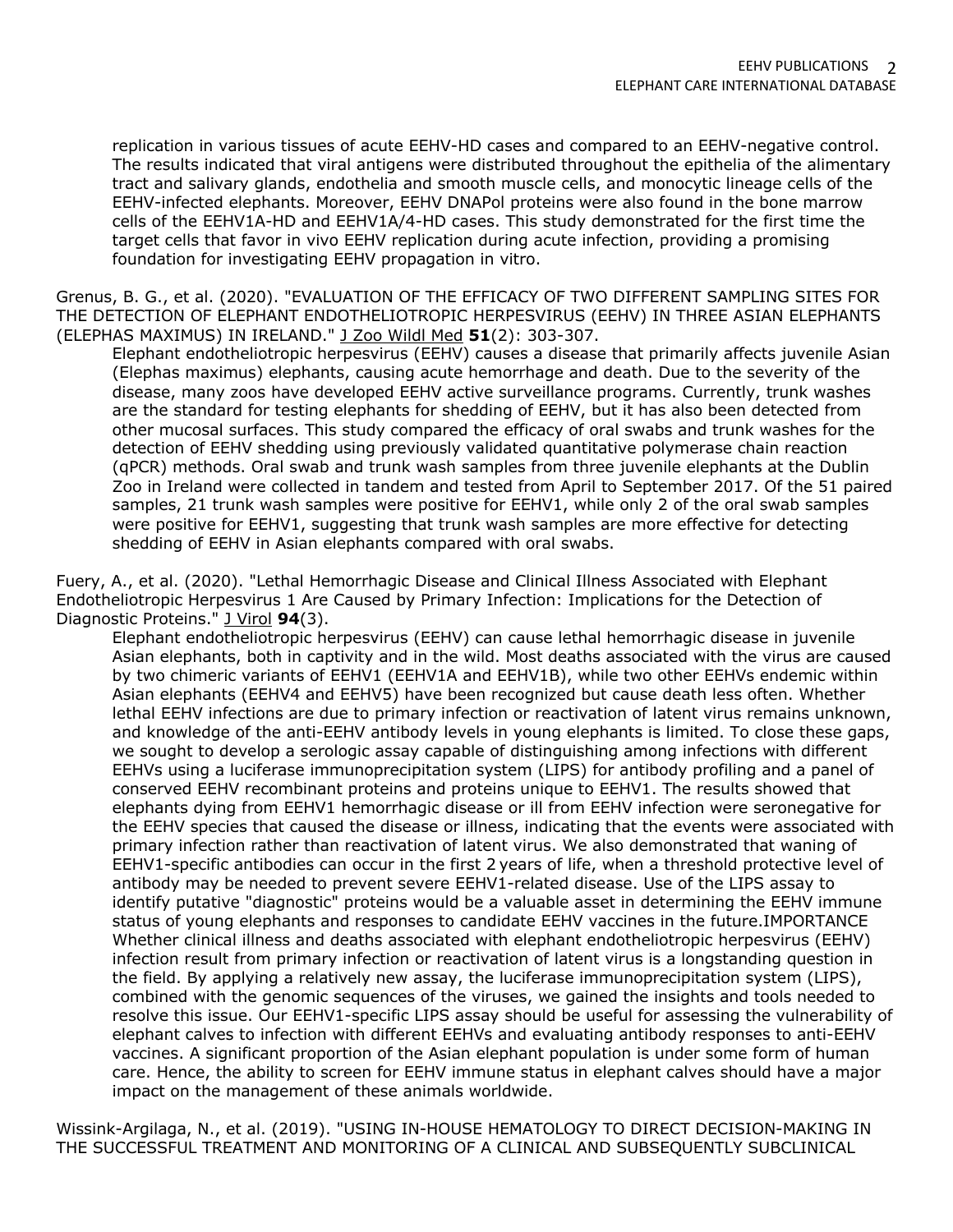CASE OF ELEPHANT ENDOTHELIOTROPIC HERPESVIRUS 1B." J Zoo Wildl Med **50**(2): 498-502. A 3.5-yr-old asymptomatic female Asian elephant (Elephas maximus) with a high load of circulating EEHV1B DNA on qPCR on a routine blood sample, showed progressive depletion of monocytes, lymphocytes, and platelets. Twice daily IV ganciclovir, plasma transfusions, and fluid therapy coincided with a decreasing viral load, which may support potential efficacy of this antiviral drug. An increase in lymphocytes followed initial treatment and preceded the onset of clinical signs. Administration of short-acting glucocorticosteroids for two consecutive days preceded a reduction of lymphocytes, recovery and maturation of monocytes, and gradually decreasing clinical signs, illustrating the potential value of glucocorticosteroids in treatment of clinical EEHV. Three subsequent subclinical episodes with high monocyte and platelet counts did not require intervention. Decision-making was led not just by quantification of viral load and clinical signs, but more specifically by interpretation of the hematological changes using easily accessible, in-house blood smear analysis.

Takehana, K., et al. (2019). "Rapid and sensitive detection of elephant endotheliotropic herpesvirus 1 (EEHV1) in blood by loop-mediated isothermal amplification (LAMP)." J Vet Med Sci.

Elephant endotheliotropic herpesvirus type 1 (EEHV1) is the most important causative agent of an acute fatal hemorrhagic disease in Asian elephants (Elephas maximus). We employed loopmediated isothermal amplification (LAMP) to develop a rapid and simple detection method for EEHV1 in blood. When used to test 21 clinical samples collected in Japan, the EEHV1 assay correctly identified one positive and 20 negative clinical samples. It was observed that when samples were spiked with synthetic DNA plasmids including EEHV1 polymerase gene, the detection limit of the LAMP assay was 10(1.2) copies/mul and 100-fold higher than that of conventional PCR. These advantages of the LAMP assay for EEHV1 detection may facilitate better veterinary practices for treating elephants suffering from the acute disease.

Srivorakul, S., et al. (2019). "Possible roles of monocytes/macrophages in response to elephant endotheliotropic herpesvirus (EEHV) infections in Asian elephants (Elephas maximus)." PLoS ONE **14**(9): e0222158.

Elephant endotheliotropic herpesvirus-hemorrhagic disease (EEHV-HD) is the primary cause of acute, highly fatal, hemorrhagic diseases in young Asian elephants. Although monocytopenia is frequently observed in EEHV-HD cases, the role monocytes play in EEHV-disease pathogenesis is unknown. This study seeks to explain the responses of monocytes/macrophages in the pathogenesis of EEHV-HD. Samples of blood, frozen tissues, and formalin-fixed, paraffin-embedded (FFPE) tissues from EEHV1A-HD, EEHV4-HD, co-infected EEHV1A and 4-HD, and EEHV-negative calves were analyzed. Peripheral blood mononuclear cells (PBMCs) from the persistent EEHV4 infected and EEHV-negative calves were also studied. The results showed increased infiltration of Iba-1-positive macrophages in the inflamed tissues of the internal organs of elephant calves with EEHV-HD. In addition, cellular apoptosis also increased in the tissues of elephants with EEHV-HD, especially in the PBMCs, compared to the EEHV-negative control. In the PBMCs of persistent EEHV4-infected elephants, cytokine mRNA expression was high, particularly up-regulation of TNFalpha and IFN-gamma. Moreover, viral particles were observed in the cytoplasm of the persistent EEHV4-infected elephant monocytes. Our study demonstrated for the first time that apoptosis of the PBMCs increased in cases of EEHV-HD. Furthermore, this study showed that monocytes may serve as a vehicle for viral dissemination during EEHV infection in Asian elephants.

Pavulraj, S., et al. (2019). "Fatal Elephant Endotheliotropic Herpesvirus Infection of Two Young Asian Elephants." Microorganisms **7**(10).

Elephant endotheliotropic herpesvirus (EEHV) can cause a devastating haemorrhagic disease in young Asian elephants worldwide. Here, we report the death of two young Asian elephants after suffering from acute haemorrhagic disease due to EEHV-1A infection. We detected widespread distribution of EEHV-1A in various organs and tissues of the infected elephants. Enveloped viral particles accumulated within and around cytoplasmic electron-dense bodies in hepatic endothelial cells were detected. Attempts to isolate the virus on different cell cultures showed limited virus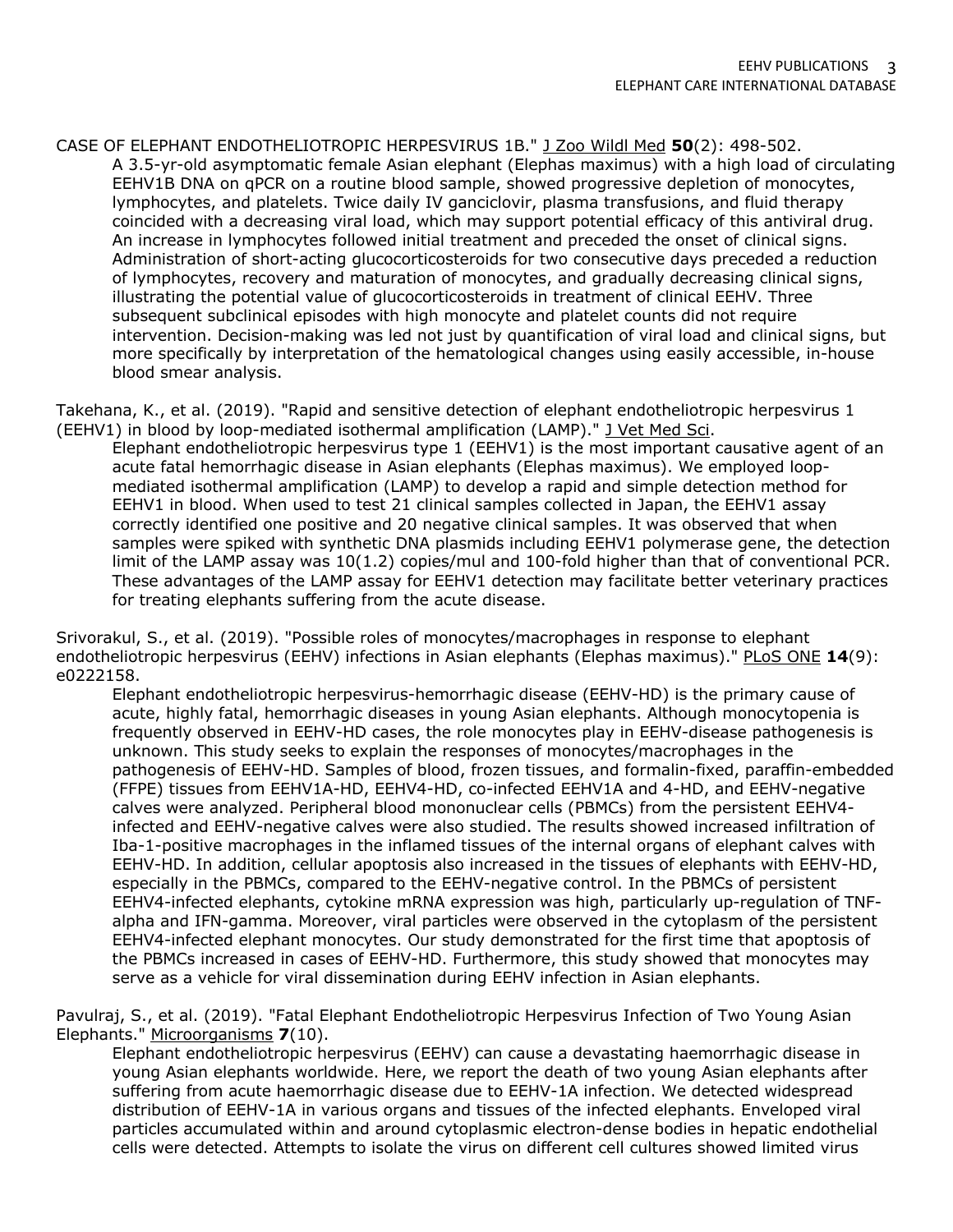replication; however, late viral protein expression was detected in infected cells. We further showed that glycoprotein B (gB) of EEHV-1A possesses a conserved cleavage site Arg-X-Lys/Arg-Arg that is targeted by the cellular protease furin, similar to other members of the Herpesviridae. We have determined the complete 180 kb genome sequence of EEHV-1A isolated from the liver by next-generation sequencing and de novo assembly. As virus isolation in vitro has been unsuccessful and limited information is available regarding the function of viral proteins, we have attempted to take the initial steps in the development of suitable cell culture system and virus characterization. In addition, the complete genome sequence of an EEHV-1A in Europe will facilitate future studies on the epidemiology and diagnosis of EEHV infection in elephants.

Mahato, G., et al. (2019). "Endotheliotropic herpesvirus infection in Asian elephants (Elephas maximus) of Assam, India." Vet World **12**(11): 1790-1796.

BACKGROUND AND AIM: Elephant endotheliotropic herpesvirus (EEHV) is an emerging disease of elephant. Therefore, a study was conducted to know the actual status of the disease in Assam State of India. MATERIALS AND METHODS: A total of 289 Asian elephants of Assam were screened during 2 years of study from April 2017 to March 2019. The clinical symptoms of diseased as well as gross and histopathological changes of dead elephants were recorded for the diagnosis of the disease. Virus involved in the occurrence of the disease was confirmed by polymerase chain reaction (PCR). RESULTS: In the present study, a total of three elephant calves out of 22 were found positive to EEHV1A. On the other hand, three adult asymptomatic elephants were also found positive for EEHV1 on screening 267 captive Asian elephants of Assam. The amplified PCR product showed band size of 520, 600, and 930 bp. The PCR amplified product with size 600 bp had shown the gene sequence for EEHV1U77/HEL. Gross lesions include congested blood vessels of the liver and intestinal mucosa, foci of petechiae in the spleen, and heart and focal ulceration in the dorsal surface of the tongue. Microscopically, the kidneys showed intertubular edema and focal areas of degeneration associated with coagulative necrosis of the tubular epithelium. The liver showed hydropic degeneration and fatty changes of the hepatocytes. There was a massive proliferation of fibroblasts in the interlobular spaces which penetrated the necrosed areas of the hepatic lobules. CONCLUSION: A total of three wild rescued elephant calves and three asymptomatic adults were found positive for EEHV1A during the 2 years of study. The PCR amplified product with size 600 bp had shown the gene sequence for EEHV1U77/HEL.

Fuery, A., et al. (2019). "Lethal hemorrhagic disease and clinical illness associated with the elephant EEHV1 virus are caused by primary infection: Implications for the detection of diagnostic proteins." J Virol. Elephant endotheliotropic herpesvirus (EEHV) can cause lethal hemorrhagic disease in juvenile Asian elephants, both in captivity and in the wild. Most deaths associated with this virus are caused by two chimeric variants of EEHV1 (EEHV1A and EEHV1B), while two other EEHVs endemic within Asian elephants (EEHV4 and EEHV5) have been recognized but cause death less often. Whether lethal EEHV infections are due to primary infection or reactivation of latent virus remains unknown, and knowledge of the anti-EEHV antibody levels in young elephants is limited. To close these gaps, we sought to develop a serologic assay capable of distinguishing among infections with different EEHV types using a luciferase immunoprecipitation system (LIPS) for antibody profiling and a panel of conserved EEHV recombinant proteins and proteins unique to EEHV1. The results show that elephants dying from EEHV1 hemorrhagic disease or ill from EEHV infection were seronegative for the EEHV species that caused this disease or illness, indicating that these events were associated with primary infection rather than reactivation of latent virus. We also demonstrated that waning of EEHV1-specific antibodies can occur in the first 2 years of life, when a threshold protective level of antibody may be needed to prevent severe EEHV1-related disease. Use of the LIPS assay to identify putative "diagnostic" proteins would be a valuable asset in determining the EEHV immune status of young elephants and responses to candidate EEHV vaccines in the future.Importance Whether clinical illness and deaths associated with elephant endotheliotropic herpesvirus (EEHV) infection result from primary infection or reactivation of latent virus is a long standing question in the field. By applying a relatively new assay, the luciferase immunoprecipitation system (LIPS), combined with the genomic sequences of these viruses, we gained the insights and tools needed to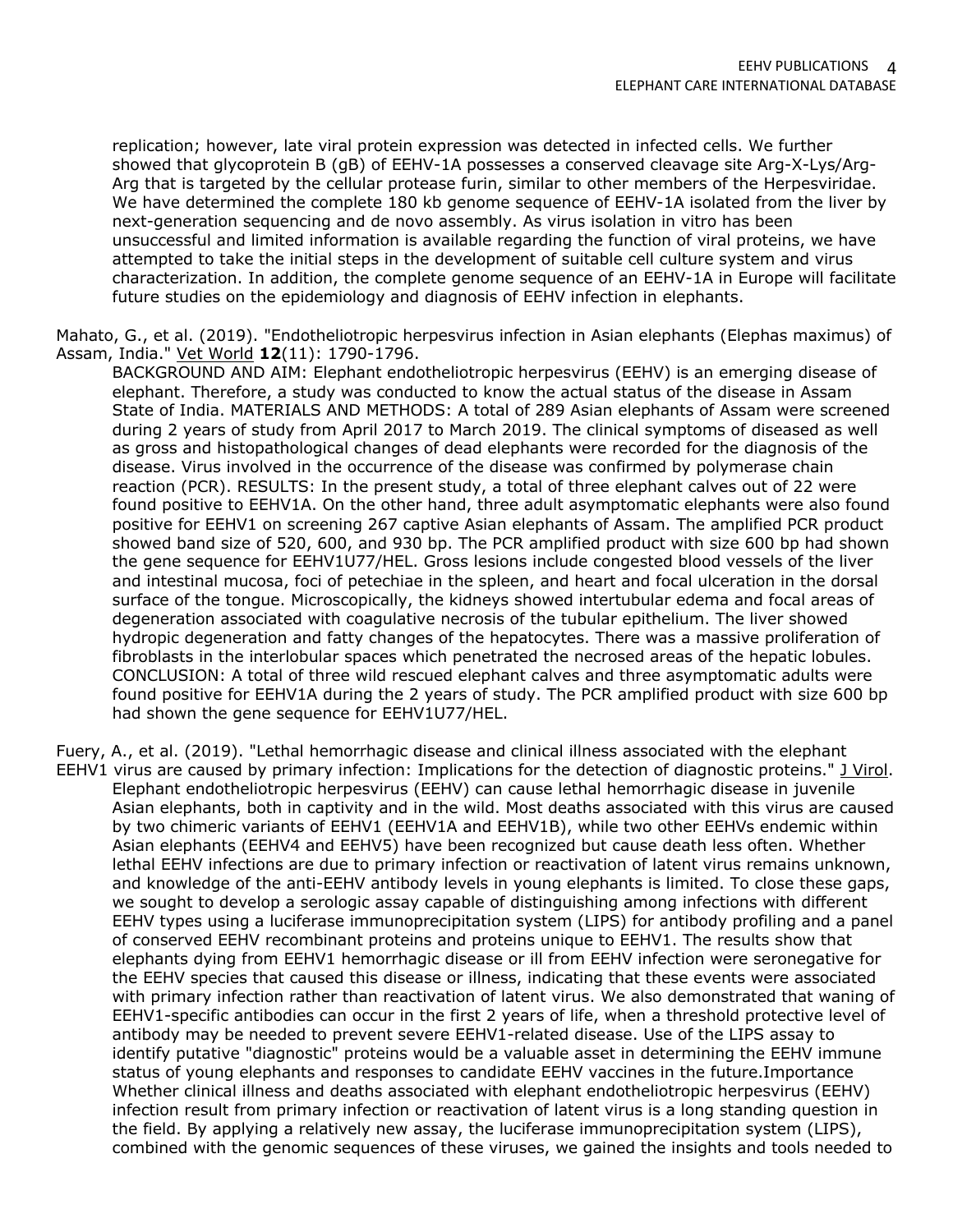resolve this issue. Our EEHV1-specific LIPS assay should be useful for assessing the vulnerability of elephant calves to infection with different EEHV types and evaluating antibody responses to anti-EEHV vaccines. A significant proportion of the Asian elephant population is under some form of human care. Hence, the ability to screen for EEHV immune status in elephant calves should have a major impact on the management of these animals worldwide.

Brown, J. L. (2019). "Update on Comparative Biology of Elephants: Factors Affecting Reproduction, Health and Welfare." Adv Exp Med Biol **1200**: 243-273.

Asian (Elephas maximus) and African (Loxodonta africana) elephants serve as important keystone, umbrella and flagship species. Despite that, population numbers are declining, due mainly to poaching and habitat destruction. Understanding reproductive mechanisms is vital to effective management, particularly insurance populations in captivity, and to that end, long-term biological databases are key to understanding how intrinsic and extrinsic factors affect reproductive function at individual and population levels. Through decades of hormonal and ultrasonographic monitoring, many unique aspects of zoo elephant reproduction have been identified, including differences in luteal steroidogenic activity, follicular maturation, pituitary gonadotropin secretion, fetal development and reproductive tract anatomy. Reproductive problems also hamper captive propagation efforts, particularly those related to abnormal or lack of ovarian cyclicity. Recent largescale, multi-institutional studies and use of epidemiological approaches have identified factors important for good welfare and reproduction, which include enrichment, feeding diversity, good elephant-keeper relations, social compatibility, exercise, and not being obese. There are notable differences in reproductive mechanisms between Asian and African elephants, as well as the factors that influence reproduction and welfare, suggesting species-targeted management approaches are needed to maximize fitness. In the first edition, we discussed reproductive function in male and female elephants. Since then, a number of significant advances have been made primarily in female elephants, which will be the focus of this updated review.

Boonprasert, K., et al. (2019). "Survival analysis of confirmed elephant endotheliotropic herpes virus cases in Thailand from 2006 - 2018." PLoS ONE **14**(7): e0219288.

The elephant endotheliotropic herpesvirus (EEHV) has been a known cause of death of young elephants in Thailand for over a decade. In this study, we report on the demography, disease characteristics and mortality of 58 elephants with confirmed EEHV hemorrhagic disease between January 2006 and August 2018 using retrospective data subjected to survival analysis. Median age of EEHV presentation was 29 months, and the mortality rate was 68.97% with a median survival time of 36 h. Most EEHV cases occurred in the north of Thailand, the region where most of the country's captive elephants reside. The hazard ratio analysis identified application of medical procedures and antiviral medications as being significant factors correlated to the risk of death. Our results indicate a need to focus EEHV monitoring efforts on young elephants and to follow current protocols that advise starting treatments before clinical signs appear.

Angkawanish, T., et al. (2019). "Evidence of high EEHV antibody seroprevalence and spatial variation among captive Asian elephants (Elephas maximus) in Thailand." Virol 1 **16**(1): 33.

BACKGROUND: Elephant endotheliotropic herpesviruses (EEHV) can cause an acute highly fatal hemorrhagic disease in young Asian elephants (Elephas maximus), both ex situ and in situ. Amongst eight EEHV types described so far, type 1 (subtype 1A and 1B) is the predominant disease-associated type. Little is known about routes of infection and pathogenesis of EEHV, and knowledge of disease prevalence, especially in range countries, is limited. METHODS: A large cross-sectional serological survey was conducted in captive elephants ( $n = 994$ ) throughout Thailand using an EEHV-1A glycoprotein B protein antigen specific antibody ELISA. RESULTS: Antibody seroprevalence was 42.3%, with 420 of 994 elephants testing positive. Associations between seropositivity and potential risk factors for EEHV infection were assessed and included: elephant age, sex, camp cluster size, management type (extensive versus intensive), sampling period (wet vs. dry season) and location of camp (region). Univariable regression analysis identified management system and region as risk factors for the presence of EEHV antibodies in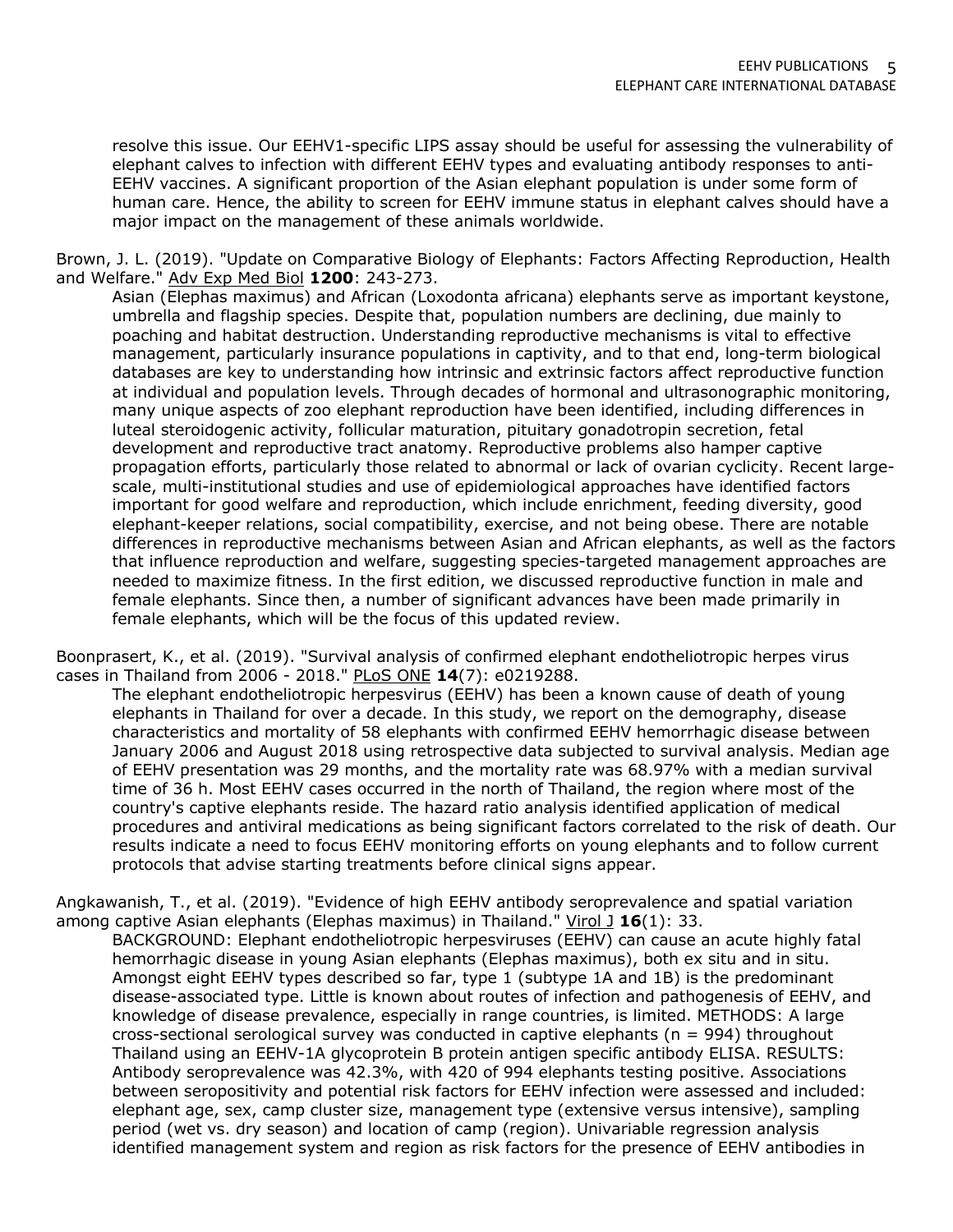elephants, with region being significant in the final multivariable regression model. Prevalence was highest in the North region of the country (49.4%). CONCLUSIONS: This study produced baseline serological data for captive elephants throughout Thailand, and showed a significant EEHV burden likely to be maintained in the captive population.

Zachariah, A., et al. (2018). "Extended genotypic evaluation and comparison of twenty-two cases of lethal EEHV1 hemorrhagic disease in wild and captive Asian elephants in India." PLoS ONE **13**(8): e0202438. Thirteen new lethal cases of acute hemorrhagic disease (HD) with typical histopathogical features were identified in young Asian elephants (Elephas maximus indicus) in India between 2013 and 2017. Eight occurred amongst free-ranging wild herds, with three more in camp-raised orphans and two in captive-born calves. All were confirmed to have high levels of Elephant Endotheliotropic Herpesvirus type 1A (EEHV1A) DNA detected within gross pathological lesions from necropsy tissue by multi-locus PCR DNA sequencing. The strains involved were all significantly different from one another and from nine previously described cases from Southern India (which included one example of EEHV1B). Overall, eight selected dispersed PCR loci totaling up to 6.1-kb in size were analyzed for most of the 22 cases, with extensive subtype clustering data being obtained at four hypervariable gene loci. In addition to the previously identified U48(gH-TK) and U51(vGPCR1) gene loci, these included two newly identified E5(vGPCR5) and E54(vOX2-1) loci mapping far outside of the classic EEHV1A versus EEHV1B subtype chimeric domains and towards the novel end segments of the genome that had not been evaluated previously. The high levels of genetic divergence and mosaic scrambling observed between adjacent loci match closely to the overall range of divergence found within 45 analyzed North American and European cases, but include some common relatively unique polymorphic features and preferred subtypes that appear to distinguish most but not all Indian strains from both those in Thailand and those outside range countries. Furthermore, more than half of the Indian cases studied here involved calves living within wild herds, whereas nearly all other cases identified in Asia so far represent rescued camp orphans or captive-born calves.

Perrin, K. L., et al. (2018). "THROMBOELASTOGRAPHY IN THE HEALTHY ASIAN ELEPHANT ( ELEPHAS MAXIMUS): REFERENCE INTERVALS AND EFFECTS OF STORAGE." J Zoo Wildl Med **49**(1): 54-63. Hemorrhagic disease associated with elephant endotheliotropic herpesvirus infection is the mostfrequent cause of mortality in captive Asian elephants ( Elephas maximus). Survival relies on intensive monitoring of hemostatic status. Thromboelastography (TEG) utilizes whole blood samples containing all the blood components of hemostasis and is therefore a sensitive indicator of the clinical status in the patient. This study was performed to assess the practicability of TEG in Asian elephants in a zoo environment. Citrated stabilized whole blood samples were obtained from 44 healthy Asian elephants. Kaolin-activated TEG was performed on whole blood at 60 min and 24 hr postsampling (to replicate shipment to an external laboratory) as well as on freeze-thawed plasma samples, 12-14 mo postsampling. Reference intervals were calculated for fresh whole blood and freeze-thawed plasma samples. In the 24-hr analysis, storage artifacts, likely due to cellular degeneration, resulted in a hypercoagulable thromboelastogram and thus reduced sensitivity for detecting coagulopathies. Therefore, delayed analysis of whole blood samples is not recommended.

Kochakul, V., et al. (2018). "Development of in situ hybridization for detection of elephant endotheliotropic herpesvirus in Asian elephants." Journal of Veterinary Diagnostic Investigation **30**(4): 628-632.

Kochagul, V., et al. (2018). "Production of antibody against elephant endotheliotropic herpesvirus (EEHV) unveils tissue tropisms and routes of viral transmission in EEHV-infected Asian elephants." Sci Rep **8**(1): 4675.

Elephant endotheliotropic herpesvirus (EEHV) is one of the most devastating viral infectious diseases in elephants worldwide. To date, it remains unclear how elephants get infected by the virus, where the virus persists, and what mechanisms drive the pathogenesis of the disease. The present study was aimed to develop an antibody against glycoprotein B (gB) of EEHV, investigate the EEHV tissue tropisms, and provide the possible routes of EEHV transmission in Asian elephants. Samples from elephant organs that had died from EEHV1A and EEHV4 infections, peripheral blood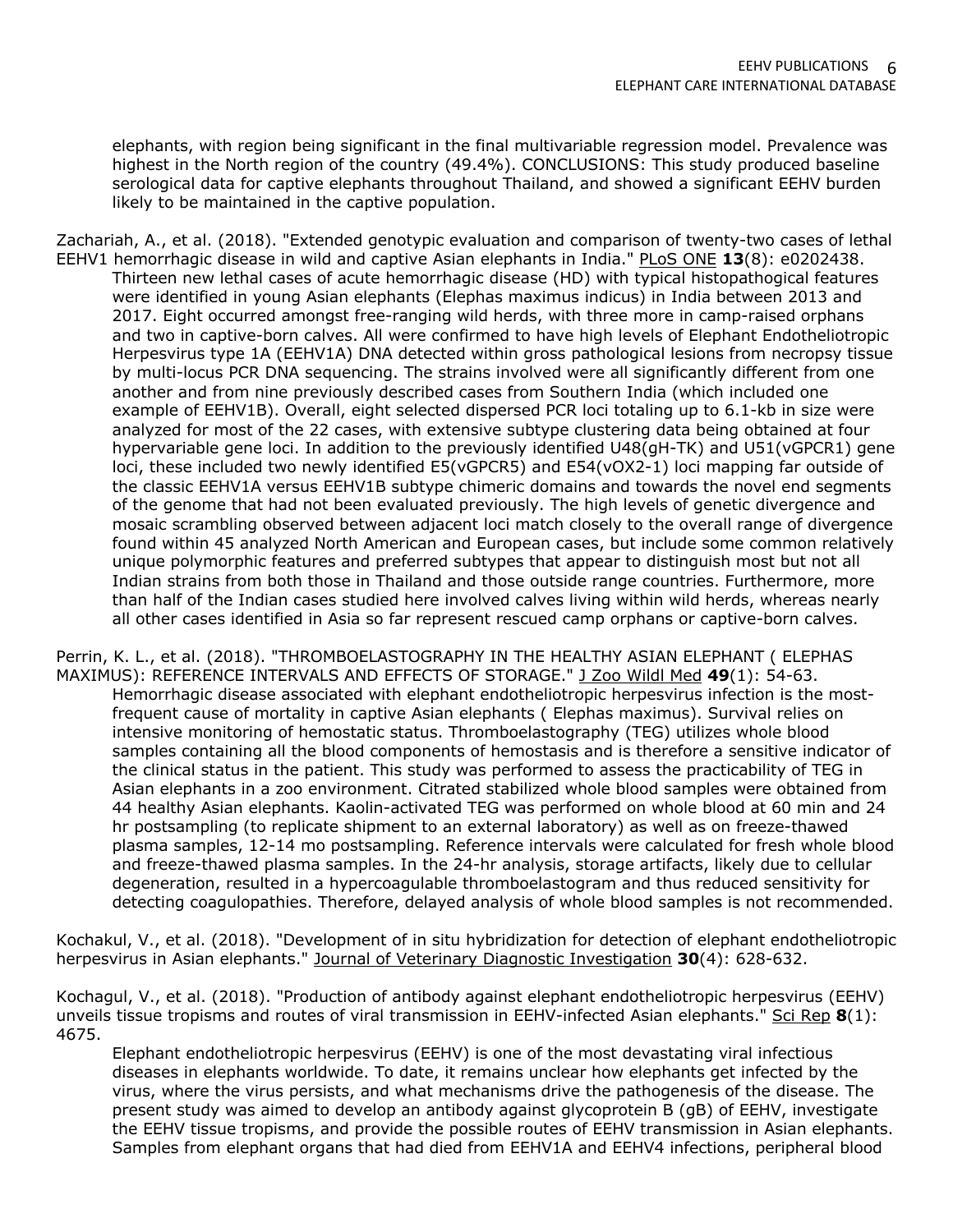mononuclear cells (PBMC) from EEHV4- and non-EEHV-infected calves were used in this study. The results of western immunoblotting indicated that the antibody can be used for detection of gB antigens in both EEHV1A- and EEHV4-infected samples. Immunohistochemical detection indicated that the EEHV gB antigens were distributed mainly in the epithelial cells of the salivary glands, stomach and intestines. Immunofluorescence test of PBMC for EEHV gB in the EEHV4-infected calf indicated that the virus was observed predominantly in the mononuclear phagocytic cells. The findings in the present study unveil tissue tropisms in the EEHV1A- and EEHV4-infected calves and point out that saliva and intestinal content are likely sources for virus transmission in EEHVinfected Asian elephants.

Fuery, A., et al. (2018). "Asian Elephant T Cell Responses to Elephant Endotheliotropic Herpesvirus." J Virol **92**(6).

Elephant endotheliotropic herpesvirus (EEHV) can cause lethal hemorrhagic disease in juvenile Asian elephants, an endangered species. One hypothesis to explain this vulnerability of some juvenile elephants is that they fail to mount an effective T cell response to the virus. To our knowledge, there have been no studies of Asian elephant T cell responses to EEHV. To address this deficiency, we validated the gamma interferon (IFN-gamma) enzyme-linked immunospot assay for tracking antigen-directed T cell activity by monitoring rabies-specific responses in vaccinated elephants. In addition, we generated monoclonal antibodies to Asian elephant CD4 and CD8 to facilitate phenotypic T cell profiling. Using these tools, we screened healthy elephants with a history of EEHV infection for reactivity against nine EEHV proteins whose counterparts in other herpesviruses are known to induce T cell responses in their natural hosts. We identified glycoprotein B (gB) and the putative regulatory protein E40 as the most immunogenic T cell targets (IFN-gamma responses in five of seven elephants), followed by the major capsid protein (IFNgamma responses in three of seven elephants). We also observed that IFN-gamma responses were largely from CD4(+) T cells. We detected no activity against the predicted major immediate early (E44) and large tegument (E34) proteins, both immunodominant T cell targets in humans latently infected with cytomegalovirus. These studies identified EEHV-specific T cells in Asian elephants for the first time, lending insight into the T cell priming that might be required to protect against EEHV disease, and will guide the design of effective vaccine strategies.IMPORTANCE Endangered Asian elephants are facing many threats, including lethal hemorrhagic disease from elephant endotheliotropic herpesvirus (EEHV). EEHV usually establishes chronic, benign infections in mature Asian elephants but can be lethal to juvenile elephants in captivity and the wild. It is the leading cause of death in captive Asian elephants in North America and Europe. Despite the availability of sensitive tests and protocols for treating EEHV-associated illness, these measures are not always effective. The best line of defense would be a preventative vaccine. We interrogated normal healthy elephants previously infected with EEHV for T cell responses to nine EEHV proteins predicted to induce cellular immune responses. Three proteins elicited IFN-gamma responses, suggesting their potential usefulness as vaccine candidates. Our work is the first to describe T cell responses to a member of the proposed fourth subfamily of mammalian herpesviruses, the Deltaherpesvirinae, within a host species in the clade Afrotheria. An EEHV vaccine would greatly contribute to the health care of Asian and African elephants that are also susceptible to this disease.

Boonsri, K., et al. (2018). "ELEPHANT ENDOTHELIOTROPIC HERPESVIRUS ASSOCIATED WITH CLOSTRIDIUM PERFRINGENS INFECTION IN TWO ASIAN ELEPHANT ( ELEPHAS MAXIMUS) CALVES." J Zoo Wildl Med **49**(1): 178-182.

Elephant endotheliotropic herpesvirus (EEHV) is an infection associated with fatal hemorrhagic disease in young Asian elephants ( Elephas maximus). This brief communication describes the postmortem evaluation of two Asian elephant calves diagnosed with EEHV4 and EEHV1A in conjunction with Clostridium perfringens infection. Case 1 was a 7-mo-old, male captive-born Asian elephant that developed diarrhea and died 2 days after clinical presentation. Examination of the heart, lungs, liver, and spleen revealed predominantly basophilic intranuclear inclusion bodies in the endothelial cells of the blood vessels. Case 2 was a 3-mo-old, female wild-born Asian elephant that showed signs of lethargy, anorexia, and convulsions and died 6 hr after clinical presentation.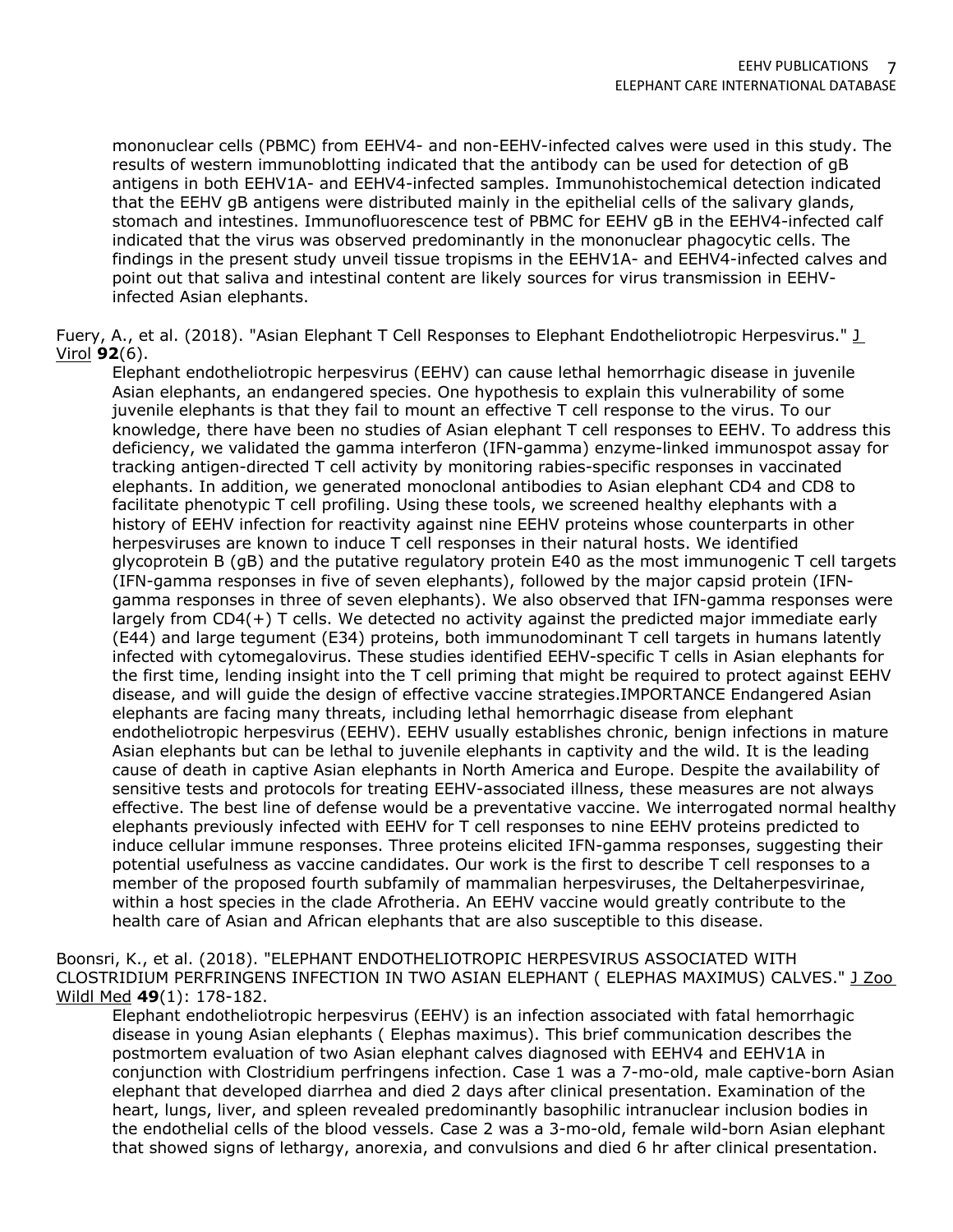No intranuclear inclusion bodies were observed. The heart, lung, liver, and spleen of both calves tested positive for EEHV by polymerase chain reaction. Phylogenetic analysis identified EEHV4 and EEHV1A in Case 1 and 2, respectively. Additionally, liver, spleen, and hemorrhagic intestinal tissue samples tested positive for C. perfringens alpha, beta, and epsilon toxins. This is the first reported case to describe coinfection of EEHV and C. perfringens in Asian elephant calves.

Bauer, K. L., et al. (2018). "Long-term, intermittent, low-level elephant endotheliotropic herpesvirus 1A viremia in a captive Asian elephant calf." J Vet Diagn Invest **30**(6): 917-919.

A 2-y-old male Asian elephant ( Elephas maximus), with an elevated platelet count (1,100 x 10(9)/L [1,100 x 10(3)/mm(3)]), tested positive for elephant endotheliotropic herpesvirus 1A (EEHV-1A) on conventional PCR (cPCR) of EDTA whole blood. No clinical signs were ever reported and no treatment was administered, but low-level viremia persisted for 2.5 y based on results of cPCR and/or real-time PCR (rtPCR). Sequencing confirmed that the EEHV-1A detected was identical at the beginning through the end of the time period. No other elephants in the herd tested positive for EEHV-1 during this time period. Platelet counts remained elevated throughout the viremia and throughout the animal's life, and direct correlation between the elevated platelet counts and EEHV-1A viremia could not be confirmed. We document long-term, intermittent, low-level viremia of EEHV-1A and provide additional information to consider when determining if treatment is warranted in a case of EEHV infection.

Azab, W., et al. (2018). "Subclinical infection of a young captive Asian elephant with elephant endotheliotropic herpesvirus 1." Arch Virol **163**(2): 495-500.

Elephant endotheliotropic herpesviruses (EEHVs) are a continuous threat for young Asian elephants. We report a laboratory-confirmed infection of a 5-year-old female Asian elephant (AZ\_2016) in the Berlin Zoologischer Garten. Initially, high EEHV-1 loads were detected in trunk swabs obtained from the young elephant during routine screening. The animal showed no clinical signs except for slight irritability. EEHV-1 was continuously shed for almost one year, with fluctuations in viral load from time to time. Our investigations highlight the continuous threat of EEHV-1 to young captive Asian elephants and stress the importance of routine monitoring of captive elephants to allow early detection of infection.

Sripiboon, S., et al. (2017). "SUCCESSFUL TREATMENT OF A CLINICAL ELEPHANT ENDOTHELIOTROPIC HERPESVIRUS INFECTION: THE DYNAMICS OF VIRAL LOAD, GENOTYPE ANALYSIS, AND TREATMENT WITH ACYCLOVIR." J Zoo Wildl Med **48**(4): 1254-1259.

This article describes the treatment of clinical elephant endotheliotropic herpesvirus (EEHV) infection in a male Asian elephant ( Elephas maximus; approximately 3 yr old), the dynamics of viral load during the active infection, and genetic analysis of the virus. Treatment included injectable acyclovir (12 mg/kg iv, bid), antibiotic, vitamin, and fluids. Quantitative polymerase chain reaction was used to measure the viral levels in blood, which decreased continuously after initiation of intravenous acyclovir. Low levels of virus were detected in the blood for 2 wk, and the virus was undetectable after 1 mo. No complication was observed during the treatment period. This case report suggests that acyclovir, given parenterally, could potentially enhance survival of clinical EEHV-infected individuals.

Luz, S. and L. Howard (2017). Guidelines for Management Elephant Endotheliotopic Herpesvirus in Asia 2nd edition, Wildlife Reserves Singapore Group**:** 19.

Lopez, J., et al. (2017). "ASSESSMENT OF A LANCET-AND-SWAB BLOOD SAMPLING TECHNIQUE FOR SURVEILLANCE OF ELEPHANT ENDOTHELIOTROPIC HERPESVIRUS INFECTION." J Zoo Wildl Med **48**(3): 659-667.

Lancing a finger elicits minimal pain in humans and is applied routinely to obtain small volumes of blood for clinical diagnostics. A modified lancet bleeding method and several blood sampling matrices were evaluated in this study for the purpose of routine elephant endotheliotropic herpesvirus (EEHV) surveillance in Asian elephants (Elephas maximus). The procedure enabled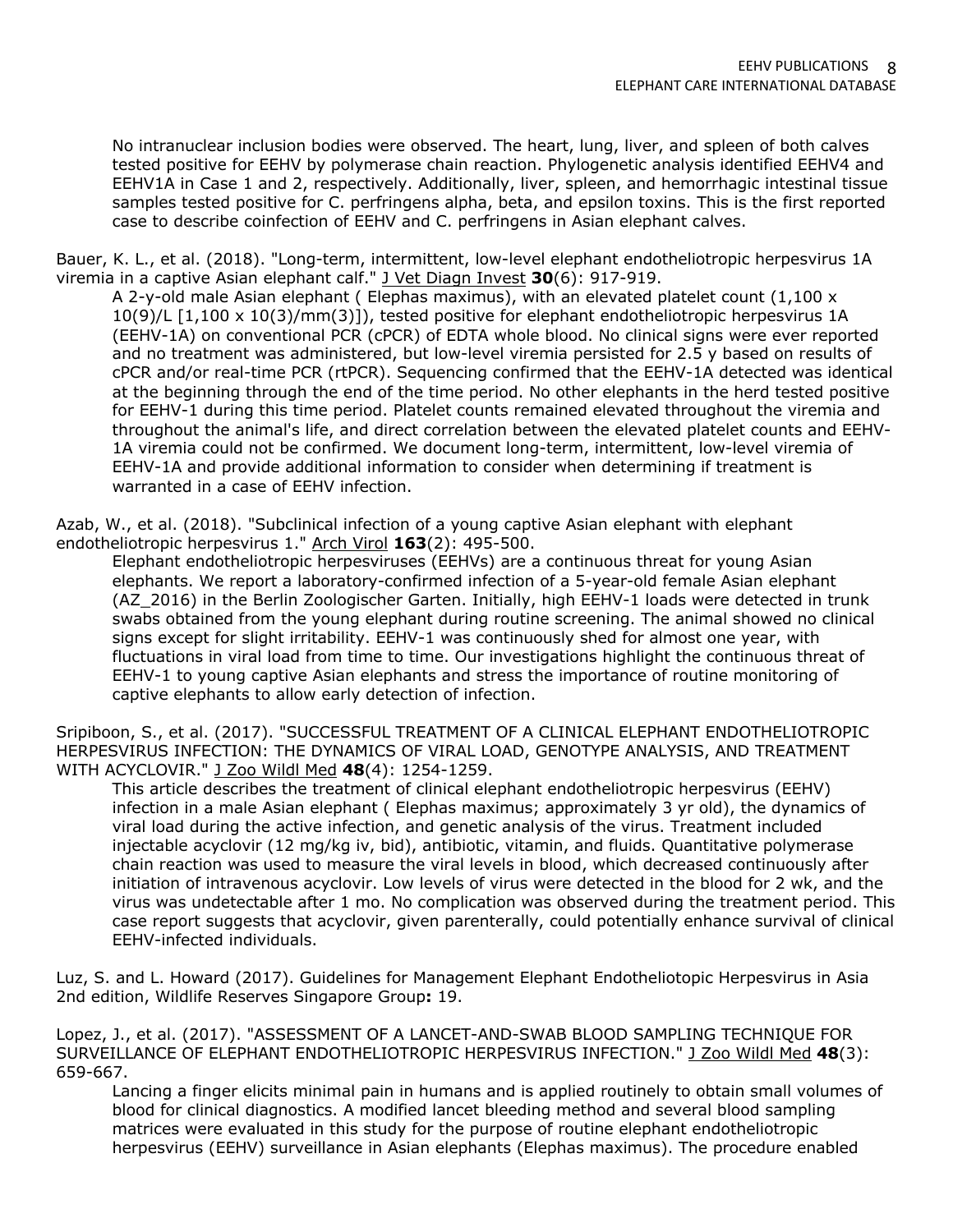weekly sampling from elephants as young as 9 mo of age. The blood sampling matrices were evaluated for their sensitivity measuring beta-actin, tumor necrosis factor alpha, and/or EEHV-1 by quantitative polymerase chain reaction assays. Foam and flocked swabs produced significantly (P < 0.05) lower quantitation cycles, ie, increased analytical sensitivity, than filter papers, Whatman(R) FTA cards, or conventional cotton-tipped swabs. The two swab types also demonstrated comparable analytical sensitivity to that of a similar volume of EDTA whole blood for the detection of EEHV-1 DNA. This lancet-and-swab technique proved satisfactory for the detection of EEHV-1 viremia in two Asian elephant calves, and in one instance viremia could be detected 5 days prior to the development of clinical signs. Low blood yield from the lancet application may reduce sensitivity and compromise early detection of viremia. Therefore, standard venipuncture remains the recommended blood sampling method, and training for consistent and regular vein access should continue to be the priority for collections holding elephants. However, if appropriate measures are taken to collect an optimum blood volume, this lancet-and-swab technique offers a suitable alternative for EEHV surveillance in situations where venipuncture may not be practical.

Bronson, E., et al. (2017). "EPIDEMIOLOGIC EVALUATION of ELEPHANT ENDOTHELIOTROPIC HERPESVIRUS 3B INFECTION in AN AFRICAN ELEPHANT (LOXODONTA AFRICANA)." Journal of Zoo and Wildlife Medicine **48**(2): 335-343.

Bhusri, B., et al. (2017). "Detection of elephant endotheliotropic herpesvirus 4 in captive asian elephants (Elephas maximus) in Thailand." Thai Journal of Veterinary Medicine **47**(1): 97-102.

Elephant endotheliotropic herpesviruses (EEHVs) can cause fatal hemorrhagic disease in elephants, especially young captive Asian elephants (Elephas maximus). Currently, seven EEHV types have been reported. In this study, EEHVs were examined in whole-blood samples derived from 56 captive Asian elephants from eight provinces in Thailand by nested PCR using primers specific to the viral DNA polymerase gene in an attempt to monitor EEHV elephant cases. After EEHV testing, one sample (1.78%) was positive and found to be closely related to EEHV4 with 99% amino acid identity. This sample was from a three-year-old female Asian elephant with no clinical signs. These data suggest that asymptomatic EEHV4 infection can occur in Asian elephants.

Barman, N. N., et al. (2017). "Incidence of elephant endotheliotropic herpesvirus in Asian elephants in India." Vet Microbiol **208**: 159-163.

Elephant endotheliotropic herpesviruses (EEHVs) are the cause of acute hemorrhagic disease in endangered Asian and African elephants. In the present study, we report the incidence of EEHV infection and associated mortality in the captive elephant of Assam, India. Our result showed the gross morphology and histopathological changes of EEHV infection in the elephant. Moreover, the phylogenetic analysis of the polymerase, helicase, and GPCR genes from the infected tissue samples suggested the presence of EEHV1A virus.

Ackermann, M., et al. (2017). "Identification of shedders of elephant endotheliotropic herpesviruses among Asian elephants (Elephas maximus) in Switzerland." PLoS ONE **12**(5): e0176891.

Elephants, particularly Asian (Elephas maximus), are threatened by lethal elephant hemorrhagic disease (EHD) due to elephant endotheliotropic herpesviruses (EEHV). At least five of seven known EEHV types have been associated to EHD, with types 1, 4, and 5 predominantly affecting Asian elephants. In Switzerland, at least three Asian elephants have been lost due to EHD but nothing is known about the present EEHV1 circulation. Moreover, the prevalence of other EEHV types has never been assessed. Intermittent shedding of EEHV can be monitored through collecting trunk secretions and analyzing them by PCR methods that discriminate the different EEHV types. To identify EEHV shedders, seven of eight Asian elephants in a Swiss zoo were trained to provide trunk wash samples. These were collected at intervals over a period of four months and tested by PCR for presence of EEHV1 through 6. Moreover, the quality of each sample was assessed by testing for the elephant TNF-alpha gene. Overall, 57% of the samples were valid with five of seven participating elephants identified as EEHV shedders. Two of those shed virus only once, whereas the other three, all closely related among each other, shed virus on multiple occasions. One of the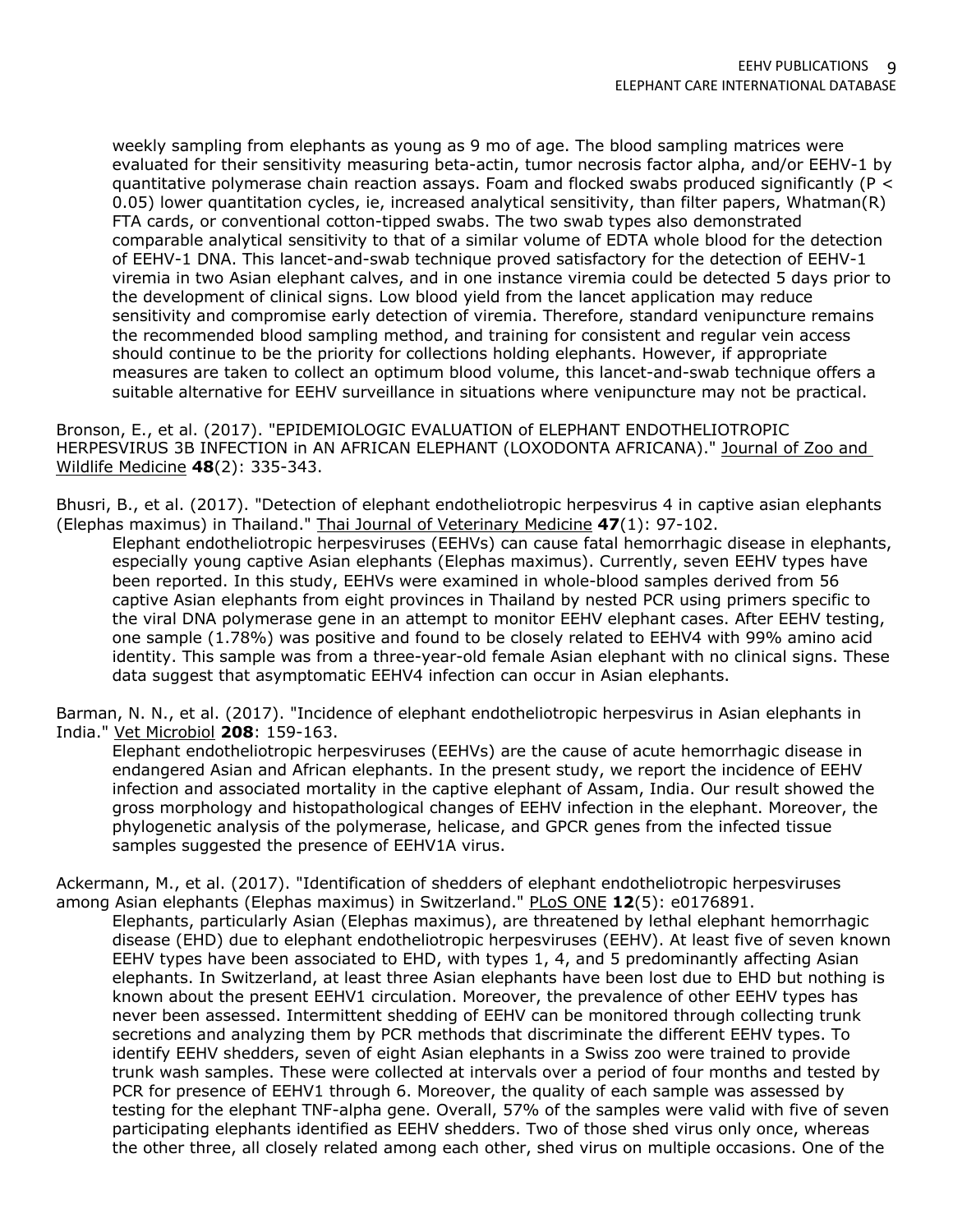frequent shedders had been in very close contact to all of the three EHD victims. Therefore, we speculate that this particular animal may represent the virus source in all three cases. However, when subtyping was conducted, the presently circulating virus was identified as EEHV1B, while the virus subtype causing EHD had been 1A in all three cases. In addition to four animals excreting EEHV1, a recently introduced animal was observed to shed EEHV3/4. We suggest that the policy of trunk washing to identify and characterize EEHV-shedders is to be endorsed in zoos with ongoing or planned elephant breeding programs.

Zong, J. C., et al. (2016). "Detection of quiescent infections with multiple elephant endotheliotropic herpesviruses (EEHVs), including EEHV2, EEHV3, EEHV6, and EEHV7, within lymphoid lung nodules or lung and spleen tissue samples from five asymptomatic adult African elephants." Journal of Virology **90**(6): 3028-3043.

More than 80 cases of lethal hemorrhagic disease associated with elephant endotheliotropic herpesviruses (EEHVs) have been identified in young Asian elephants worldwide. Diagnostic PCR tests detected six types of EEHV in blood of elephants with acute disease, although EEHV1A is the predominant pathogenic type. Previously, the presence of herpesvirus virions within benign lung and skin nodules from healthy African elephants led to suggestions that African elephants may be the source of EEHV disease in Asian elephants. Here, we used direct PCR-basedDNAsequencing to detect EEHV genomes in necropsy tissue from five healthy adult African elephants. Two large lung nodules collected from culled wild South African elephants contained high levels of either EEHV3 alone or both EEHV2 and EEHV3. Similarly, a euthanized U.S. elephant proved to harbor multiple EEHV types distributed nonuniformly across four small lung nodules, including high levels of EEHV6, lower levels of EEHV3 and EEHV2, and a new GC-rich branch type, EEHV7. Several of the same EEHV types were also detected in random lung and spleen samples from two other elephants. Sanger PCR DNAsequence data comprising 100 kb were obtained from a total of 15 different strains identified, with (except for a few hypervariable genes) the EEHV2, EEHV3, and EEHV6 strains all being closely related to known genotypes from cases of acute disease, whereas the seven loci (4.0 kb) obtained from EEHV7 averaged 18% divergence from their nearest relative, EEHV3. Overall, we conclude that these four EEHV species, but probably not EEHV1, occur commonly as quiescent infections in African elephants. © 2016, American Society for Microbiology.

Sripiboon, S., et al. (2016). "Molecular characterisation and genetic variation of Elephant Endotheliotropic Herpesvirus infection in captive young Asian elephants in Thailand." Infect Genet Evol **44**: 487-494. Elephant Endotheliotropic Herpesvirus (EEHV) is emerging as a new threat for elephant conservation, since being identified as the cause of severe, often fatal, haemorrhagic disease in young Asian elephants. To describe positive cases and the molecular relatedness of virus detected in elephants in Thailand, we re-examined all available of EEHV samples occurring in young elephants in Thailand between 2006 and 2014 (n=24). Results indicated 75% (18/24) of suspected cases were positive for EEHV by semi-nested PCR. Further gene analysis identified these positive cases as EEHV1A (72%, 13/18 cases), EEHV1B (11%, 2/18) and EEHV4 (17%, 3/18). This study is the first to phylogenetically analyse and provide an overview of most of the known EEHV cases that have occurred in Thailand. Positive individuals ranged in age from one to nine years, with no sex association detected, and occurred across geographical locations throughout the country. All individuals, except one, were captive-born. No history of direct contact among the cases was recorded, and this together with the fact that various subtype clusters of virus were found, implied that none of the positive cases were epidemiologically related. These results concur with the hypothesis that EEHV1 is likely to be an ancient endogenous pathogen in Asian elephants. It is recommended that active surveillance and routine monitoring for EEHV should be undertaken in all elephant range countries, to gain a better understanding of the epidemiology, transmission and prevention of this disease.

Seilern-Moy, K., et al. (2016). "Distribution and load of elephant endotheliotropic herpesviruses in tissues from associated fatalities of Asian elephants." Virus Res **220**: 91-96.

Elephant Endotheliotropic Herpesviruses (EEHVs) are the cause of a highly fatal haemorrhagic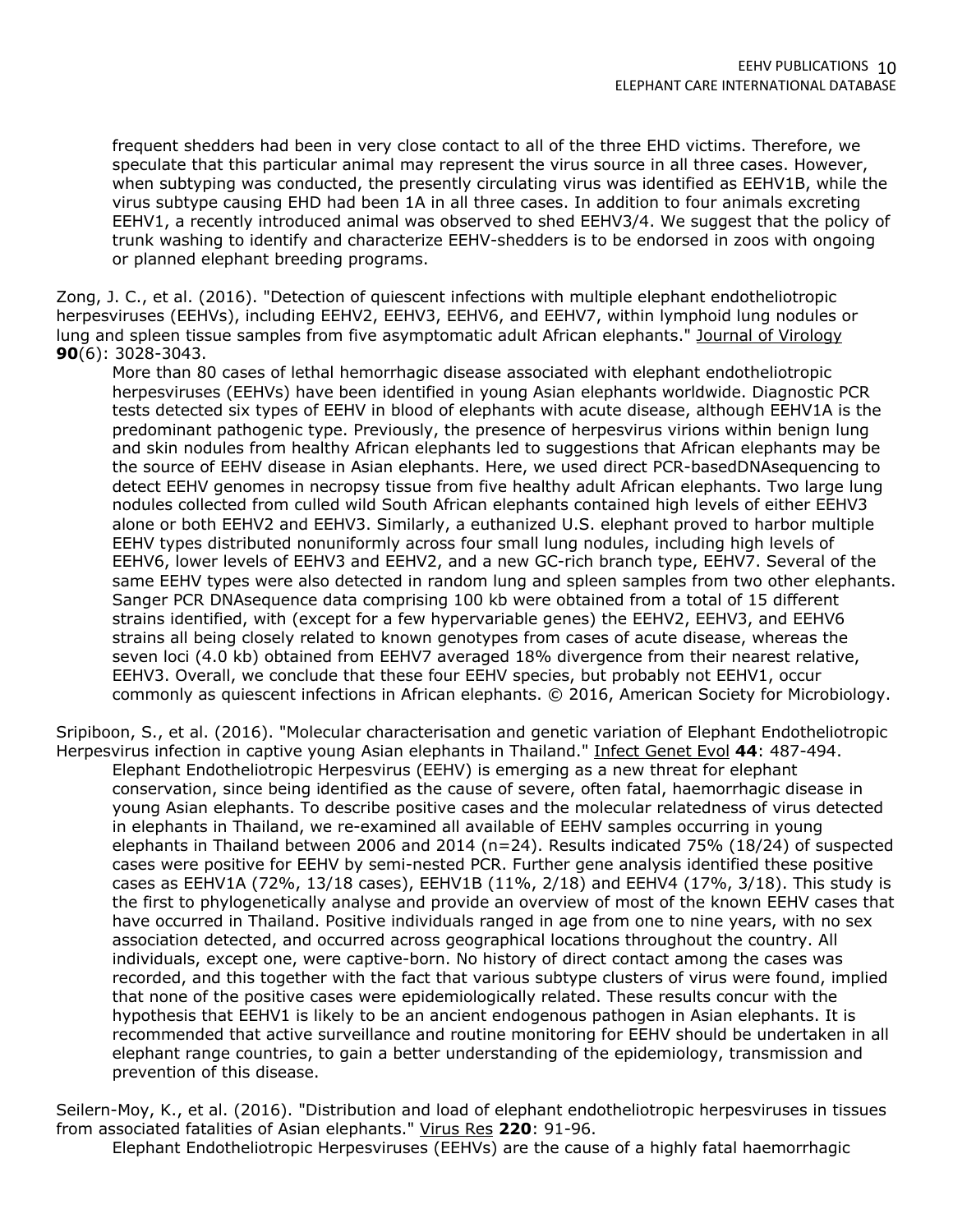disease in elephants primarily affecting young Asian elephants (Elephas maximus) in both captivity and in the wild. The viruses have emerged as a significant threat to Asian elephant conservation, critically affecting overall sustainability of their population. So far insight into the pathogenesis of EEHV infections has been restricted to examination of EEHV-infected tissues. However, little is known about distribution and burden of the viruses within the organs of fatal cases, crucial elements in the understanding of the virus pathogenesis. This study was therefore undertaken to assess the extent of organ and cell involvement in fatal cases of EEHV-1A, 1B and 5 using a quantitative real-time PCR. EEHV-1 and 5 DNA were detectable in all the tissues examined, albeit with substantial differences in the viral DNA load. The highest EEHV-1A DNA load was observed in the liver, followed by the heart, thymus and tongue. EEHV-1B and 5 showed the highest DNA load in the heart, followed by tongue and liver. This study provides new insights into EEHV pathogenicity and has implications in choice of sample type for disease investigation and virus isolation.

Pursell, T., et al. (2016). "Generation and validation of new quantitative real time PCR assays to detect elephant endotheliotropic herpesviruses 1A, 1B, and 4." J Virol Methods **237**: 138-142.

Elephant endotheliotropic herpesviruses (EEHVs) can cause fatal hemorrhagic disease in Asian and African elephants. There are quantitative real time PCR (qPCR) tests that can detect seven known EEHVs (1A, 1B, 2-6) in mucosal secretions, tissue isolates, and blood samples. However, current qPCR tests are unable to distinguish between EEHV 1A and 1B or 3 and 4. To address these inadequacies, new qPCR assays were generated and validated to specifically detect EEHV 1A, 1B, and 4. Each assay demonstrated robust efficiency, a broad linear range, and low intra- and interassay variability. Each also proved to be specific for its EEHV target when tested against known banked samples from past EEHV cases. The EEHV1A and 1B assays were then used to characterize an eight-week, low level EEHV1 viremic event in a young Asian elephant. These new tests will allow veterinarians and researchers to pinpoint the specific species causing infection more rapidly. They will also allow veterinarians and elephant keepers to better characterize the EEHV status of each animal within their herd leading to more informed management strategies.

Ling, P. D., et al. (2016). "Comparison of the gene coding contents and other unusual features of the GCrich and AT-rich branch probosciviruses." mSphere **1**(3).

Nearly 100 cases of lethal acute hemorrhagic disease in young Asian elephants have been reported worldwide. All tested cases contained high levels of elephant endotheliotropic herpesvirus (EEHV) DNA in pathological blood or tissue samples. Seven known major types of EEHVs have been partially characterized and shown to all belong to the novel Proboscivirus genus. However, the recently determined 206-kb EEHV4 genome proved to represent the prototype of a GC-rich branch virus that is very distinct from the previously published 180-kb EEHV1A, EEHV1B, and EEHV5A genomes, which all fall within an alternative AT-rich branch. Although EEHV4 retains the large family of 7xTM and vGPCR-like genes, six are unique to either just one or the other branch. While both branches display a highly enriched distribution of A and T tracts in intergenic domains, they are generally much larger within the GC-rich branch. Both branches retain the vGCNT1 acetylglucosamine transferase and at least one vOX-2 gene, but the two branches differ by 25 genes overall, with the AT-rich branch encoding a fucosyl transferase (vFUT9) plus two or three more vOX2 proteins and an immunoglobulin-like gene family that are all absent from the GC-rich branch. Several envelope glycoproteins retain only 15 to 20% protein identity or less across the two branches. Finally, the two plausible predicted transcriptional regulatory proteins display no homology at all to those in the alpha-, beta-, or gammaherpesvirus subfamilies. These results reinforce our previous proposal that the probosciviruses should be designated a new subfamily of mammalian herpesviruses. © 2016 Ling et al.

Ling, P. D., et al. (2016). "Complete genome sequence of elephant endotheliotropic herpesvirus 4, the first example of a GC-rich branch proboscivirus." mSphere **1**(3).

A novel group of mammalian DNA viruses called elephant endotheliotropic herpesviruses (EEHVs) belonging to the Proboscivirus genus has been associated with nearly 100 cases of highly lethal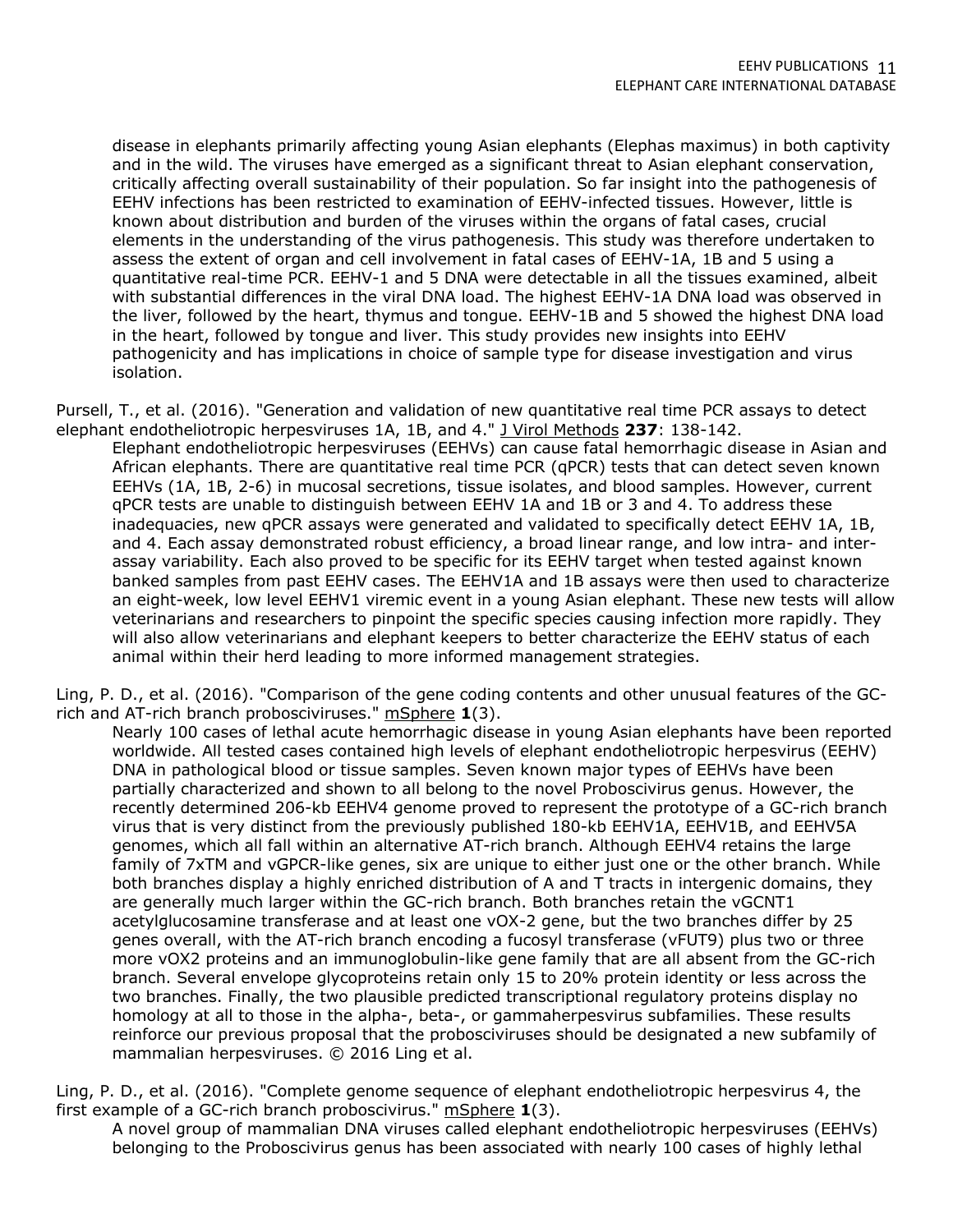acute hemorrhagic disease in young Asian elephants worldwide. The complete 180-kb genomes of prototype strains from three AT-rich branch viruses, EEHV1A, EEHV1B, and EEHV5, have been published. However, less than 6 kb of DNA sequence each from EEHV3, EEHV4, and EEHV7 showed them to be a hugely diverged second major branch with GC-rich characteristics. Here, we determined the complete 206-kb genome of EEHV4(Baylor) directly from trunk wash DNA by nextgeneration sequencing and de novo assembly procedures. Among a total of 119 genes with an overall colinear organization similar to those of the AT-rich EEHVs, major features of EEHV4 include a family of 26 paralogous 7xTM and vGPCR-like genes plus 25 novel or missing genes. The genome also contains an unusual distribution of tracts of 5 to 11 successive A or T nucleotides in intergenic domains between the mostly much higher GC content protein coding regions. Furthermore, an extremely high GC-rich bias in the third wobble position of codons clearly delineates the coding regions for many but not all proteins. There are also two novel captured cellular genes, including a C-type lectin (vECTL) and an O-linked acetylglucosamine transferase (vOGT), as well as an unusually large and complex Ori-Lyt dyad symmetry domain. Finally, 30 kb from a second strain proved to include three small chimeric domains, indicating the existence of distinct EEHV4A and EEHV4B subtypes. © 2016 Ling et al.

Kendall, R., et al. (2016). "THE IMPACT of ELEPHANT ENDOTHELIOTROPIC HERPESVIRUS on the CAPTIVE ASIAN ELEPHANT (ELEPHAS MAXIMUS) POPULATION of the United Kingdom and Ireland (1995-2013)." Journal of Zoo and Wildlife Medicine **47**(2): 405-418.

Elephant endotheliotropic herpesvirus (EEHV) is one of the most devastating infections and causes of mortality in captive Asian elephant (Elephas maximus) populations. Eight confirmed fatal EEHV cases have occurred since 1995 within the captive Asian elephant population of the United Kingdom and Ireland. This report aims to review the impact of EEHV on the captive Asian elephant population in the United Kingdom and Ireland, document and compare fatal cases, and recommend a framework of monitoring within the United Kingdom and Ireland to increase the success of treatment of EEHV hemorrhagic disease (EEHV HD) in the future. Six zoologic institutions (which include zoos, safari parks, and wildlife parks) that currently house or have previously housed a captive Asian elephant group were included in this report. Medical records and postmortem results were collected from four of these institutions for each confirmed fatal case. EEHV HD was found to be responsible for 29.6% of fatalities in Asian elephants born in captivity in the United Kingdom and Ireland between 1995 and 2013. Following a review of all the cases, it is shown that although clinical signs may be associated with specific EEHV species, the swiftness of disease progression means that most body tissues are impacted 1-6 days following the presentation of visible clinical signs and treatment is less likely to succeed. Therefore, EEHV monitoring should consist of conducting regular polymerase chain reaction analysis of whole blood samples from at-risk, young Asian elephants aged 1-8 yr in order for subclinical viremia to be identified early and treatment to be started before the appearance of visible clinical signs. © Copyright 2016 by American Association of Zoo Veterinarians.

Fuery, A., et al. (2016). "Clinical Infection of Captive Asian Elephants (Elephas Maximus) with Elephant Endotheliotropic Herpesvirus 4." J Zoo Wildl Med **47**(1): 311-318.

Elephant endotheliotropic herpesvirus (EEHV) can cause lethal hemorrhagic disease in juvenile Asian elephants. A number of EEHV types and subtypes exist, where most deaths have been caused by EEHV1A and EEHV1B. EEHV4 has been attributed to two deaths, but as both diagnoses were made postmortem, EEHV4 disease has not yet been observed and recorded clinically. In this brief communication, two cases of EEHV4 infection in juvenile elephants at the Houston Zoo are described, where both cases were resolved following intensive treatment and administration of famciclovir. A quantitative real-time polymerase chain reaction detected EEHV4 viremia that correlated with clinical signs. High levels of EEHV4 shedding from trunk wash secretions of the first viremic elephant correlated with subsequent infection of the second elephant with EEHV4. It is hoped that the observations made in these cases--and the successful treatment regimen used--will help other institutions identify and treat EEHV4 infection in the future.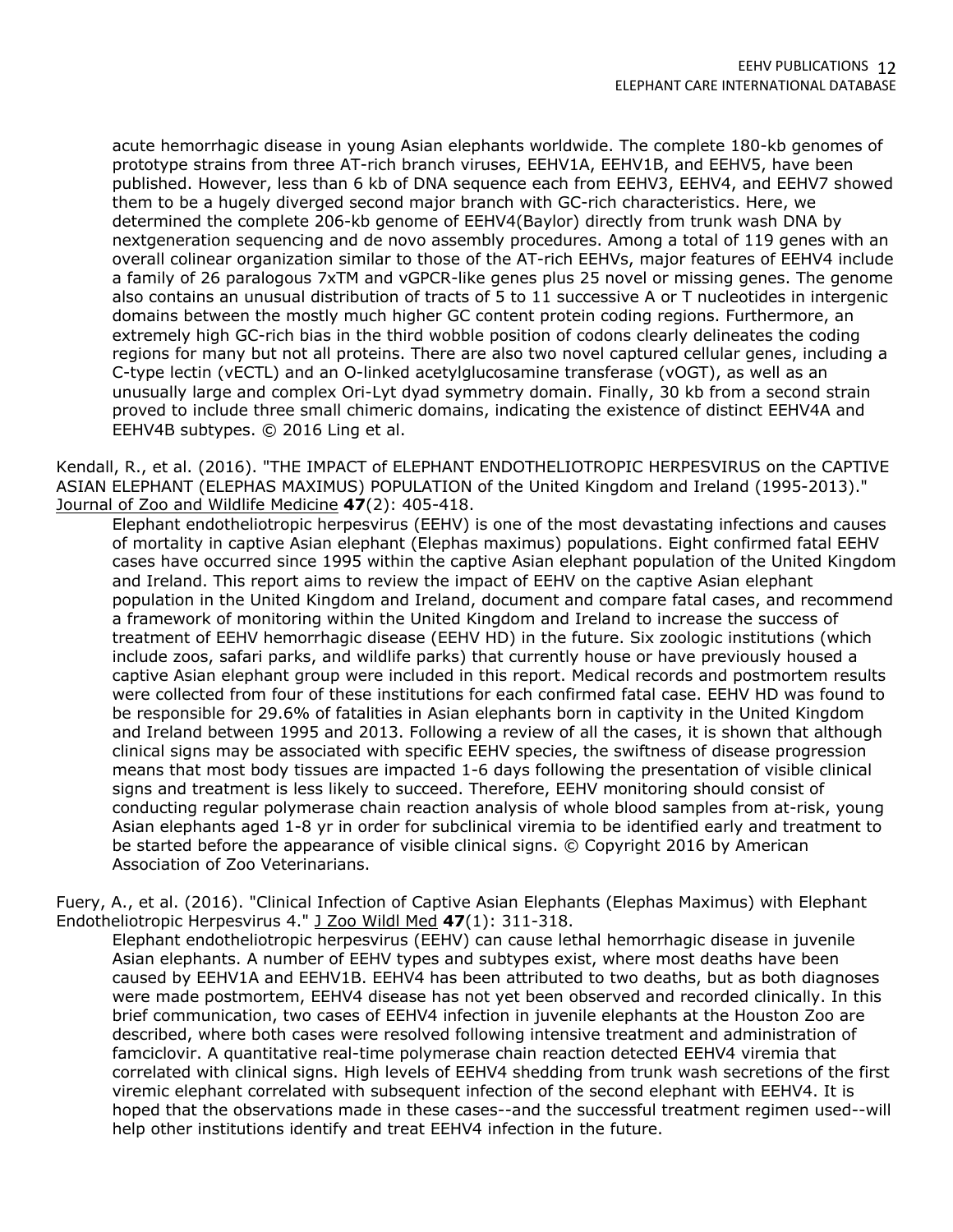Dastjerdi, A., et al. (2016). "Surviving and fatal Elephant Endotheliotropic Herpesvirus-1A infections in juvenile Asian elephants - lessons learned and recommendations on anti-herpesviral therapy." BMC Vet Res **12**(1): 178.

BACKGROUND: Elephant Endotheliotropic Herpesviruses (EEHVs) can cause acute haemorrhagic disease in young Asian elephants (Elephas maximus) and clinical EEHV infections account for the majority of their fatalities. The anti-herpesviral drug famciclovir (FCV) has been used routinely to treat viraemic at-risk elephants, but thus far without proven efficacy. This paper presents clinical and virological investigations of two EEHV-1A infected elephants treated with FCV, and discusses anti-herpesvirus therapies of viraemic elephants. CASES PRESENTATIONS: Two 1.5 year old male Asian elephants at a zoological collection in the UK developed clinical EEHV-1A infections. Case 1 showed signs of myalgia for the duration of 24 hours before returning back to normal. EEHV-1A DNAemia was confirmed on the day of clinical signs and continued to be present for 18 days in total. Trunk shedding of the virus commenced 10 days after detection of initial DNAemia. Case 2 tested positive for EEHV-1A DNAemia in a routine blood screening sample in the absence of clinical signs. The blood viral load increased exponentially leading up to fatal clinical disease seven days after initial detection of DNAemia. Both calves were treated with 15 mg/kg FCV per rectum on detection of DNAemia and penciclovir, the FCV metabolite, could be detected in the blood at assumed therapeutic levels. The early indicators for clinical disease were a marked absolute and relative drop in white blood cells, particularly monocytes prior to the detection of viraemia. The most prognostic haematological parameter at later stages of the disease was the platelet count showing a continuous sharp decline throughout, followed by a dramatic drop at the time of death. CONCLUSIONS: The EEHV-1A viraemic animals investigated here further highlight the ongoing threat posed by these viruses to juvenile Asian elephants. The findings call into question the efficacy of rectal FCV in clinical cases and direct towards the use of alternative anti-herpesvirus drugs and complementary treatments such as plasma infusions if no improvement in either viral load or the above-mentioned blood parameters are observed in the initial days of viraemia despite anti-herpesvirus therapy.

Ortega, J., et al. (2015). "Acute death associated with Citrobacter freundii infection in an African elephant (Loxodonta africana)." Journal of Veterinary Diagnostic Investigation **27**(5): 632-636.

A 21-year-old male African elephant (Loxodonta africana) died suddenly with no previous medical history. Grossly, there were severe multifocal epicardial and endocardial hemorrhages of the atria and ventricles, hydropericardium, multifocal pleural hemorrhages, and severe pulmonary congestion and edema. Histologically, there was fibrinoid vasculitis and thrombosis in the heart and lung and myocardial necrosis. Citrobacter freundii was isolated in abundance in pure culture from liver and heart samples. Low levels of multiples types of elephant endotheliotropic herpesvirus (EEHV-6, EEHV-2B, and EEHV-3A) were detected in spleen samples, but not in heart samples. The levels of EEHV DNA found were much lower than those usually associated with acute EEHV hemorrhagic disease, and many other genomic loci that would normally be found in such cases were evidently below the level of detection. Therefore, these findings are unlikely to indicate lethal EEHV disease. Polymerase chain reaction for encephalomyocarditis virus (EMCV) and toxicology for oleander (Nerium oleander) were negative. Stress, resulting from recent transport, and antimicrobial therapy may have contributed to the death of this animal.

Long, S. Y., et al. (2015). "Review of elephant endotheliotropic herpesviruses and acute hemorrhagic disease." Ilar Journal **56**(3): 283-296.

More than 100 young captive and wild Asian elephants are known to have died from a rapid-onset, acute hemorrhagic disease caused primarily by multiple distinct strains of two closely related chimeric variants of a novel herpesvirus species designated elephant endotheliotropic herpesvirus (EEHV1A and EEHV1B). These and two other species of Probosciviruses (EEHV4 and EEHV5) are evidently ancient and likely nearly ubiquitous asymptomatic infections of adult Asian elephants worldwide that are occasionally shed in trunk wash secretions. Although only a handful of similar cases have been observed in African elephants, they also have proved to harbor their own multiple and distinct species of Probosciviruses-EEHV2, EEHV3, EEHV6, and EEHV7-found in lung and skin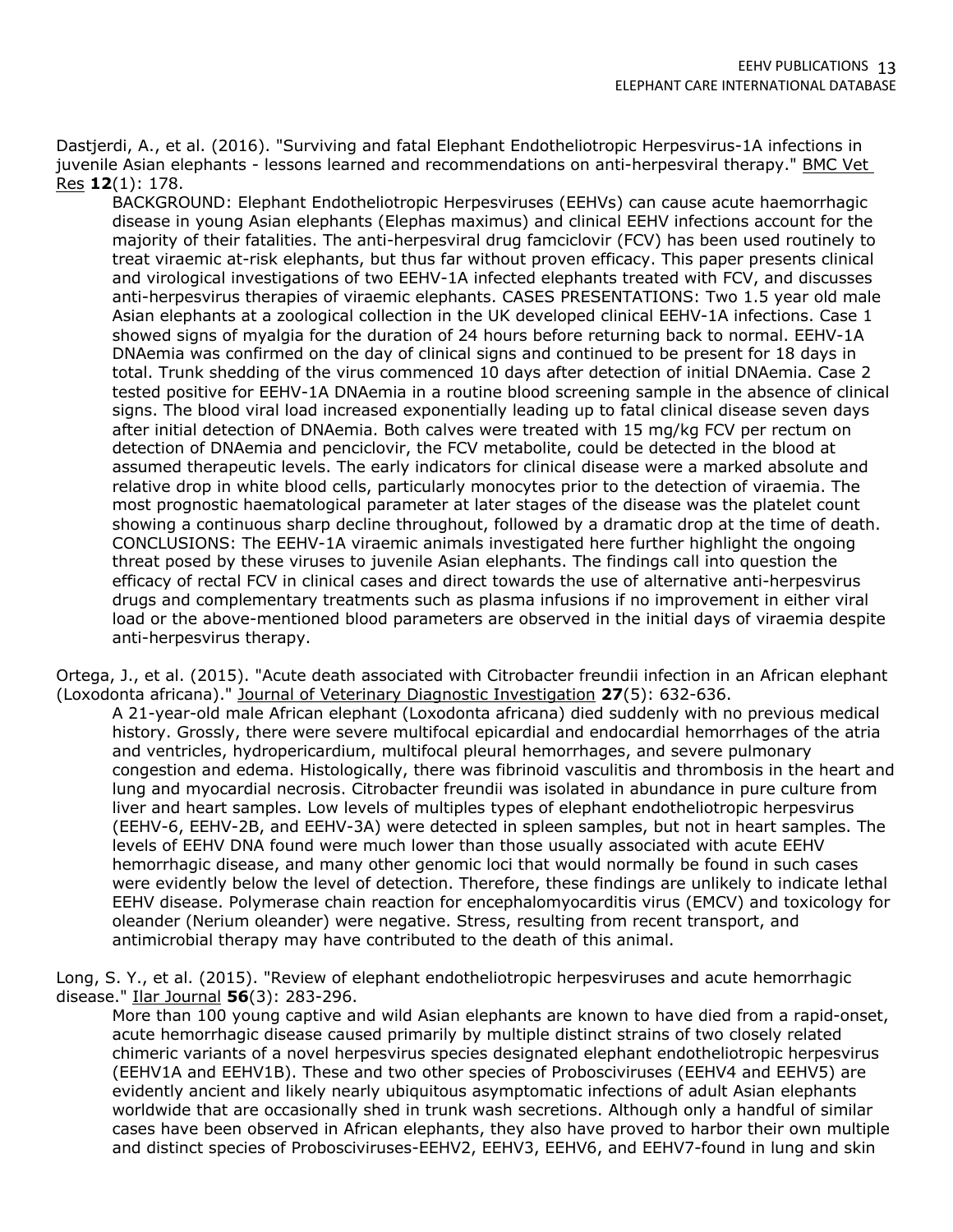nodules or saliva. For reasons that are not yet understood, approximately 20% of Asian elephant calves appear to be susceptible to the disease when primary infections are not controlled by normal innate cellular and humoral immune responses. Sensitive specific polymerase chain reaction (PCR) DNA blood tests have been developed, routine monitoring has been established, the complete large DNA genomes of each of the four Asian EEHV species have now been sequenced, and PCR gene subtyping has provided unambiguous evidence that this is a sporadic rather than epidemic disease that it is not being spread among zoos or other elephant housing facilities. Nevertheless, researchers have not yet been able to propagate EEHV in cell culture, determine whether or not human antiherpesvirus drugs are effective inhibitors, or develop serology assays that can distinguish between antibodies against the multiple different EEHV species. © The Author 2016. Published by Oxford University Press on behalf of the Institute for Laboratory Animal Research. All rights reserved.

Lertwatcharasarakul, P., et al. (2015). "Genetic variant of elephant endotheliotropic herpesvirus detected from captive Asian elephants (Elephas maximus) in Thailand from 2007 to 2013." Thai Journal of Veterinary Medicine **45**(1): 73-79.

The study was aimed at characterizing elephant endotheliotropic herpesvirus (EEHV) that was detected in captive Asian elephants in Thailand from 2007 to 2013. Six tissue samples of dead elephants and two EDTA blood samples of surviving elephants in Thailand showed clinical signs or had lesions of the viral infection. Samples were extracted for DNA amplification using a PCR technique with strain specific primers based on terminase and DNA polymerase genes. Six samples gave positive amplicons for EEHV1 specific primers and two samples gave positive amplicons for EEHV3/4 specific primers. Nucleotide sequencing analysis was assured for strain identification. Five out of the six samples from EEHV1 PCR were positive for the EEHV1A strain and one sample was positive for the EEHV1B strain. The two samples of EEHV3/4 PCR positive products were revealed to be of the EEHV4 strain based on the sequencing of the partial terminase gene. Three strains of the EEHV including EEHV1A, EEHV1B and EEHV4 have been detected in Asian elephants in Thailand from 2007 to 2013. This study revealed the first EEHV1B isolate that has been detected in a captive Asian elephant in Thailand.

Humphreys, A. F., et al. (2015). "Generation and characterization of antibodies against Asian elephant (Elephas maximus) IgG, IgM, and IgA." PLoS ONE **10**(2).

Asian elephant (Elephas maximus) immunity is poorly characterized and understood. This gap in knowledge is particularly concerning as Asian elephants are an endangered species threatened by a newly discovered herpesvirus known as elephant endotheliotropic herpesvirus (EEHV), which is the leading cause of death for captive Asian elephants born after 1980 in North America. While reliable diagnostic assays have been developed to detect EEHV DNA, serological assays to evaluate elephant anti-EEHV antibody responses are lacking and will be needed for surveillance and epidemiological studies and also for evaluating potential treatments or vaccines against lethal EEHV infection. Previous studies have shown that Asian elephants produce IgG in serum, but they failed to detect IgM and IgA, further hampering development of informative serological assays for this species. To begin to address this issue, we determined the constant region genomic sequence of Asian elephant IgM and obtained some limited protein sequence information for putative serum IgA. The information was used to generate or identify specific commercial antisera reactive against IgM and IgA isotypes. In addition, we generated a monoclonal antibody against Asian elephant IgG. These three reagents were used to demonstrate that all three immunoglobulin isotypes are found in Asian elephant serum and milk and to detect antibody responses following tetanus toxoid booster vaccination or antibodies against a putative EEHV structural protein. The results indicate that these new reagents will be useful for developing sensitive and specific assays to detect and characterize elephant antibody responses for any pathogen or vaccine, including EEHV. © 2015 Humphreys et al.

Humphreys, A. F., et al. (2015). "Generation and characterization of antibodies against Asian elephant (Elephas maximus) IgG, IgM, and IgA." PLoS ONE **10**(2): e0116318.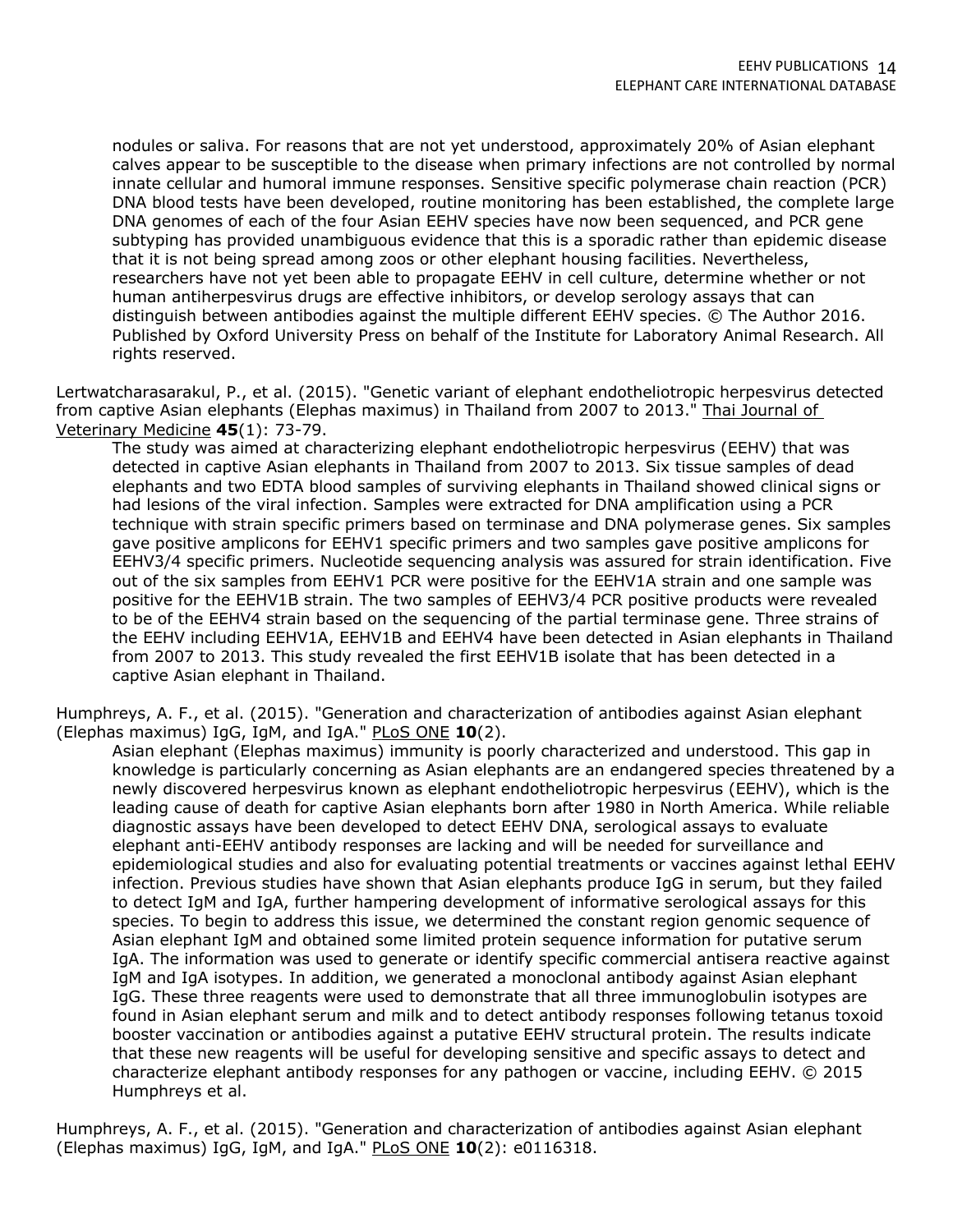Asian elephant (Elephas maximus) immunity is poorly characterized and understood. This gap in knowledge is particularly concerning as Asian elephants are an endangered species threatened by a newly discovered herpesvirus known as elephant endotheliotropic herpesvirus (EEHV), which is the leading cause of death for captive Asian elephants born after 1980 in North America. While reliable diagnostic assays have been developed to detect EEHV DNA, serological assays to evaluate elephant anti-EEHV antibody responses are lacking and will be needed for surveillance and epidemiological studies and also for evaluating potential treatments or vaccines against lethal EEHV infection. Previous studies have shown that Asian elephants produce IgG in serum, but they failed to detect IgM and IgA, further hampering development of informative serological assays for this species. To begin to address this issue, we determined the constant region genomic sequence of Asian elephant IgM and obtained some limited protein sequence information for putative serum IgA. The information was used to generate or identify specific commercial antisera reactive against IgM and IgA isotypes. In addition, we generated a monoclonal antibody against Asian elephant IgG. These three reagents were used to demonstrate that all three immunoglobulin isotypes are found in Asian elephant serum and milk and to detect antibody responses following tetanus toxoid booster vaccination or antibodies against a putative EEHV structural protein. The results indicate that these new reagents will be useful for developing sensitive and specific assays to detect and characterize elephant antibody responses for any pathogen or vaccine, including EEHV.

Bennett, L., et al. (2015). "Longitudinal study of Asian elephants, Elephas maximus, indicates intermittent shedding of elephant endotheliotropic herpesvirus 1 during pregnancy." Vet Rec Open **2**(1): e000088. INTRODUCTION: EEHV-1 is a viral infection of elephants that has been associated with a fatal haemorrhagic syndrome in Asian elephants. Previous studies have suggested that pregnant animals may shed more virus than non-pregnant animals. METHODS: This study examined whether pregnancy affected the frequency or magnitude of shedding of elephant endotheliotropic herpesvirus 1 (EEHV1) using Taq man real-time PCR on trunk washes from four female elephants from a UK collection over three time periods between 2011 and 2014. These periods included pregnancies in two animals (period 1 and period 3). Behavioural observations made by keepers were also assessed. RESULTS: During period 1 there was a high degree of social hierarchical instability which led to a hierarchy change, and was associated with aggressive behaviour. Also during period 1 EEHV-1 shedding was of a higher magnitude and frequency than in the latter two time periods. CONCLUSIONS: These results suggest that there is no clear relationship between shedding and pregnancy, and that behavioural stressors may be related to an increase in EEHV-1 shedding.

Anonymous (2015). Houston Zoo Asian Elephant EEHV Protocol Houston Zoo**:** 31.

Zong, J. C., et al. (2014). "Comparative genome analysis of four elephant endotheliotropic herpesviruses, EEHV3, EEHV4, EEHV5, and EEHV6, from cases of hemorrhagic disease or viremia." J Virol **88**(23): 13547-13569.

The genomes of three types of novel endotheliotropic herpesviruses (elephant endotheliotropic herpesvirus 1A [EEHV1A], EEHV1B, and EEHV2) associated with lethal hemorrhagic disease in Asian elephants have been previously well characterized and assigned to a new Proboscivirus genus. Here we have generated 112 kb of DNA sequence data from segments of four more types of EEHV by direct targeted PCR from blood samples or necropsy tissue samples from six viremic elephants. Comparative phylogenetic analysis of nearly 30 protein-encoding genes of EEHV5 and EEHV6 show that they diverge uniformly by nearly 20% from their closest relatives, EEHV2 and EEHV1A, respectively, and are likely to have similar overall gene content and genome organization. In contrast, seven EEHV3 and EEHV4 genes analyzed differ from those of all other EEHVs by 37% and have a G+C content of 63% compared to just 42% for the others. Three strains of EEHV5 analyzed clustered into two partially chimeric subgroups EEHV5A and EEHV5B that diverge by 19% within three small noncontiguous segments totaling 6.2 kb. We conclude that all six EEHV types should be designated as independent species within a proposed new fourth Deltaherpesvirinae subfamily of mammalian herpesviruses. These virus types likely initially diverged close to 100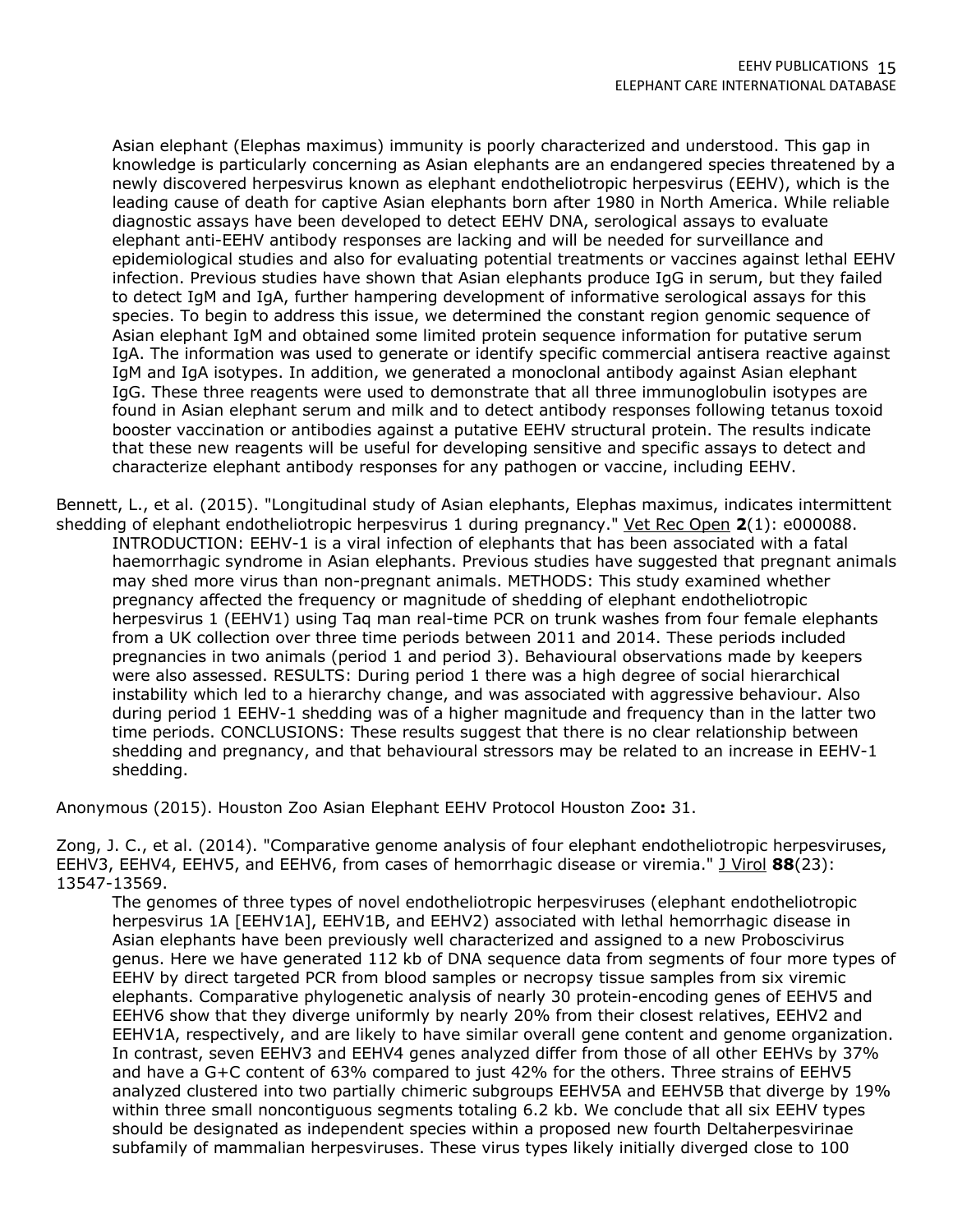million years ago when the ancestors of modern elephants split from all other placental mammals and then evolved into two major branches with high- or low-G+C content about 35 million years ago. Later additional branching events subsequently generated three paired sister taxon lineages of which EEHV1 plus EEHV6, EEHV5 plus EEHV2, and EEHV4 plus EEHV3 may represent Asian and African elephant versions, respectively. IMPORTANCE: One of the factors threatening the long-term survival of endangered Asian elephants in both wild range countries and in captive breeding populations in zoos is a highly lethal hemorrhagic herpesvirus disease that has killed at least 70 young Asian elephants worldwide. The genomes of the first three types of EEHVs (or probosciviruses) identified have been partially characterized in the preceding accompanying paper (L. K. Richman, J.-C. Zong, E. M. Latimer, J. Lock, R. C. Fleischer, S. Y. Heaggans, and G. S. Hayward, J. Virol. 88:13523-13546, 2014, http://dx.doi.org/10.1128/JVI.01673-14). Here we have used PCR DNA sequence analysis from multiple segments of DNA amplified directly from blood or necropsy tissue samples of six more selected cases of hemorrhagic disease to partially characterize four other types of EEHVs from either Asian or African elephants. We propose that all six types and two chimeric subtypes of EEHV belong to multiple lineages of both AT-rich and GC-rich branches within a new subfamily to be named the Deltaherpesvirinae, which evolved separately from all other mammalian herpesviruses about100 million years ago.

Wilkie, G. S., et al. (2014). "First fatality associated with elephant endotheliotropic herpesvirus 5 in an asian elephant: Pathological findings and complete viral genome sequence." Scientific Reports **4**. Infections of Asian elephants (Elephas maximus) with elephant endotheliotropic herpesvirus (EEHV) can cause a rapid, highly lethal, hemorrhagic disease, which primarily affects juvenile animals up to the age of four years. So far, the majority of deaths have been attributed to infections with genotype EEHV1 or, more rarely, EEHV3 and EEHV4. Here, we report the pathological characteristics of the first fatality linked to EEHV5 infection, and describe the complete viral DNA sequence. Gross post-mortem and histological findings were indistinguishable from lethal cases previously attributed to other EEHV genotypes, and the presence of characteristic herpesviral inclusions in capillary endothelial cells at several sites was consistent with the diagnosis of acute EEHV infection. Molecular analysis confirmed the presence of EEHV5 DNA and was followed by sequencing of the viral genome directly from post-mortem material. The genome is 180,800 bp in size and contains 120 predicted protein-coding genes, five of which are fragmented and presumably nonfunctional. The seven families of paralogous genes recognized in EEHV1 are also represented in EEHV5. The overall degree of divergence (37%) between the EEHV5 and EEHV1 genomes, and phylogenetic analysis of eight conserved genes, support the proposed classification of EEHV5 into a new species (Elephantid herpesvirus 5).

Stanton, J. J., et al. (2014). "Detection of elephant endotheliotropic herpesvirus infection among healthy Asian elephants (Elephas maximus) in South India." Journal of Wildlife Diseases **50**(2): 279-287. Elephant endotheliotropic herpesviruses (EEHVs) can cause fatal hemorrhagic disease in Asian (Elephas maximus) and African (Loxodonta africana) elephants. Of the seven known EEHV species, EEHV1 is recognized as the most common cause of hemorrhagic disease among Asian elephants in human care worldwide. Recent data collected from ex situ Asian elephants located in multiple North American and European institutions suggest that subclinical EEHV1 infection is common in this population of elephants. Although fatal EEHV1-associated hemorrhagic disease has been reported in range countries, data are lacking regarding the prevalence of subclinical EEHV infections among in situ Asian elephants. We used previously validated EEHV-specific quantitative real-time PCR assays to detect subclinical EEHV infection in three regionally distinct Asian elephant cohorts, totaling 46 in situ elephants in South India, during October and November 2011. Using DNA prepared from trunk washes, we detected EEHV1, EEHV3/4, and EEHV5 at frequencies of 7, 9, and 20% respectively. None of the trunk washes was positive for EEHV2 or 6. At least one EEHV species was detectable in 35% (16/46) of the samples that were screened. These data suggest that subclinical EEHV infection among in situ Asian elephants occurs and that Asian elephants may be natural hosts for EEHV1, EEHV3 or 4, and EEHV5, but not EEHV2 and EEHV6. The methodology described in this study provides a foundation for further studies to determine prevalences of EEHV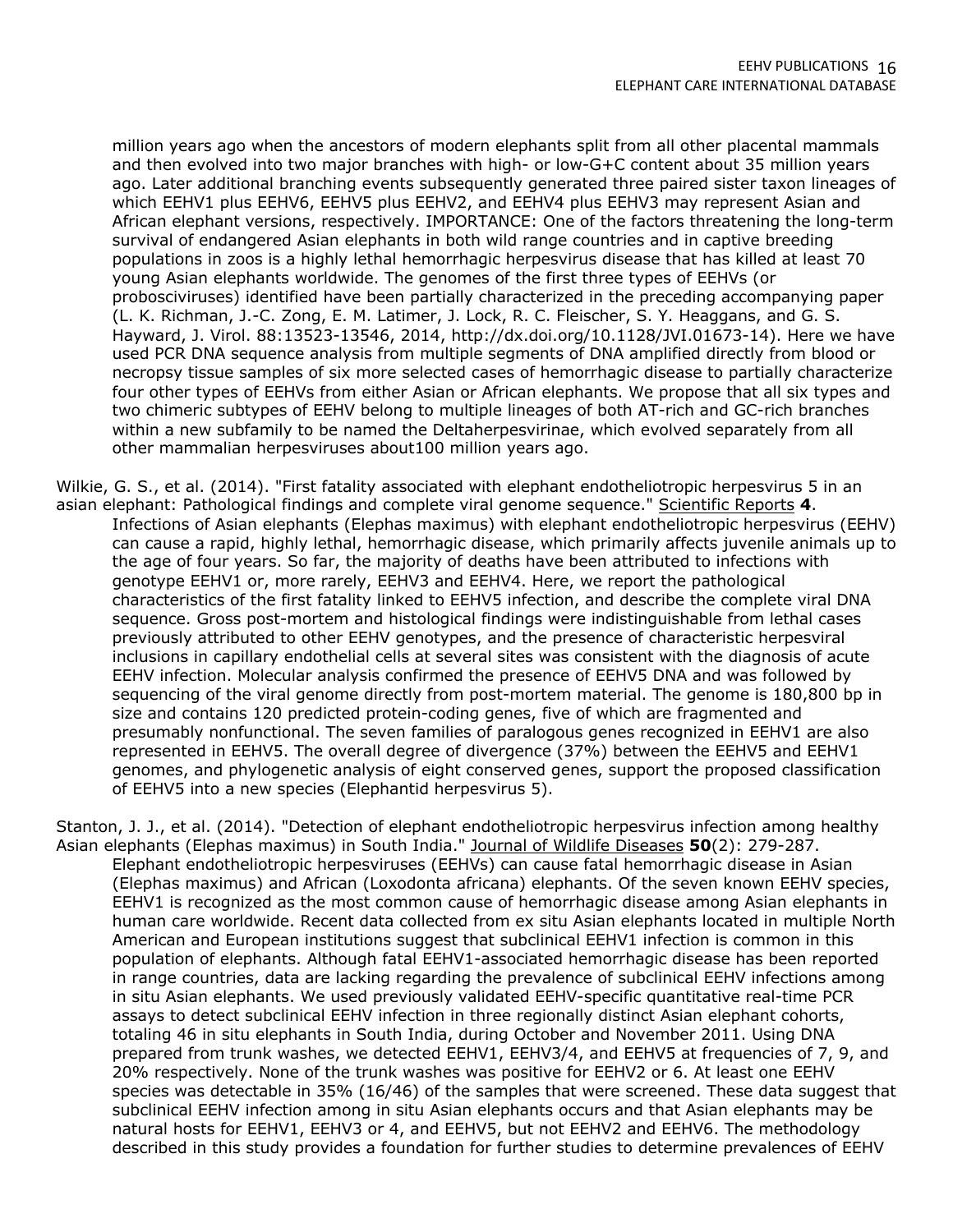infection in Asian elephants throughout the world. © Wildlife Disease Association 2014.

Richman, L. K., et al. (2014). "Elephant endotheliotropic herpesviruses EEHV1A, EEHV1B, and EEHV2 from cases of hemorrhagic disease are highly diverged from other mammalian herpesviruses and may form a new subfamily." J Virol **88**(23): 13523-13546.

A family of novel endotheliotropic herpesviruses (EEHVs) assigned to the genus Proboscivirus have been identified as the cause of fatal hemorrhagic disease in 70 young Asian elephants worldwide. Although EEHV cannot be grown in cell culture, we have determined a total of 378 kb of viral genomic DNA sequence directly from clinical tissue samples from six lethal cases and two survivors. Overall, the data obtained encompass 57 genes, including orthologues of 32 core genes common to all herpesviruses, 14 genes found in some other herpesviruses, plus 10 novel genes, including a single large putative transcriptional regulatory protein (ORF-L). On the basis of differences in gene content and organization plus phylogenetic analyses of conserved core proteins that have just 20% to 50% or less identity to orthologues in other herpesviruses, we propose that EEHV1A, EEHV1B, and EEHV2 could be considered a new Deltaherpesvirinae subfamily of mammalian herpesviruses that evolved as an intermediate branch between the Betaherpesvirinae and Gammaherpesvirinae. Unlike cytomegaloviruses, EEHV genomes encode ribonucleotide kinase B subunit (RRB), thymidine kinase (TK), and UL9-like origin binding protein (OBP) proteins and have an alphaherpesvirus-like dyad symmetry Ori-Lyt domain. They also differ from all known betaherpesviruses by having a 40-kb large-scale inversion of core gene blocks I, II, and III. EEHV1 and EEHV2 DNA differ uniformly by more than 25%, but EEHV1 clusters into two major subgroups designated EEHV1A and EEHV1B with ancient partially chimeric features. Whereas large segments are nearly identical, three nonadjacent loci totaling 15 kb diverge by between 21 and 37%. One strain of EEHV1B analyzed is interpreted to be a modern partial recombinant with EEHV1A. IMPORTANCE: Asian elephants are an endangered species whose survival is under extreme pressure in wild range countries and whose captive breeding populations in zoos are not selfsustaining. In 1999, a novel class of herpesviruses called EEHVs was discovered. These viruses have caused a rapidly lethal hemorrhagic disease in 20% of all captive Asian elephant calves born in zoos in the United States and Europe since 1980. The disease is increasingly being recognized in Asian range countries as well. These viruses cannot be grown in cell culture, but by direct PCR DNA sequence analysis from segments totaling 15 to 30% of the genomes from blood or necropsy tissue from eight different cases, we have determined that they fall into multiple types and chimeric subtypes of a novel Proboscivirus genus, and we propose that they should also be classified as the first examples of a new mammalian herpesvirus subfamily named the Deltaherpesvirinae.

Pellett, P. E. (2014). "Trunkloads of viruses." J Virol **88**(23): 13520-13522.

Elephant populations are under intense pressure internationally from habitat destruction and poaching for ivory and meat. They also face pressure from infectious agents, including elephant endotheliotropic herpesvirus 1 (EEHV1), which kills ~20% of Asian elephants (Elephas maximus) born in zoos and causes disease in the wild. EEHV1 is one of at least six distinct EEHV in a phylogenetic lineage that appears to represent an ancient but newly recognized subfamily (the Deltaherpesvirinae) in the family Herpesviridae.

Pandit, A., et al. (2014). "SURVEILLANCE OF THE ELEPHANT ENDOTHELIOTROPIC HERPESVIRUS (EEHV) IN CHITWAN

DISTRICT, NEPAL." International Journal of Recent Scientific Research **5**(10).

Elephant End otheliotropic Herpes Virus (EEHV) has been proved as the cause for the deaths of at least 80 elephant calves worldwide till 1995, when it was first identified for the first time in North America. The study was conducted in 17 elephants (15 elephant calves and 2 adult), maintained at Chit wan Districts namely Elephant Breeding Centre and hattisar of Chit wan National Park and Gaida Wildlife Camp of Sauraha. From the selected elephants, whole blood sample, conjunctival swab and Buffy coat were collected. The samples were stored in deep freeze until taken to laboratory. DNA was extracted off conjunctiva swab, buffy coat and whole blood sample using QIAGEN Dneasy blood and tissue kit and PCR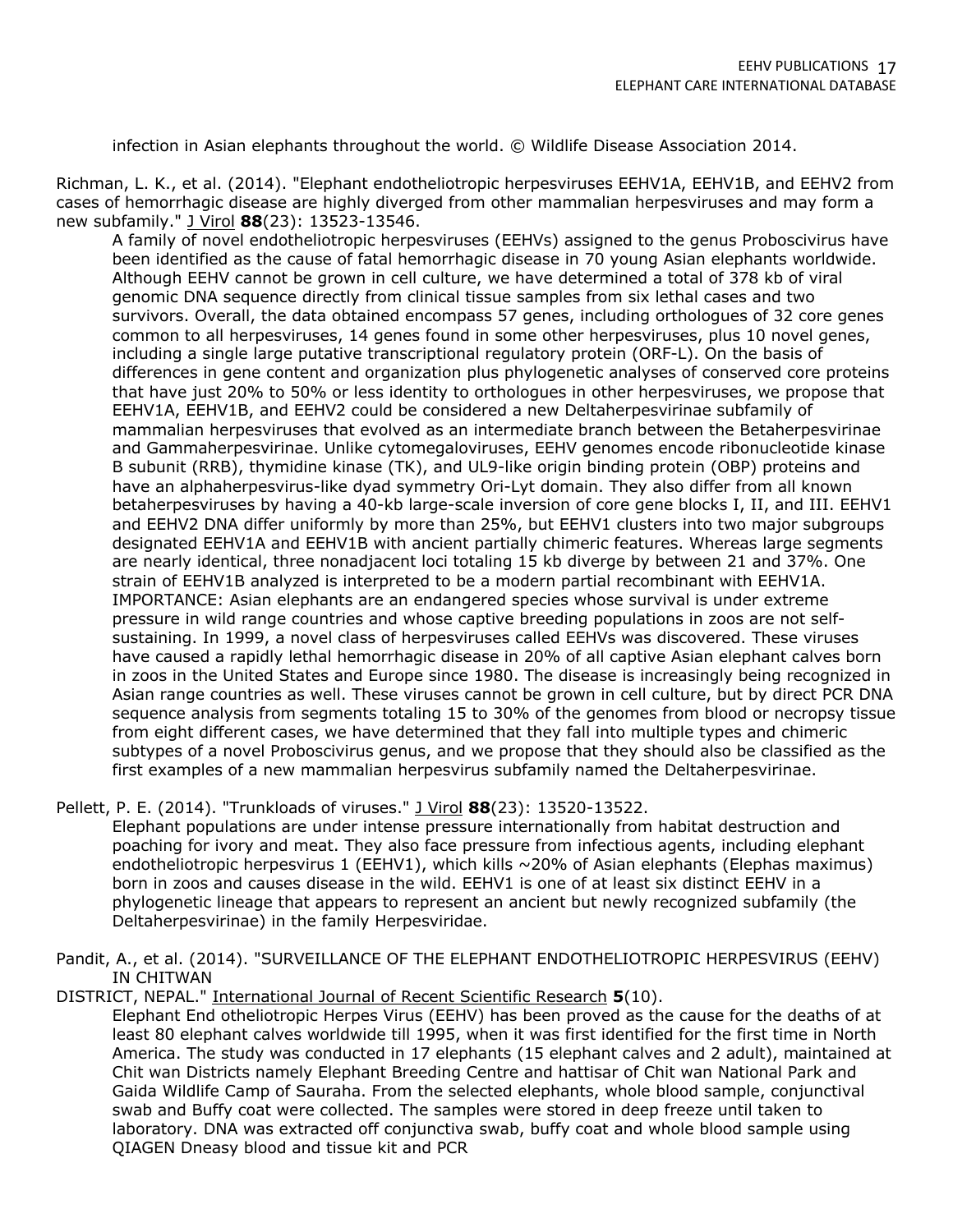analysis was performed using 2 genes specific to EEHV, Pan EEHV Pol and EEHV1-U38. Gel electrophoresis was done using 2% agarose gel at 110 V. Statistical analysis was done using SPSS 16.0 Version and Microsoft Excel–2007. In the research site, none of the elephants (0%) were infected with EEHV infection at the research period. Though the prevalence rate of EEHV infection is found to be zero in the research site at the research period, there is need for regular monitoring of the disease.

Furuse, Y., et al. (2014). "Analysis of viral microRNA expression by elephant endotheliotropic herpesvirus 1." Virology **454-455**: 102-108.

Elephant endotheliotropic herpesvirus 1 (EEHV1), a member of the Betaherpesvirinae subfamily, has recently emerged as an important viral pathogen of Asian elephants that can cause a severe, often fatal, hemorrhagic disease. EEHV1 does not replicate in culture and little is currently known about the molecular biology of this emerging pathogen, with the notable exception of its genomic DNA sequence. Here, we have used small RNA deep sequencing to determine whether EEHV1, like other human and murine betaherpesviruses, expresses viral microRNAs in infected tissues in vivo. Our data provide evidence supporting the existence of at least three novel viral microRNAs encoded by EEHV1 and one of these, miR-E3-5p, is shown to repress target mRNA expression. Moreover, miR-E3-5p expression was readily detectable in tissue samples derived from two infected elephants, including in whole blood. These data shed new light on the biology of EEHV1 and identify small RNAs that have the potential to be useful in the diagnosis of sub-clinical infections in captive Asian and African elephants.

Bouchard, B., et al. (2014). "First reported case of elephant endotheliotropic herpes virus infection in Laos." Journal of Zoo and Wildlife Medicine **45**(3): 704-707.

The elephant endotheliotropic herpesvirus (EEHV) is now recognized as one of the main causes of death of young Asian elephants (Elephas maximus) in North American zoos. Its impact in wild and domestic elephant populations in Asia is not clearly understood. This article describes the first case of EEHV infection in Lao People's Democratic Republic of a 2.5-yr-old domestic male Asian elephant. Clinical signs and pathological findings reported here are consistent with previous infections in Asian elephant calves. Phylogenetic analyses showed 100% homology with other EEHV-1A strains identified in Asia, Europe, and North America. Contamination of the molecular assays was ruled out, because the DNA polymerase sequence identified in this study differed from the positive control by two base pairs. © 2014 American Association of Zoo Veterinarians.

Zachariah, A., et al. (2013). "Fatal herpesvirus hemorrhagic disease in wild and orphan asian elephants in southern India." J Wildl Dis **49**(2): 381-393.

Up to 65% of deaths of young Asian elephants (Elephas maximus) between 3 mo and 15 yr of age in Europe and North America over the past 20 yr have been attributed to hemorrhagic disease associated with a novel DNA virus called elephant endotheliotropic herpesvirus (EEHV). To evaluate the potential role of EEHV in suspected cases of a similar lethal acute hemorrhagic disease occurring in southern India, we studied pathologic tissue samples collected from field necropsies. Nine cases among both orphaned camp and wild Asian elephants were identified by diagnostic PCR. These were subjected to detailed gene subtype DNA sequencing at multiple PCR loci, which revealed seven distinct strains of EEHV1A and one of EEHV1B. Two orphan calves that died within 3 days of one another at the same training camp had identical EEHV1A DNA sequences, indicating a common epidemiologic source. However, the high level of EEHV1 subtype genetic diversity found among the other Indian strains matches that among over 30 EEHV1 strains that have been evaluated from Europe and North America. These results argue against the previous suggestions that this is just a disease of captive elephants and that the EEHV1 virus has crossed recently from African elephant (Loxodonta africana) hosts to Asian elephants. Instead, both the virus and the disease are evidently widespread in Asia and, despite the disease severity, Asian elephants appear to be the ancient endogenous hosts of both EEHV1A and EEHV1B.

Wilkie, G. S., et al. (2013). "Complete genome sequences of elephant endotheliotropic herpesviruses 1a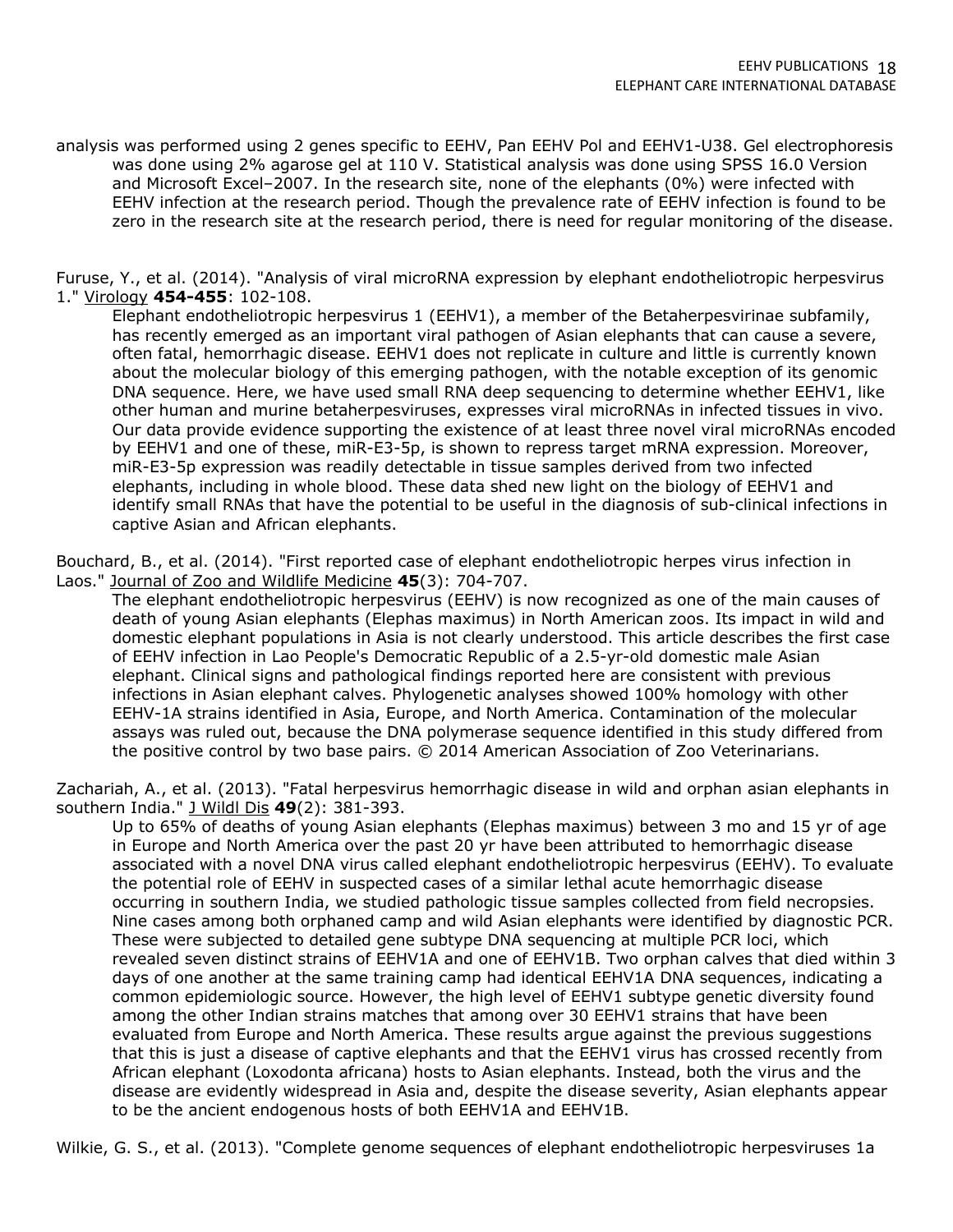and 1b determined directly from fatal cases." Journal of Virology **87**(12): 6700-6712. A highly lethal hemorrhagic disease associated with infection by elephant endotheliotropic herpesvirus (EEHV) poses a severe threat to Asian elephant husbandry. We have used highthroughput methods to sequence the genomes of the two genotypes that are involved in most fatalities, namely, EEHV1A and EEHV1B (species Elephantid herpesvirus 1, genus Proboscivirus, subfamily Betaherpesvirinae, family Herpesviridae). The sequences were determined from postmortem tissue samples, despite the data containing tiny proportions of viral reads among reads from a host for which the genome sequence was not available. The EEHV1A genome is 180,421 bp in size and consists of a unique sequence (174,601 bp) flanked by a terminal direct repeat (2,910 bp). The genome contains 116 predicted protein-coding genes, of which six are fragmented, and seven paralogous gene families are present. The EEHV1B genome is very similar to that of EEHV1A in structure, size, and gene layout. Half of the EEHV1A genes lack orthologs in other members of subfamily Betaherpesvirinae, such as human cytomegalovirus (genus Cytomegalovirus) and human herpesvirus 6A (genus Roseolovirus). Notable among these are 23 genes encoding type 3 membrane proteins containing seven transmembrane domains (the 7TM family) and seven genes encoding related type 2 membrane proteins (the EE50 family). The EE50 family appears to be under intense evolutionary selection, as it is highly diverged between the two genotypes, exhibits evidence of sequence duplications or deletions, and contains several fragmented genes. The availability of the genome sequences will facilitate future research on the epidemiology, pathogenesis, diagnosis, and treatment of EEHV-associated disease. © 2013, American Society for Microbiology.

Stanton, J. J., et al. (2013). "Kinetics of viral loads and genotypic analysis of elephant endotheliotropic herpesvirus-1 infection in captive Asian elephants (Elephas maximus)." J Zoo Wildl Med **44**(1): 42-54. Elephant endotheliotropic herpesviruses (EEHVs) can cause fatal hemorrhagic disease in juvenile Asian elephants (Elphas maximus); however, sporadic shedding of virus in trunk washes collected from healthy elephants also has been detected. Data regarding the relationship of viral loads in blood compared with trunk washes are lacking, and questions about whether elephants can undergo multiple infections with EEHVs have not been addressed previously. Real-time quantitative polymerase chain reaction was used to determine the kinetics of EEHV1 loads, and genotypic analysis was performed on EEHV1 DNA detected in various fluid samples obtained from five Asian elephants that survived detectable EEHV1 DNAemia on at least two separate occasions. In three elephants displaying clinical signs of illness, preclinical EEHV1 DNAemia was detectable, and peak whole-blood viral loads occurred 3-8 days after the onset of clinical signs. In two elephants with EEHV1 DNAemia that persisted for 7-21 days, no clinical signs of illness were observed. Detection of EEHV1 DNA in trunk washes peaked approximately 21 days after DNAemia, and viral genotypes detected during DNAemia matched those detected in subsequent trunk washes from the same elephant. In each of the five elephants, two distinct EEHV1 genotypes were identified in whole blood and trunk washes at different time points. In each case, these genotypes represented both an EEHV1A and an EEHV1B subtype. These data suggest that knowledge of viral loads could be useful for the management of elephants before or during clinical illness. Furthermore, sequential infection with both EEHV1 subtypes occurs in Asian elephants, suggesting that they do not elicit cross-protective sterilizing immunity. These data will be useful to individuals involved in the husbandry and clinical care of Asian elephants.

Stanton, J. J., et al. (2013). "Acute phase protein expression during elephant endotheliotropic Herpesvirus-1 Viremia in Asian elephants (Elephas Maximus)." Journal of Zoo and Wildlife Medicine **44**(3): 605-612.

Infection of Asian elephants (Elephas maximus) with elephant endotheliotropic herpesvirus (EEHV) can be associated with rapid, lethal hemorrhagic disease and has been documented in elephant herds in human care and in the wild. Recent reports describe real-time quantitative polymerase chain reaction (qPCR) assays used to monitor clinically ill elephants and also to detect subclinical EEHV1 infection in apparently healthy Asian elephants. Acute phase proteins have been demonstrated to increase with a variety of infectious etiologies in domesticated mammals but have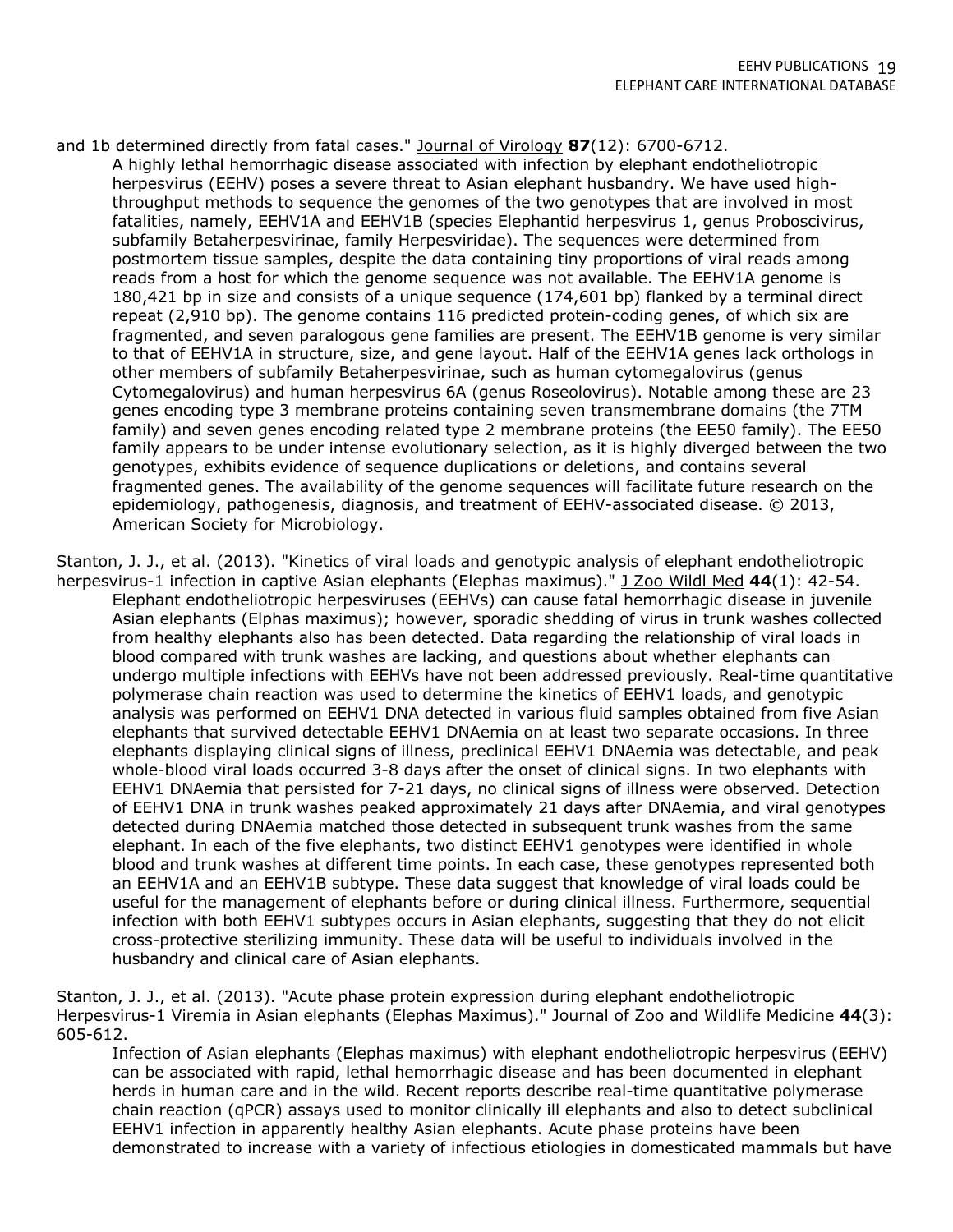not yet been described in elephants. In addition, the immune response of Asian elephants to EEHV1 infection has not been described. In this study, whole blood and trunk wash samples representing repeated measures from eight elephants were examined for the presence of EEHV1 using a qPCR assay. Elephants were classified into groups, as follows: whole blood negative and positive and trunk wash negative and positive. Serum amyloid A (SAA) and haptoglobin (HP) levels were compared between these groups. A significant difference in SAA was observed with nearly a threefold higher mean value during periods of viremia ( $P = 0.011$ ). Higher values of SAA were associated with >10,000 virus genome copies/ml EEHV1 in whole blood. There were no significant differences in HP levels, although some individual animals did exhibit increased levels with infection. These data indicate that an inflammatory process is stimulated during EEHV1 viremia. Acute phase protein quantitation may aid in monitoring the health status of Asian elephants. © American Association of Zoo Veterinarians.

Sripiboon, S., et al. (2013). "The occurrence of elephant endotheliotropic herpesvirus in captive Asian elephants (Elephas maximus): first case of EEHV4 in Asia." J Zoo Wildl Med **44**(1): 100-104.

Elephant endotheliotropic herpesvirus (EEHV) is a type of herpesvirus that causes acute hemorrhagic disease in Asian elephants (Elephas maximus) and is often fatal, especially in calves. This study describes the postmortem evaluation of two captive-born Asian elephants (2 and 3 yr of age, respectively) diagnosed with EEHV in Thailand. Both elephants presented only mild depression, lethargy, and anorexia before death within 24 hr of symptom onset. Necropsies were performed, and tissue samples were tested for EEHV viral presence using polymerase chain reaction. Molecular and phylogenetic evidence illustrated two types of EEHV, which were closely related to EEHV1A in Case 1 and EEHV4 in Case 2. Pathologic findings differed between the cases. More specific organ tropism was found in Case 1, where mainly the cardiovascular system was affected. In contrast, in Case 2, hemorrhages were noted in most organs, including in the gastrointestinal, respiratory, and cardiovascular systems. This report is the first to document EEHV4 in Asia and the second case of this strain to be identified in an elephant worldwide.

Miller, M. and F. Olea-Popelka (2013). "One Health in the shrinking world: Experiences with tuberculosis at the human-livestock-wildlife interface." Comparative Immunology, Microbiology and Infectious Diseases **36**(3): 263-268.

Tuberculosis (TB) is a global anthropozoonotic infection that has raised awareness of the impact of disease at the human-livestock-wildlife interface. There are examples of transmission from livestock resulting in establishment of reservoirs in wildlife populations, and exposures from interactions between humans and wildlife that have resulted in disease outbreaks. A One Health approach is crucial to managing and protecting the health of humans, livestock, wildlife and the environment. Although still in its infancy in many areas of the world, the use of transdisciplinary teams to address wildlife-human-livestock boundary diseases will broaden the scope of options for solutions. This paper reviews some less commonly known examples of threats and outcomes using lessons learned from tuberculosis. © 2012 Elsevier Ltd.

Ling, P. D., et al. (2013). "Complete Genome Sequence of Elephant Endotheliotropic Herpesvirus 1A." Genome Announc **1**(2): e0010613.

Elephant endotheliotropic herpesvirus 1A is a member of the Proboscivirus genus and is a major cause of fatal hemorrhagic disease in endangered juvenile Asian elephants worldwide. Here, we report the first complete genome sequence from this genus, obtained directly from necropsy DNA, in which 60 of the 115 predicted genes are not found in any known herpesvirus.

Gall, A. and A. Palser (2013). "An elephantine viral problem." Nat Rev Microbiol **11**(8): 512. This month's Genome Watch highlights how deep sequencing was used to generate the first full genomes of herpesviruses associated with a fatal disease in elephants.

Atkins, L., et al. (2013). "Elephant endotheliotropic herpesvirus 5, a newly recognized elephant herpesvirus associated with clinical and subclinical infections in captive Asian elephants (Elephas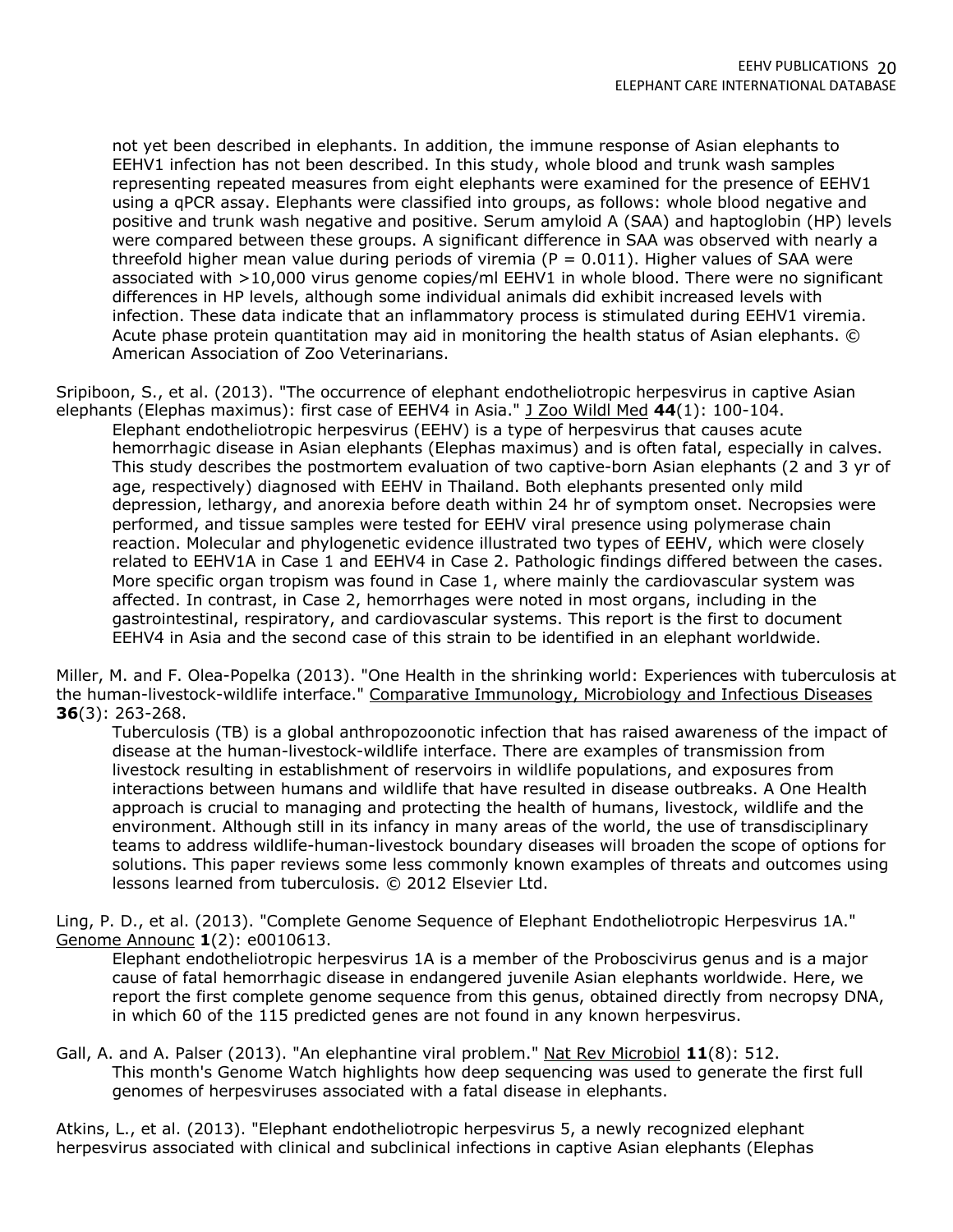#### maximus)." J Zoo Wildl Med **44**(1): 136-143.

Elephant endotheliotropic herpesviruses (EEHVs) can cause acute hemorrhagic disease with high mortality rates in Asian elephants (Elephas maximus). Recently, a new EEHV type known as EEHV5 has been described, but its prevalence and clinical significance remain unknown. In this report, an outbreak of EEHV5 infection in a herd of captive Asian elephants in a zoo was characterized. In February 2011, a 42-yr-old wild-born female Asian elephant presented with bilaterally swollen temporal glands, oral mucosal hyperemia, vesicles on the tongue, and generalized lethargy. The elephant had a leukopenia and thrombocytopenia. She was treated with flunixin meglumine, famciclovir, and fluids. Clinical signs of illness resolved gradually over 2 wk, and the white blood cell count and platelets rebounded to higher-than-normal values. EEHV5 viremia was detectable starting 1 wk before presentation and peaked at the onset of clinical illness. EEHV5 shedding in trunk secretions peaked after viremia resolved and continued for more than 2 mo. EEHV5 trunk shedding from a female herd mate without any detectable viremia was detected prior to onset of clinical disease in the 42-yr-old elephant, indicating reactivation rather than primary infection in this elephant. Subsequent EEHV5 viremia and trunk shedding was documented in the other five elephants in the herd, who remained asymptomatic, except for 1 day of temporal gland swelling in an otherwise-healthy 1-yr-old calf. Unexpectedly, the two elephants most recently introduced into the herd 40 mo previously shed a distinctive EEHV5 strain from that seen in the other five elephants. This is the first report to document the kinetics of EEHV5 infection in captive Asian elephants and to provide evidence that this virus can cause illness in some animals.

Stanton, J. J., et al. (2012). "Development and validation of quantitative real-time polymerase chain reaction assays to detect elephant endotheliotropic herpesviruses-2, 3, 4, 5, and 6." J Virol Methods **186**(1-2): 73-77.

Elephant endotheliotropic herpesviruses (EEHVs) can cause lethal hemorrhagic disease in both African and Asian elephants. At least seven EEHV types have been described, and sensitive realtime PCR tests have been developed for EEHV1A and 1B, which are associated with the majority of characterized Asian elephant deaths. Despite growing knowledge of the different EEHV types, the prevalence of each type within African and Asian elephants remains to be determined and there is considerable need for diagnostic tests to detect and discriminate between each EEHV species for clinical management of African and Asian elephants that develop illness from one or more of these viruses. To begin to address these issues, we developed real-time PCR assays for EEHV2, 3, 4, 5, and 6. Overall, each assay had robust PCR efficiency, a dynamic linear range over 5log(10) concentrations, a limit of detection of 10 copies/test reaction with 100% sensitivity, and low intraand inter-assay variability. Each assay proved to be specific for the EEHV targets for which it was designed, with the exception of EEHV3 and EEHV4, which was expected because of greater DNA sequence similarity between these two EEHV species than the others. These new tools will be useful for conducting surveys of EEHV prevalence within captive and range country elephants, for diagnostic testing of elephants with suspected EEHV-associated disease, and for managing the treatment of elephants with EEHV-induced illness.

Sariya, L., et al. (2012). "Development of a SYBR Green I-based real-time PCR for detection of elephant endotheliotropic herpesvirus 1 infection in Asian elephants (Elephas maximus)." Journal of Virological Methods **185**(1): 160-165.

Elephant endotheliotropic herpesvirus 1 (EEHV1) can cause fatal hemorrhagic disease in Asian elephants (Elephas maximus). Several studies have described this virus as a major threat to young Asian elephants. A SYBR Green I-based real-time polymerase chain reaction (PCR) was developed to identify EEHV1 on trunk swabs and necropsied tissues. Two of 29 (6.9%) trunk swab samples from healthy Asian elephants were positive for EEHV1. The viruses were analyzed and classified as EEHV1A based on 231 nucleotides of the terminase gene. Necropsied spleen and heart tissue showed the highest level and second highest levels of DNA virus copy accumulation, respectively. The detection limit of the test was 276. copies/ul of DNA. There was no cross-reaction with other mammalian herpesviruses, such as herpes simplex virus 1 and equine herpesvirus 2. Inter- and intra-assay showed low coefficients of variation values indicating the reproducibility of the test. The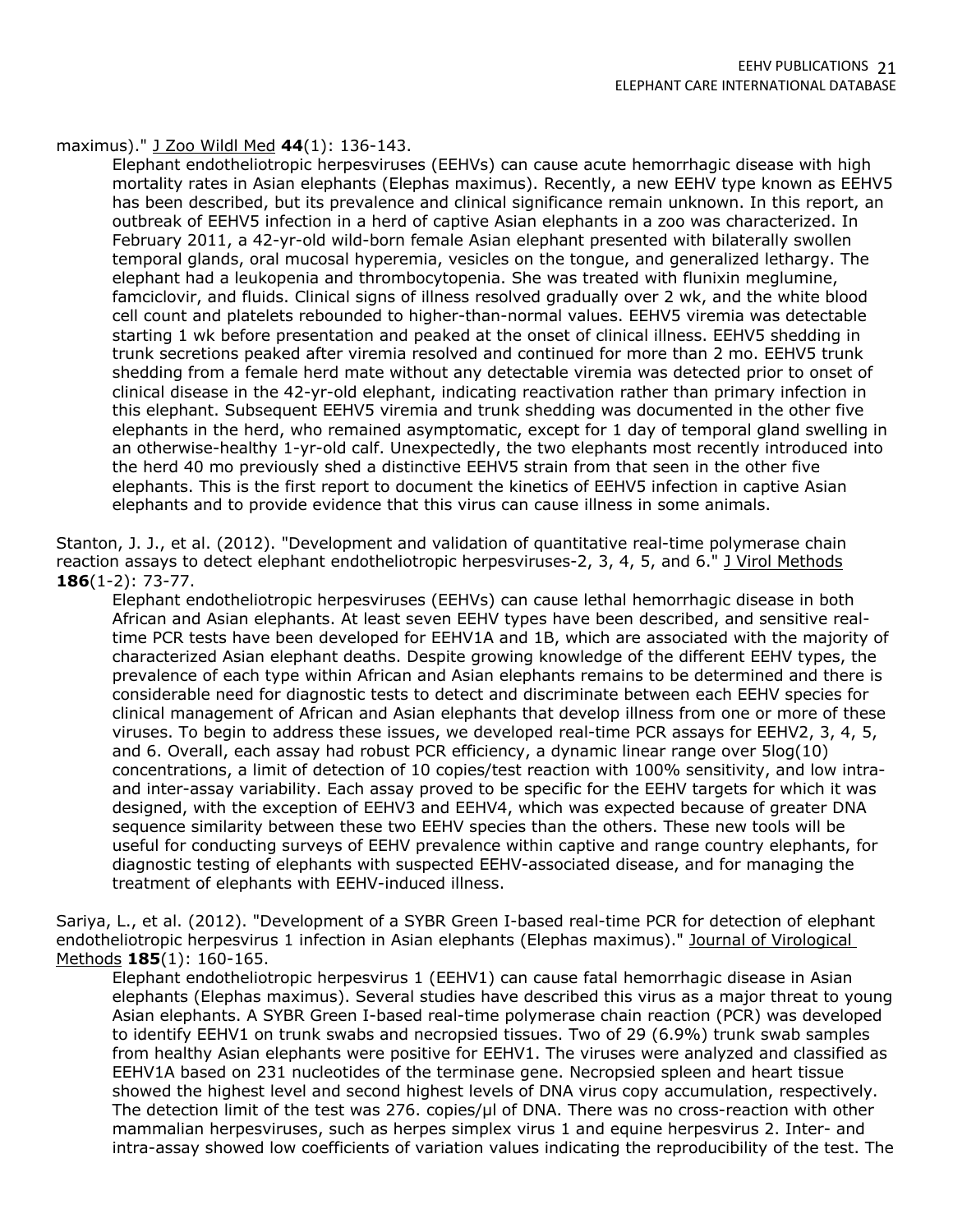results indicated that the test can be practically used for epidemiological study, clinical diagnosis, and management and control of EEHV1. © 2012 Elsevier B.V..

Hayward, G. S. (2012). "Editorial: Conservation: Clarifying the risk from herpesvirus to captive Asian elephants." Veterinary Record **170**(8): 202-203.

Denk, D., et al. (2012). "Fatal elephant endotheliotropic herpesvirus type 5 infection in a captive Asian elephant." Vet Rec **171**(15): 380-381.

Brock, A. P., et al. (2012). "Estimates of the pharmacokinetics of famciclovir and its active metabolite penciclovir in young Asian elephants (Elephas maximus)." Am J Vet Res **73**(12): 1996-2000.

OBJECTIVE: To determine plasma pharmacokinetics of penciclovir following oral and rectal administration of famciclovir to young Asian elephants (Elephas maximus). ANIMALS: 6 healthy Asian elephants (5 females and 1 male), 4.5 to 9 years old and weighing 1,646 to 2,438 kg. PROCEDURES: Famciclovir was administered orally or rectally in accordance with an incomplete crossover design. Three treatment groups, each comprising 4 elephants, received single doses of famciclovir (5 mg/kg, PO, or 5 or 15 mg/kg, rectally); there was a minimum 12-week washout period between subsequent famciclovir administrations. Serial blood samples were collected after each administration. Samples were analyzed for famciclovir and penciclovir with a validated liquid chromatography-mass spectroscopy assay. RESULTS: Famciclovir was tolerated well for both routes of administration and underwent complete biotransformation to the active metabolite, penciclovir. Mean maximum plasma concentration of penciclovir was 1.3 mug/mL at 1.1 hours after oral administration of 5 mg/kg. Similar results were detected after rectal administration of 5 mg/kg. Mean maximum plasma concentration was 3.6 mug/mL at 0.66 hours after rectal administration of 15 mg/kg; this concentration was similar to results reported for humans receiving 7 mg/kg orally. CONCLUSIONS AND CLINICAL RELEVANCE: Juvenile Asian elephants are susceptible to elephant endotheliotropic herpesvirus. Although most infections are fatal, case reports indicate administration of famciclovir has been associated with survival of 3 elephants. In Asian elephants, a dose of 8 to 15 mg of famciclovir/kg given orally or rectally at least every 8 hours may result in penciclovir concentrations that are considered therapeutic in humans.

Stanton, J. J., et al. (2011). "Detection of pathogenic elephant endotheliotropic herpesvirus in routine trunk washes from healthy adult Asian elephants (Elephas maximus) by use of a real-time quantitative polymerase chain reaction assay." American Journal of Veterinary Research 71(8): 925-933.

Objective-To investigate the pathogenesis and transmission of elephant endotheliotropic herpesvirus (EEHV1) by analyzing various elephant fluid samples with a novel EEHV1-specific realtime PCR assay.

Animals-5 apparently healthy captive Asian elephants (Elephas maximus) from the same herd.

- Procedures-A real-time PCR assay was developed that specifically detects EEHV1. The assay was used to evaluate paired whole blood and trunk-wash samples obtained from the 5 elephants during a 15 week period. Deoxyribonucleic acid sequencing and viral gene subtyping analysis were performed on trunk-wash DNA preparations that had positive results for EEHV1. Viral gene subtypes were compared with those associated with past fatal cases of herpesvirus-associated disease within the herd.
- Results-The PCR assay detected viral DNA to a level of 1,200 copies/mL of whole blood. It was used to detect EEHV1 in trunk secretions of 3 of the 5 elephants surveyed during the 15-week period. Viral gene subtyping analysis identified 2 distinct elephant herpesviruses, 1 of which was identical to the virus associated with a previous fatal case of herpesvirus-associated disease within the herd.
- Conclusions and Clinical Relevance-EEHV1 was shed in the trunk secretions of healthy Asian elephants. Trunk secretions may provide a mode of transmission for this virus. Results of this study may be useful for the diagnosis, treatment, and management of EEHV1-associated disease and the overall management of captive elephant populations.

Nolen, R. S. (2011). "Herpesvirus claims another elephant as search for answers continues." J Am Vet Med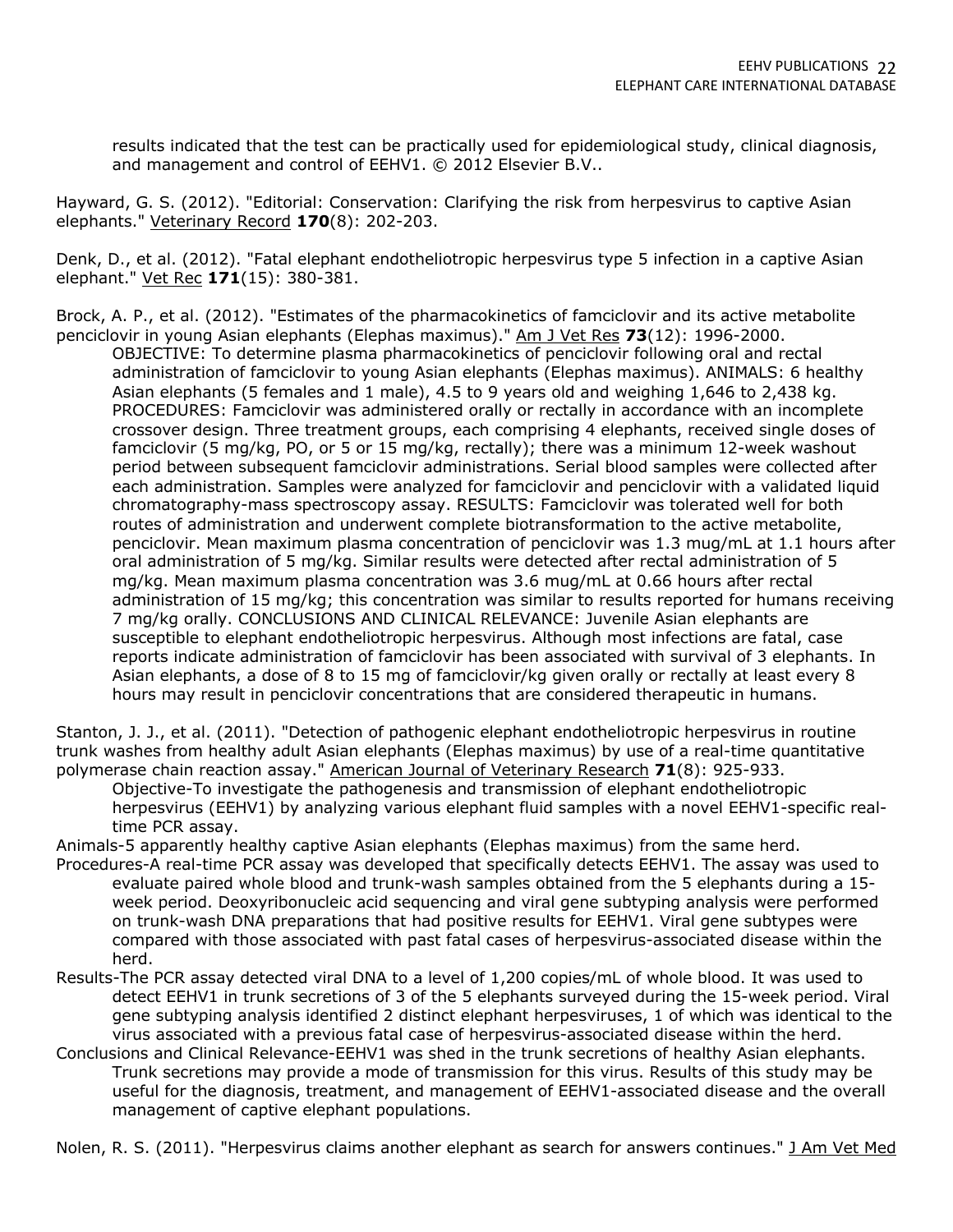## Assoc **239**(2): 166-168.

Masters, N. J., et al. (2011). "Detection of EGHV-5 in a self-limiting papillomalike lesion in the trunk of an Asian elephant (Elephas maximus)." Veterinary Record **169**(8).

Latimer, E., et al. (2011). "Detection and evaluation of novel herpesviruses in routine and pathological samples from Asian and African elephants: identification of two new probosciviruses (EEHV5 and EEHV6) and two new gammaherpesviruses (EGHV3B and EGHV5)." Vet Microbiol **147**(1-2): 28-41.

Systemic infections with elephant endotheliotropic herpesviruses (EEHV) cause a rapid onset acute hemorrhagic disease with an 85% mortality rate. More than 60 cases have been confirmed worldwide occurring predominantly in juvenile Asian elephants. Originally, three virus types EEHV1A, EEHV1B and EEHV2 were identified, all members of the Proboscivirus genus within the Betaherpesvirinae. However, four elephant gammaherpesviruses (EGHV) have also been found by DNA PCR approaches in eye and genital secretions of asymptomatic animals, and two more versions of the probosciviruses, EEHV3 and EEHV4, were recently detected in acute hemorrhagic disease cases. To ask whether even more species of elephant herpesviruses may exist, we have developed several new diagnostic DNA PCR assays using multiple round primers in the DNA POL region. These have been used routinely for nearly three years to screen samples submitted to the Elephant Herpesvirus Laboratory for diagnosis of possible cases of EEHV disease in blood and necropsy tissue, as well as in biopsies of other suspicious lesions or growths. Several more cases of EEHV1-associated hemorrhagic disease were confirmed, but in addition, we describe here eleven examples of other known and novel herpesviruses detected and evaluated with these reagents. They include the prototypes of four new elephant herpesviruses, two more within the proboscivirus group EEHV5 and EEHV6, plus two more gammaherpesviruses EGHV3B and EGHV5. We also report initial semi-quantitative PCR assays demonstrating very high viral loads in the blood of the EEHV3 and EEHV4-associated hemorrhagic disease cases.

Hardman, K., et al. (2011). "Detection of elephant endotheliotropic herpesvirus type 1 in asymptomatic elephants using TaqMan real-time PCR." Vet Rec **170**(8): 205.

This study assessed the feasibility of identifying asymptomatic viral shedders using a novel TaqMan real-time PCR on trunk washes and swabs from the conjunctiva, palate and vulva of elephants. Six elephants from a UK collection were sampled weekly over a period of 11 weeks for this study. The herd prevalence of elephant endotheliotropic herpesvirus-1 (EEHV-1) was 100 per cent by PCR. The virus DNA was detected in all the sampling sites; however, the prevalence of virus DNA in the conjunctiva swabs was higher. In addition, Asian elephants from two continental European collections were sampled once and one animal tested positive on a trunk wash. The virus from this animal was phylogenetically typed as EEHV-1A based on 231 nucleotides of the terminase gene.

(2011). "With few resources, researchers work to contain fatal elephant virus." Am J Vet Res **72**(8): 1006.

Zong, J. C., et al. (2010). Analysis of species and strain differences among elephant endotheliotropic herpesviruses by gene subtyping: absence of epidemiological connections among 20 cases of EEHV1 associated with acute hemorrhagic disease in captive Asian elephants. Proceedings 2010 IEF Symposium.

Stanton, J. J., et al. (2010). "Detection of pathogenic elephant endotheliotropic herpesvirus in routine trunk washes from healthy adult Asian elephants (Elephas maximus) by use of a real-time quantitative polymerase chain reaction assay." Am J Vet Res **71**(8): 925-933.

OBJECTIVE: To investigate the pathogenesis and transmission of elephant endotheliotropic herpesvirus (EEHV1) by analyzing various elephant fluid samples with a novel EEHV1-specific realtime PCR assay. ANIMALS: 5 apparently healthy captive Asian elephants (Elephas maximus) from the same herd. PROCEDURES: A real-time PCR assay was developed that specifically detects EEHV1. The assay was used to evaluate paired whole blood and trunk-wash samples obtained from the 5 elephants during a 15-week period. Deoxyribonucleic acid sequencing and viral gene subtyping analysis were performed on trunk-wash DNA preparations that had positive results for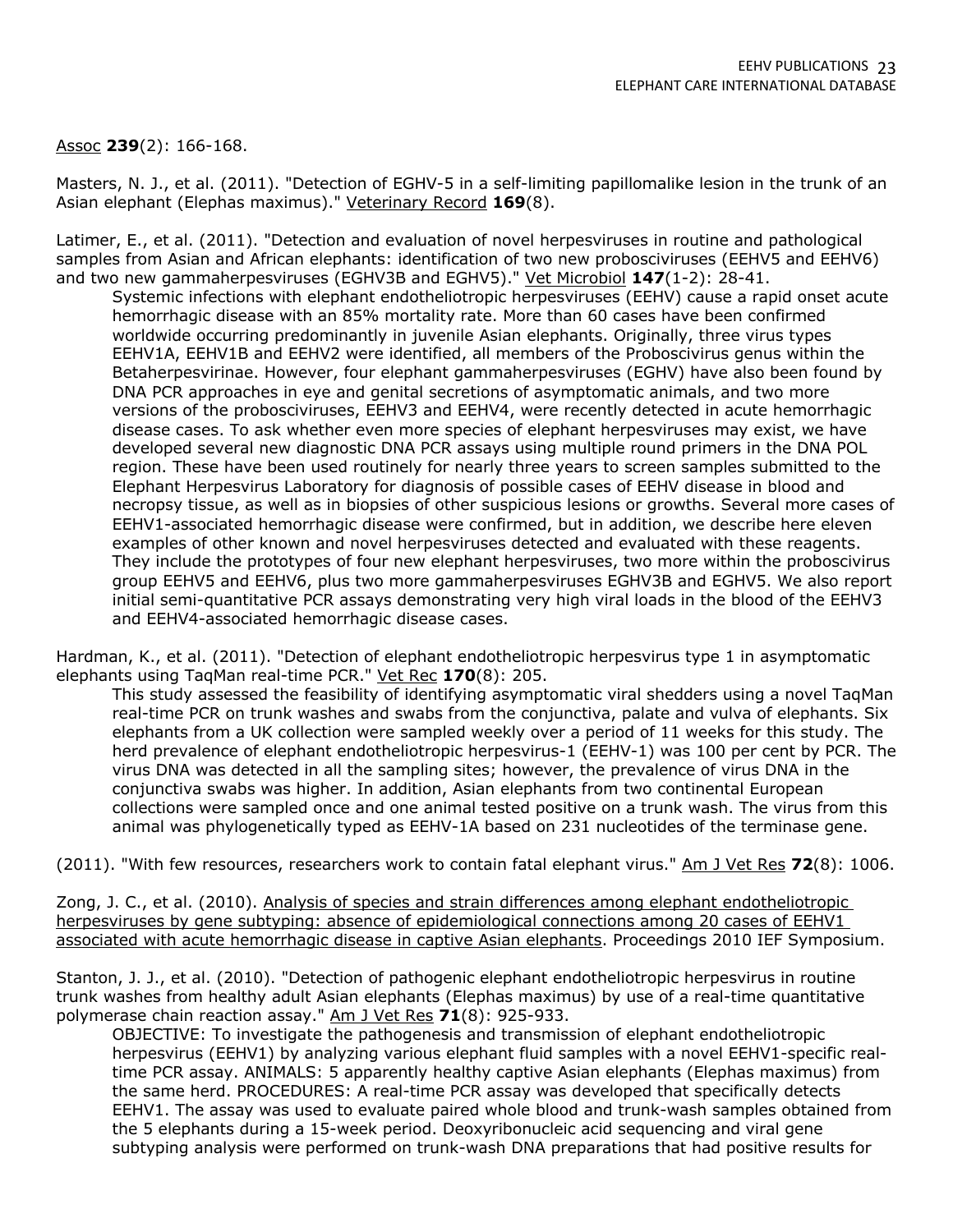EEHV1. Viral gene subtypes were compared with those associated with past fatal cases of herpesvirus-associated disease within the herd. RESULTS: The PCR assay detected viral DNA to a level of 1,200 copies/mL of whole blood. It was used to detect EEHV1 in trunk secretions of 3 of the 5 elephants surveyed during the 15-week period. Viral gene subtyping analysis identified 2 distinct elephant herpesviruses, 1 of which was identical to the virus associated with a previous fatal case of herpesvirus-associated disease within the herd. CONCLUSIONS AND CLINICAL RELEVANCE: EEHV1 was shed in the trunk secretions of healthy Asian elephants. Trunk secretions may provide a mode of transmission for this virus. Results of this study may be useful for the diagnosis, treatment, and management of EEHV1-associated disease and the overall management of captive elephant populations.

Schaftenaar, W., et al. (2010). "Nonfatal clinical presentation of elephant endotheliotropic herpes virus discovered in a group of captive Asian elephants (Elephas maximus)." Journal of Zoo and Wildlife Medicine **41**(4): 626-632.

Several different strains of elephant endotheliotropic herpes virus-1 (EEHV-1) have been identified via polymerase chain reaction (PCR) techniques in both African and Asian elephants. EEHV-1 has been identified in both cutaneous lesions in healthy African elephants and fatal cases of hemorrhagic syndrome in Asian elephants.6 However, until now, no EEHV-1 strain has been identified or associated with otherwise healthy Asian elephants. This article describes recurrent nonendothelial lesions associated with EEHV-1 infection in a herd of Asian elephants not exhibiting fatal hemorrhagic syndrome. Genotypes of EEHV-1 strains, based on viral DNA polymerase and glycoprotein B, associated with fatal hemorrhagic syndrome, were compared to those identified in nonendothelial lesions. The same EEHV-1 genotypes were identified in fatal cases and mucosal lesions in otherwise healthy Asian elephants in this herd. Further studies of the Asian elephant immune system and virologic studies to determine the triggers of tissue tropism are needed before any conclusion can be reached. Copyright 2010 by American Association of Zoo Veterinarians.

Garner, M. M., et al. (2009). "Clinico-pathologic features of fatal disease attributed to new variants of endotheliotropic herpesviruses in two Asian elephants (Elephas maximus)." Veterinary Pathology **46**(1): 97-104.

The first herpesviruses described in association with serious elephant disease were referred to as endotheliotropic herpesviruses (EEHV) because of their ability to infect capillary endothelial cells and cause potentially fatal disease. Two related viruses, EEHV1 and EEHV2, have been described based on genetic composition. This report describes the similarities and differences in clinicopathologic features of 2 cases of fatal endotheliotropic herpesvirus infections in Asian elephants caused by a previously unrecognized virus within the betaherpesvirus subfamily. EEHV3 is markedly divergent from the 2 previously studied fatal probosciviruses, based on polymerase chain reaction sequence analysis of 2 segments of the viral genome. In addition to ascites, widespread visceral edema, petechiae, and capillary damage previously reported, important findings with EEHV3 infection were the presence of grossly visible renal medullary hemorrhage, a tropism for larger veins and arteries in various tissues, relatively high density of renal herpetic inclusions, and involvement of the retinal vessels. These findings indicate a less selective organ tropism, and this may confer a higher degree of virulence for EEHV3.

Zong, J. C., et al. (2008). Pathogenesis and molecular epidemiology of fatal elephant endotheliotropic disease associated with the expanding Proboscivirus genus of the betaherpesvirinae. Proceedings 2007 IEF Symposium.

Wellehan, J. F. X., et al. (2008). "Six novel gammaherpesviruses of Afrotheria provide insight into the early divergence of the Gammaherpesvirinae." Veterinary Microbiology **127**: 249-257.

Steinmetz, H. W., et al. (2008). Daily clinical examinations in a herd of captive asian elephants. Proc American Associaton of Zoo Veterinarians and Assoc of Reptile and Amphibian Veterinarians. The captive population of Asian elephants (*Elephas maximus*) is not self-sustaining.2 Poor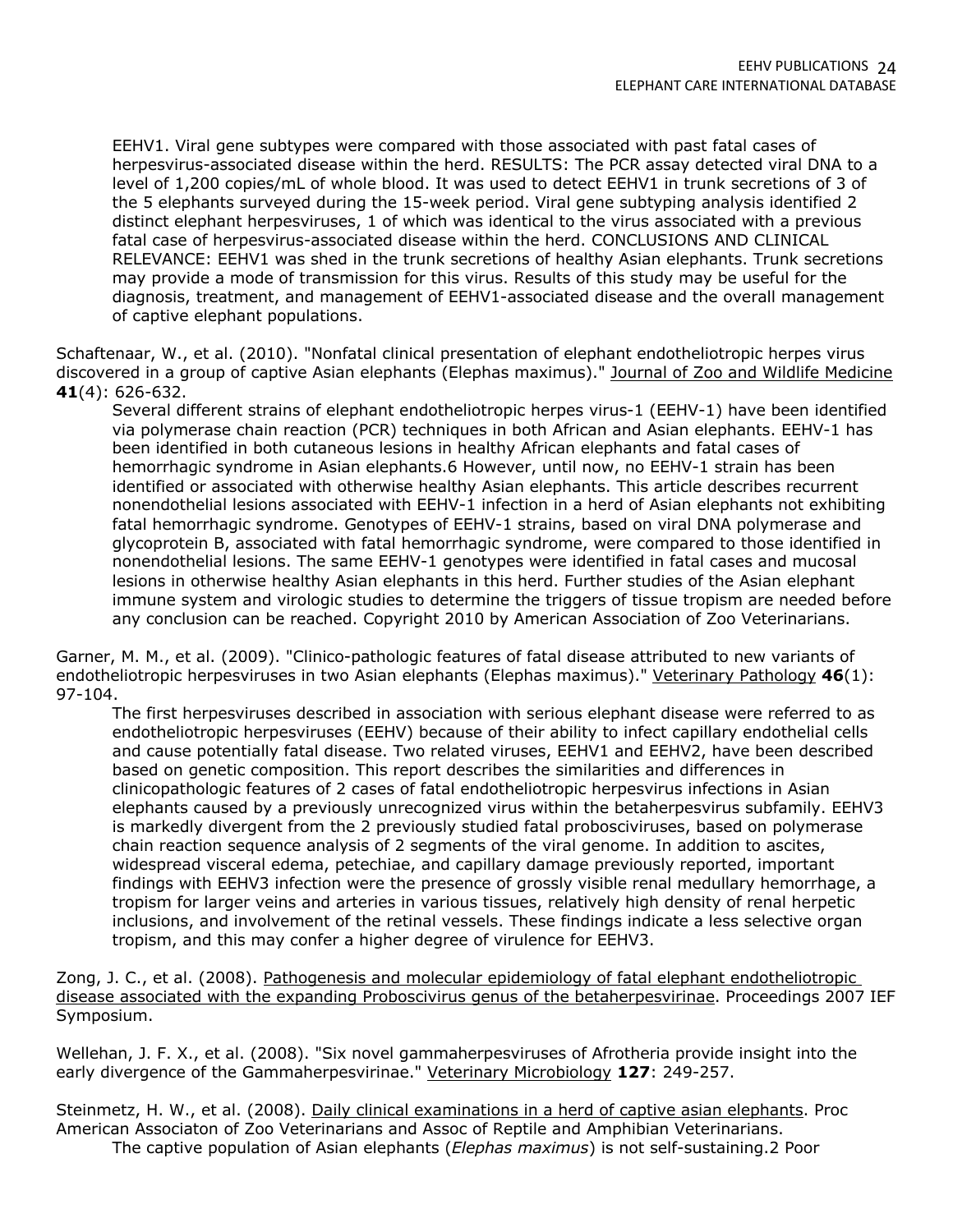reproduction and high juvenile mortality are key factors in the decreasing population. Infection with endotheliotropic elephant herpes virus (EEHV) is one of the major causes of death in the captive population, and has resulted in the loss of at least 40 captive animals.1 EEHV has been

- responsible for the peracute death of two juvenile males at Zurich Zoo, Switzerland. Mortality due to peracute infection with EEHV mainly is seen in juveniles. Early detection of characteristic clinical signs of EEHV and immediate initiation of therapy are of crucial
- importance due to its rapid progression. Based on past fatal EEHV experiences, Zurich Zoo modified its daily clinical health monitoring program to increase staff awareness of EEHV infection. Examinations have been incorporated into the daily routine and include daily evaluation of behaviour, appetite, colour of mucosal membranes and the measurement of body temperature; these examinations are performed by keepers. In our experiences, characteristic signs of acute EEHV infection are lethargy, anorexia, mild
- colic, and cyanosis of the mucosal membranes. Results of temperature measurements have shown that best estimations of body temperature are done by measurement of the temperature in the centre of a fecal ball 5-9 min after defecation. Mean values of  $36.5^{\circ}$ C ( $\pm$  0.2°C SD) are within published reference values, although adult elephants have shown significantly lower body temperature than juveniles. Establishment of individual reference values for each elephant is essential to detect unusual temperature peaks that may indicate possible EEHV viremia. The present study has shown that daily health examinations increase the awareness of keepers for

#### early signs of EEHV infection (e.g., peaks in body temperature and cyanotic mucosal membranes). **ACKNOWLEDGMENTS**

The authors thank B. Aeschbach and all elephant keepers for taking special care of our elephants. The work and organization of Ms. G. Hürlimann is gratefully appreciated.

## **LITERATURE CITED**

- 1. Mikota, S. 2007. Endotheliotropic Herpesvirus (EEHV). http://www.elephantcare.org/herpes.htm. cited: 10.04.2008:
- 2. Wiese, R. J. 2000. Asian elephants are not self-sustaining in North America. Zoo Biol. 19: 299-309.

Miller, J. and M. McClean (2008). Pharmacokinetics of enrofloxacin in African elephants (Loxodonta africana) after a single rectal dose. Proc American Associaton of Zoo Veterinarians and Assoc of Reptile and Amphibian Veterinarians.

Captive African elephants (*Loxodonta Africana*) are susceptible to many types of gram negative bacterial infections such as *Escherichia coli, Mycoplasma* spp., *Salmonella* spp., *Klebsiella* spp., *Pseudomonas* spp., and *Proteus* spp. Enrofloxacin (Baytril®, Bayer Health Care, Animal Health Division, P.O. Box 390, Shawnee Mission, KS 66201) is a potentially effective antibiotic for treatment of these bacterial infections in elephants. Very limited data exists on the pharmacokinetics of enrofloxacin in elephants2 and most of the dosage regimes for gastrointestinal absorption are based on horse dosages since they share a similar gastrointestinal tract. Three African elephants from Wildlife Safari in Winston, Oregon, two females both 37-yr-old and one male 26-yr-old, were used to determine whether therapeutic levels of enrofloxacin could be achieved thru rectal administration of liquid injectable enrofloxacin (Baytril 100®, 100 mg/ml, Bayer Health Care, Animal Health Division, P.O. Box 390, Shawnee Mission, KS 66201) at a dosage of 2.5 mg/kg. A pretreatment baseline blood sample was collected. Following administration, blood samples were collected at 45 min, 1.5hr, 2.5hr, 5hr, 9hr, 23hr, 36hr to determine plasma enrofloxacin levels. Plasma enrofloxacin levels were measured at North Carolina State University, College of Veterinary Medicine using high performance liquid chromatography (HPLC) analysis. Plasma ciprofloxacin levels were measured concurrently. Results indicate plasma concentrations of enrofloxacin did not reach adequate bacteriocidal levels for any of the the following common bacterial isolates in captive elephants: *Mycoplasma* spp., *Escherichia coli, Salmonella* spp., *Klebsiella* spp., *Pseudomonas* spp., and *Proteus* spp. The study determined that a rectally administered dosage of 2.5 mg/kg of liquid injectable enrofloxacin was insufficient to obtain therapeutic levels in African elephants. The low plasma levels of enrofloxacin in all three elephants may be a result of poor absorption in the distal large intestine. A future study will determine if oral administration will provide a more efficient mode of drug delivery and absorption in African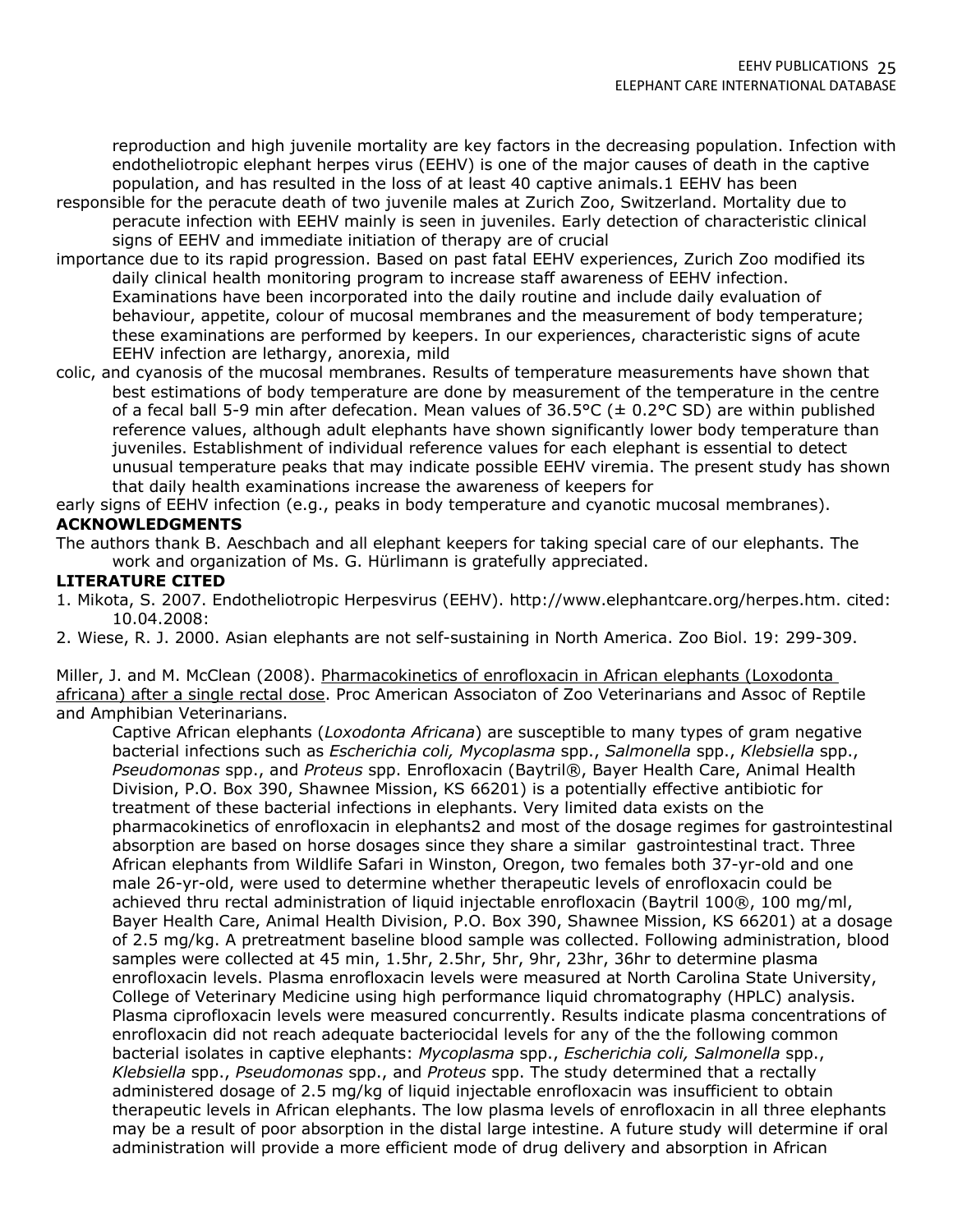elephants. It is also possible that the current dosage of 2.5 mg/kg is too low to achieve adequate therapeutic levels.

#### **ACKNOWLEDGMENTS**

I would like to thank the elephant and veterinary staff at Wildlife Safari for their participation in conducting this study. Thanks to Doctors: Modesto McClean, Jason Bennett, Andi Chariffe, Tessa Lohe, Benji Alacantar. Also thanks to Dinah Wilson, Carol Matthews, Anthony Karels, Mary Iida, Shawn Finnell, Patches Stroud, Katie Alayan.

#### **LITERATURE CITED**

- 1. Haines, G.R., et. al. 2000. Serum concentrations and pharmacokinetics of enrofloxacin after intravenous and intragastric administration to mares. Can. J.Vet. Res. 64(3):171-177.
- 2. Sanchez, C.R., et. al. 2005. Pharmacokinetics of a single dose of enrofloxacin administered orally to captive Asian elephants (*Elephas maximus*). Am. J. Vet. Res. 66:1948-1953.

Meyers, D. A., et al. (2008). Evaluation of acute phase proteins for diagnosis of inflammation in Asian elephants (Elephas maximus). Proc American Associaton of Zoo Veterinarians and Assoc of Reptile and Amphibian Veterinarians.

In many domestic species, routine hematology assays are useful diagnostic tools to diagnose inflammatory conditions. Unlike other species, these hematologic tests apparently are insensitive indicators of inflammation in elephants.1 We studied a novel group of blood proteins, called acute phase proteins, which increase during inflammatory conditions, for their usefulness in diagnosing elephants with inflammatory diseases. Although these proteins currently are useful in humans and domestic animals, each species has a different set of important proteins that must be individually investigated.2 We tested several acute phase proteins (C-reactive protein, alpha-1 glycoprotein, alpha-1 antitrypsin, serum amyloid A, haptoglobin, fibrinogen, ceruloplasmin, and albumin) as well as complete blood counts, chemistry panels, serum protein electrophoresis, and 3-D gel electrophoresis to determine their usefulness for diagnosing different types of inflammatory conditions in Asian elephants (*Elephas maximus*). Animals with inflammatory conditions were classified as those individuals with known illnesses such as mycobacteriosis, arthritis, nail bed abscesses, and malignant tumors. Control animals were thoseanimals that were suspected to not have any inflammation and be healthy at the time of testing as determined by physical examination and obtaining a thorough medical history.

### **LITERATURE CITED**

1. Lyashchenko, K., R. Greenwald, J. Esfandiari, J. Olsen, R. Ball, G. Dumonceaux, F. Dunker, C. Buckley, M.

Richard, S. Murray, J.B. Payeur, P. Anderson, J.M. Pollock, S. Mikota, M. Miller, D. Sofranko, and W.R. Waters. 2006. Tuberculosis in Elephants: Antibody responses to defined antigens of *Mycobacterium tuberculosis*, potential for early diagnosis, and monitoring of treatment. Clin. Vacc. Immunol. 13: 722- 732.

2. Murata H., N. Shimada, M. Yoshioka. 2004. Current research on acute phase proteins in veterinary diagnosis:

an overview. Vet J. 168: 28-40.

Maluy, P. and D. Hawkins (2007). Loss of a young Asian elephant to a newly discovered herpesvirus: An historical review of husbandry and behaviour prior to death. International Elephant Conservation and Research Symposium.

Cracknell, J., et al. (2007). Elephant Endotheliotrophic Herpes Virus (EEHV) in the United Kingdom: An update with the development of the national EEHV management programme. Proceedings of 43rd International Symposium on Diseases of Zoo and Wild Animals, IZW, Edinburgh, 16-20th May.

Cracknell, J., et al. (2007). Education as a tool for disease management: Elephant Endotheliotropic Herpes Virus Case Study in the UK. Proceedings of AAZV.

Cracknell, J. (2007). Elephant Endotheliotrophic Herpes Virus (EEHV)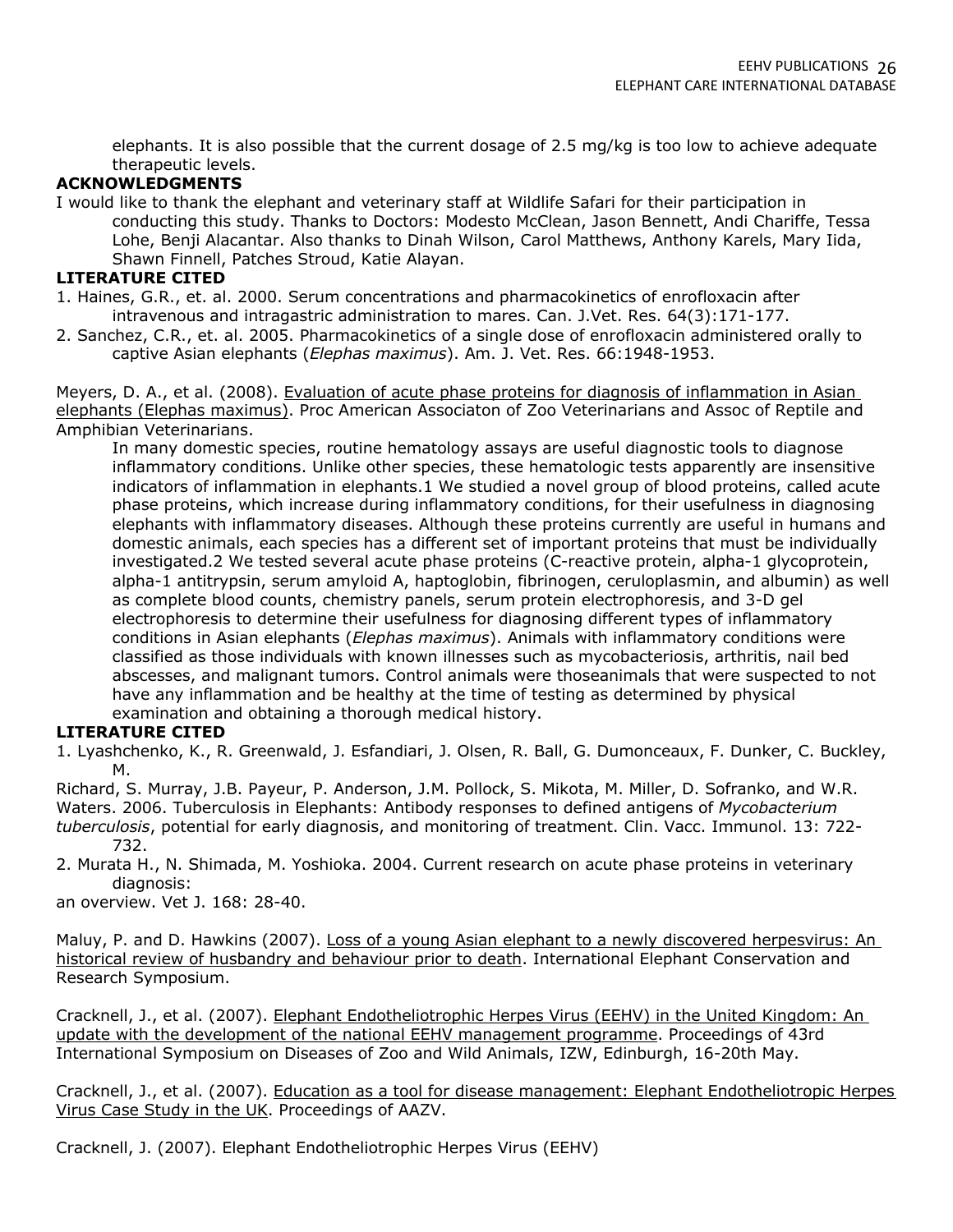Protocol. UK, United Kingdom Elephant Health Programme; ZSL; BIAZA**:** 49.

Wellehan, J. F. X., et al. (2006). Identification of two novel herpesviruses associated with ocular inflammation in Asian elephants (Elephas maximus). 2006 Proceedings American Association of Zoo Veterinarians.

Disease caused by a herpesvirus (EEHV) is a serious concern in Asian elephant (Elephas maximus) calves. Herpesviruses are known for latency and life-long infections, with periodic shedding from mild inflammatory lesions in adapted adult hosts, and ocular disease has been seen with other herpesviruses in other species. Ocular inflammation is not uncommonly seen in Asian elephants. Degenerate PCR primers targeting a conserved region of herpesvirus DNA-dependent DNA polymerase were used to amplify products from eye swabs of eight Asian elephants with epiphora, blepharitis, and conjunctivitis. Nucleotide sequencing of the PCR products showed two novel herpesviruses distinct from EEHV. Comparative sequence analysis shows that these viruses are probable members of the subfamily Gammaherpesvirinae. The sequence phylogeny of these viruses has implications for both viral and host evolution. Further understanding and characterization of these viruses is needed to understand their role in elephant health.

Reid, C. E., et al. (2006). "Endotheliotropic elephant herpes virus (EEHV) infection. The first PCRconfirmed fatal case in Asia.

## ." Vet. Q **28**(2): 61-64.

Since 1995, 4 suspected cases of Endotheliotropic Elephant Herpes Virus (EEHV) infection, i.e. based on clinical presentation, have occurred in Asia without resulting in epidemic outbreaks as expected. In order to confirm the presence of EEHV on the continent of Asia, viral DNA particles from liver samples of a wild-caught 3-year-old elephant found dead at a Cambodian elephant sanctuary and clinically diagnosed with EEHV, were PCR processed using known EEHV strain primers. The presence of EEHV viral nucleic acids was confirmed and the nucleic acids had a 99% sequence similarity to the U.S.A strain (gene bank locus: AF117265) and 97% sequence similarity to the European strain (gene bank locus: AF354746) assigning this case to the EEHV-1 cluster. More than the confirmation of EEHV on the continent of Asia, is the phylogenic relationship to the USA and European strains with no corresponding contact or transport of USA or European elephants to Asia. Thus, this brings many of the traditional theories into question. Although almost forgotten, this disease is still ramped in captive elephant populations worldwide and continues to devastate particularly the neonatal and weaning-age population. Special attention and continued research are needed specifically in the area of basic virology and epidemiology

McGeoch, D. J., et al. (2006). "Topics in herpesvirus genomics and evolution." Virus Research **117**(1): 90- 104.

Hildebrandt, T. B., et al. (2006). Ultrasonographic assessment and ultrasound-quided biopsy of the

retropharyngeal lymph nodes in elephants. 2006 Proceedings American Association of Zoo Veterinarians. So far there are no valid diagnostic tools available for identifying latent carriers of endotheliotropic elephant herpes virus (EEHV). For this reason, the lateral retropharyngeal lymph node complex (LARELYNOC) of elephants, identified during postmortem studies as target organ for EEHV and suitable for transcutaneous biopsy, was grossly described. Transcutaneous ultrasound (3.5 MHz) was applied behind the ear region to identify the LARELYNOC containing up to four single lymph nodes on each side. The lymph node tissue is situated 20-50 mm below the skin surface. An ultrasonographic assessment of the LARELYNOC and two biopsies were performed on 39 healthy Asian elephants (Elephas maximus). Samples were tested for EEHV via PCR. Whole blood samples were also collected and tested for active EEHV infection. Lymph nodes were ultrasonographically classified as active (calculated mean volume=17.4  $\pm$  6.9 cm3, P>0.001), inactive (calculated mean volume=3.1  $\pm$  0.6 cm3, P<0.001), or chronic active (calculated mean volume=10.6  $\pm$  1.0 cm3, P<0.05). Histology confirmed not only the presence of lymph tissue but also the ultrasonographically diagnosed reactivity status of the lymph node biospies. Although all samples including whole blood were found to be negative for the EEHV DNA particles, the successful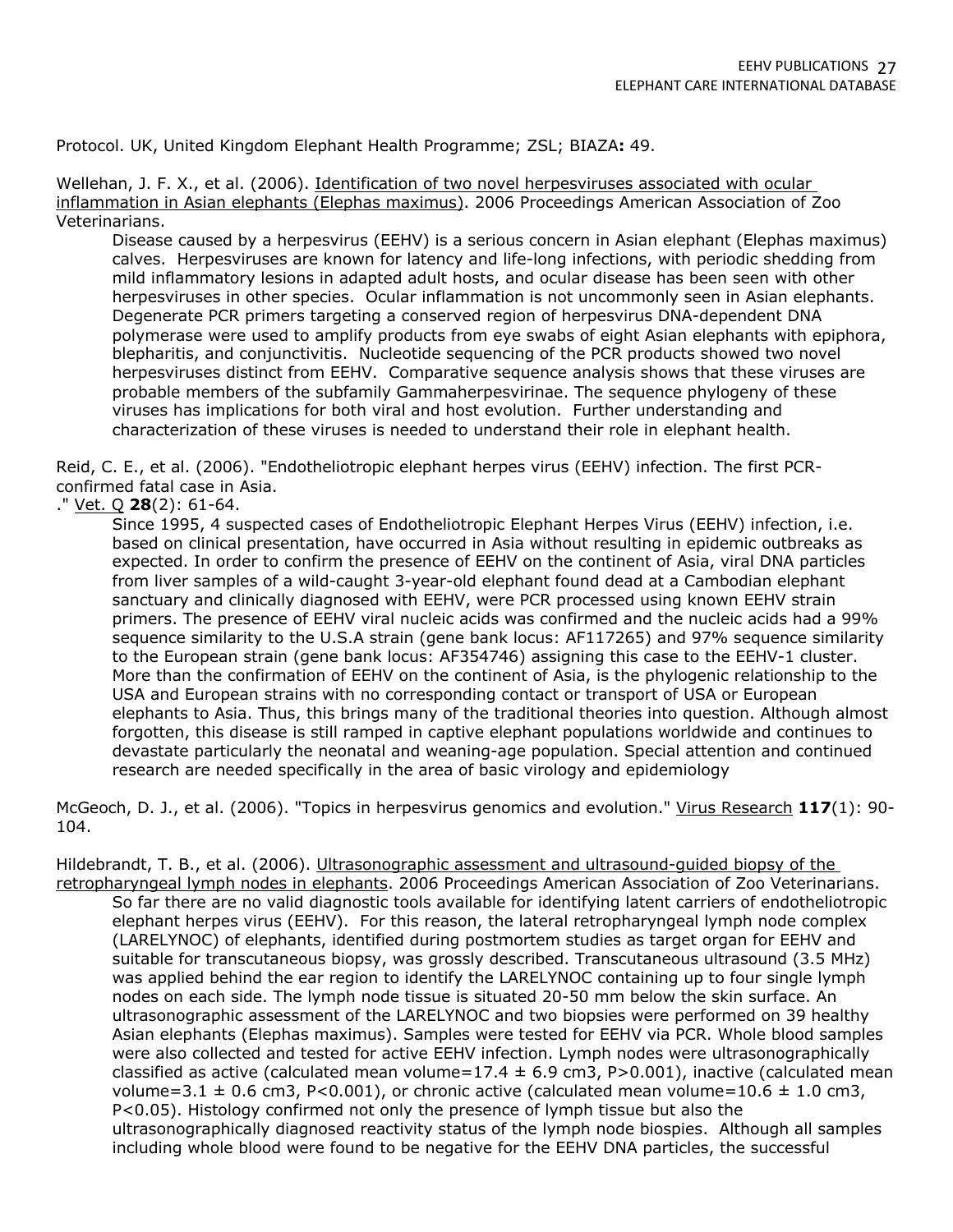development of this procedure in elephants could prove beneficial for the screening of not only latent EEHV infections but might also be a less dangerous alternative method for the diagnosis of zoonotic infections such as tuberculosis.

Ehlers, B., et al. (2006). "Endotheliotropic elephant herpesvirus, the first betaherpesvirus with a thymidine kinase gene

411." J. Gen. Virol **87**(Pt 10): 2781-2789.

Endotheliotropic elephant herpesvirus (elephantid herpesvirus 1; ElHV-1) is apathogenic for African elephants (Loxodonta africana), but causes fatal haemorrhagic disease in Asian elephants (Elephas maximus). This is thought to occur through transmission from African elephants in places where both species are housed, such as zoological gardens. The virus has caused considerable losses in North American and European zoological gardens and thus severely impedes breeding of the endangered Asian elephant. Previously, the ultrastructural and genetic characterization of ElHV-1 from a male Asian elephant that died from the disease at the Berlin zoological gardens in 1998 have been reported. Here, a partial characterization of the ElHV-1 genome is presented. A 60 kbp locus, spanning 34 open reading frames, was analysed. Most of the detected genes were found to be conserved among the herpesviruses and showed an overall arrangement most similar to that of betaherpesviruses, in particular Human herpesvirus 6 and Human herpesvirus 7. Most importantly, in addition to a protein kinase gene that is homologous to the human cytomegalovirus UL97 gene, a thymidine kinase (TK) gene was found, which is generally missing in betaherpesvirus genomes. Thus, ElHV-1 is the only known betaherpesvirus to encode a TK gene. This peculiarity might contribute to the fulminant pathogenicity of ElHV-1, but also provide a crucial enzymic activity for developing an efficient antiviral therapy with currently available nucleoside analogues

Hildebrandt, T. B., et al. (2005). "Ultrasonographic assessment and ultrasound-guided biopsy of the retropharyngeal lymph nodes in Asian elephants (Elephas maximus)

552." Vet. Rec **157**(18): 544-548.

Endotheliotropic herpesvirus causes a fatal disease in young Asian elephants, but there are no methods for identifying latent carriers of the virus. During the postmortem study of one female African elephant and three male and two female Asian elephants, a lymph node located bilaterally caudoventral to the parotid gland, approximately 1.5 to 5 cm below the skin, was identified as suitable for transcutaneous ultrasound-guided biopsy. An ultrasonographic assessment and two biopsies were performed on 39 Asian elephants, and these lymph nodes were classified ultrasonographically as active, inactive or chronically active. The calculated mean (se) volume of 10 active lymph nodes was 17.4 (6.9) cm(3), and that of three chronically active lymph nodes was 10.6 (1.0) cm(3), whereas the mean volume of 17 inactive lymph nodes was 3.1 (0.6) cm(3). The presence of lymph node tissue in samples obtained by ultrasound-guided biopsy from three animals that were maintained under conditions that allowed for additional sampling was confirmed histologically. The dna extracted from the lymphoid tissue and the whole blood of all the elephants was negative for endotheliotropic herpesvirus by PCR.

Isaza, R., et al. (2003). Famciclovir pharmacokinetics in young Asian elephants (Elephas maximus). Proc. American Assoc. of Zoo Veterinarians.

Asian elephants (Elephas maximus) are susceptible to a unique infection caused by elephant endotheliotropic herpesvirus (EEHV).3,4 Worldwide, between the years 1983 and 2000, there have been 26 confirmed deaths from this virus in Asian elephants.2 Although most cases have been fatal, treatment with famciclovir (Famvir, SmithKline Beecham Pharmaceuticals, Philadelphia,PA 19101 USA) has been associated with survival in three cases of six cases of EEHV infection proven by PCR.2,5,6 Dose selections for surviving elephants (5.5 - 8.0 mg/kg, p.o. every 8 hr) were made without the benefit of elephant pharmacokinetics and were a direct extrapolation from recommended human dosages (7 mg/kg, p.o. every 8 hr).5,6 In this study, famciclovir was administered both orally and rectally in healthy young Asian elephants. The doses tested in this study were 5 mg/kg orally, 5 mg/kg rectally, and 15 mg/kg rectally. Blood samples were analyzed for famciclovir and penciclovir using a validated LC/MS assay. Famciclovir was absorbed well by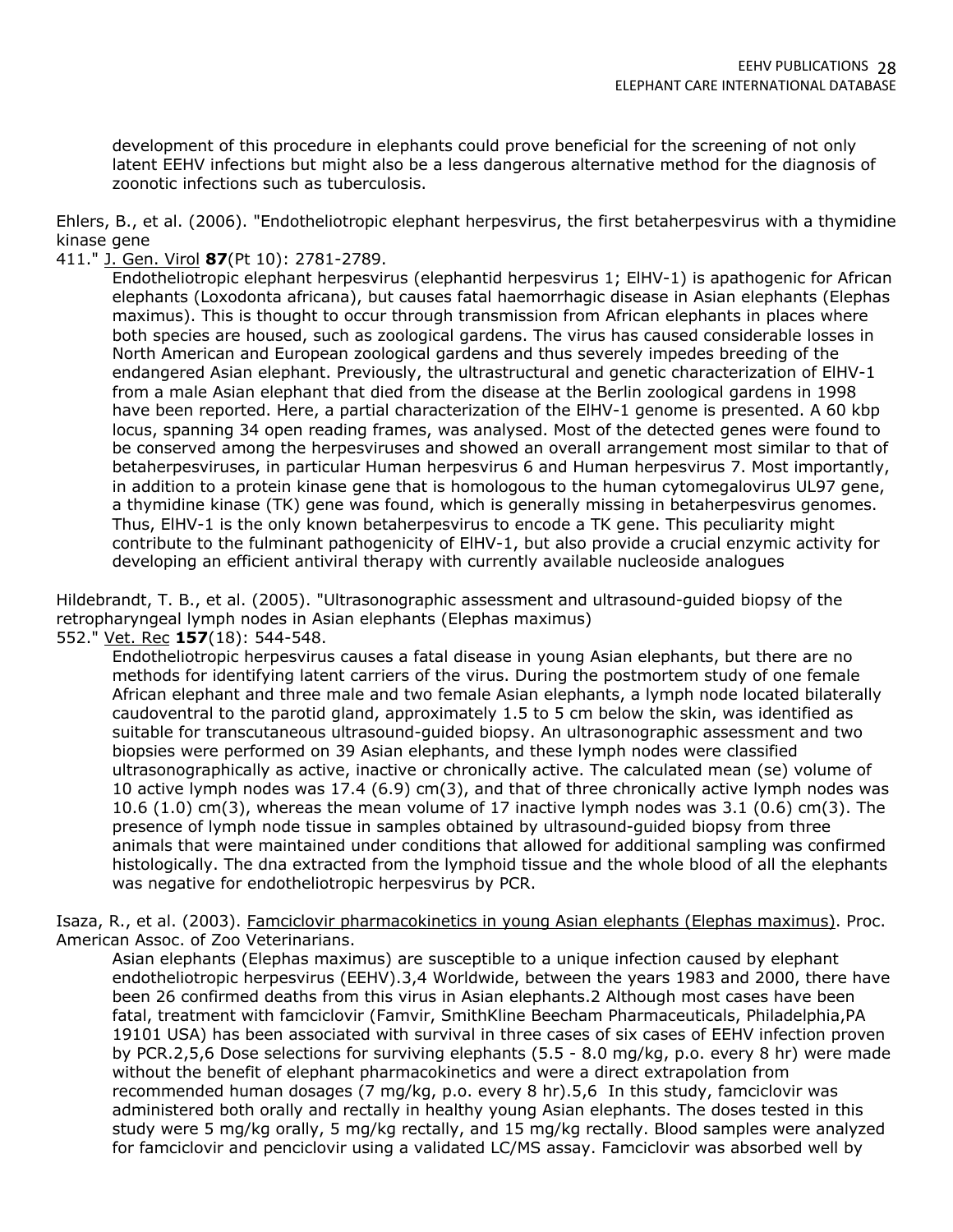both routes and underwent rapid biotransformation to the active compound penciclovir. None of the plasma samples had detectable famciclovir. Pharmacokinetic parameters for penciclovir were determined using non-compartmental analysis. After a single oral dose of 5 mg/kg the Cmax was 1.3 ìg/mL with a Tmax at 1.1 h. After a rectal dose of 5 mg/kg the Cmax was 1.2 ìg/mL with a Tmax at 0.34 hr. After a rectal dose of 15 mg the t½ was 2.6 h, with a Cmax of 3.6 ìg/mL at Tmax 0.66 h. These results were similar to those reported in humans where an oral dose of 500 mg (7 mg/kg) had a t½ of about 2 h with a Cmax of 3.3 ìg/mL. A dose range of 8 -15 mg/kg given orally or rectally every 8 hours should produce penciclovir concentrations in Asian elephants that are considered therapeutic in humans.

## **LITERATURE CITED**

- 1. Hardman, J.G., L.E. Limbird and A.G. Gilman. 2001. In: Goodman and Gilman's The pharmacological basis of therapeutics, Tenth edition. McGraw-Hill Co. New York, New York. USA. Pp. 1322-1324.
- 2. Montali, R.J., Richman, L.K., Mikots,S.K., Schmitt,D.L., Larsen, R.S., Hildebrandt,T.B., Isaza,R., Lindsay,W.A. Management Aspects of Herpesvirus Infections and Tuberculosis in Elephants. International Elephant and Rhino Research Symposium, Vienna, June 7-11, 2001.
- 3. Richman, L.K., R.J. Montali, R.L. Garber, M.A. Kennedy, J. Lehnhardt, T. Hildebrandt, D. Schmitt, D. Hardy, D.J. Alcendor, G.S. Hayward. 1999a. Novel endotheliotropic herpesvirus fatal for Asian and African elephants. Science. 283:1171-1176.
- 4. Richman, L.K., R.J. Montali, R.C. Cambre, D. Schmitt, D. Hardy, T. Hildebrandt, F.M. Hamzeh, A. Shahkolahi, G.S. Hayward. 2000. Clinical and pathological findings of a newly recognized disease of elephants caused by endotheliotrophic herpesvirus. J. Wild. Dis. 36:1-12.
- 5. Schaftenaar, W., J.M.C.H. Mensink, A.M. de Boer, T.B. Hildebrandt, and J. Fickel. 2001. Successful treatment of a subadult Asian elephant bull (Elephas maximus) infected with the endotheliotropic elephant herpes virus. Verhber. Erkrg. Zootiere. P. 40.
- 6. Schmitt, D., D.A. Hardy, R.J. Montali, LK Richman, Lindsay WA, R. Isaza, G. West. 2000. Use of famciclovir for the treatment of endotheliotropic herpesvirus infections in Asian elephants (Elephas maximus). J. Zoo Wild. Med. 31:518-522.

Fickel, J., et al. (2003). "Comparison of glycoprotein B (gB) variants of the elephant endotheliotropic

herpesvirus (EEHV) isolated from Asian elephants (Elephas maximus)." Vet Microbiol **91**(1): 11-21. The recently described elephant endotheliotropic herpesviruses (EEHV) have been associated with the deaths of numerous captive elephants. A proposed tool for the detection of EEHV infection in elephants is the PCR-based screening for EEHV-DNA in whole blood samples. Unfortunately, this detection method has only been successful in post-mortem analyses or in animals already displaying clinical signs of EEHV disease, thus rendering this method unsuitable for identification of carrier elephants. Here, we focus on glycoprotein B (gB) for serologic assay development, since gB is an envelope protein known to induce a neutralising antibody response in other herpesvirus infections. We sequenced the entire gB gene from five Asian elephants with EEHV, representing four different gB variants. Computer-aided methods were used to predict functionally important regions within EEHVgB. An extra-cytoplasmic region of 153 amino acids was predicted to be under positive selection and may potentially contain antigenic determinants that will be useful for future serologic assay development.

Schaftenaar, W., et al. (2001). Successful treatment of a subadult Asian elephant bull (Elephas maximus) infected with elephant herpes virus. Proc. of the International Symposium for diseases of Zoo and Wildlife Animals (Rotterdam).

Ryan, S. J. and S. D. Thompson (2001). "Disease risk and inter-institutional transfer of specimens in cooperative breeding programs: Herpes and the elephant species survival plans." Zoo Biology **20**: 89-101. Managers of cooperative breeding programs and re-introduction projects are increasingly concerned with the risk of disease transmission when specimens are transferred among facilities or between facilities and the natural environment. We used data maintained in North American studbooks to estimate the potential risks of disease transmission by direct and indirect contact of specimens in the American Zoo and Aquarium Association's Elephant Species Survival Plan.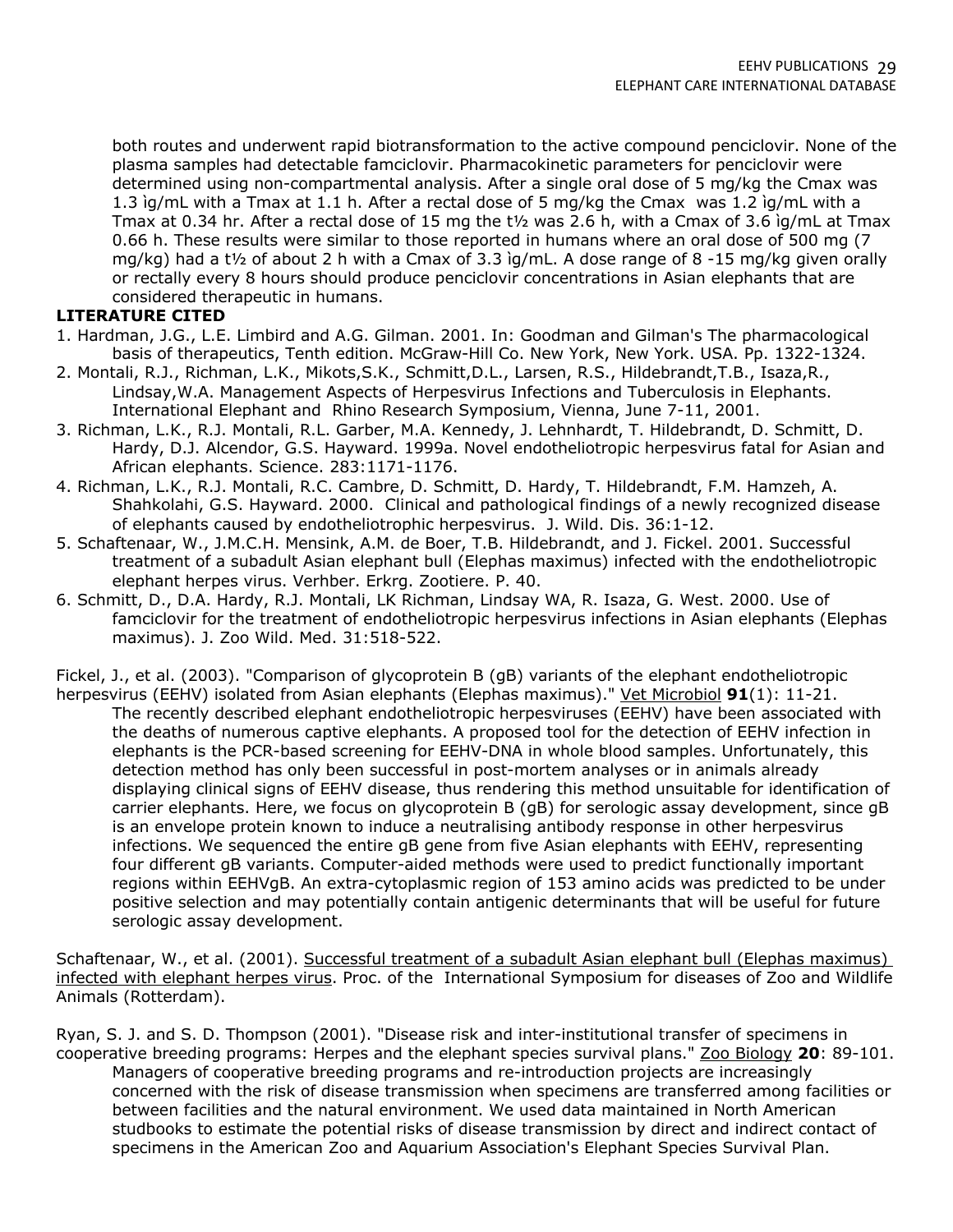Histological evidence for a novel herpesvirus disease transmitted between and within elephant species housed in North American facilities prompted an examination of the scope of possible transmission routes within the captive population. We found that, compared with other species managed through Species Survival Plans, elephants experience relatively few transfers between zoos. Nevertheless, the number of direct contacts with other elephants born during the study period of 1983-1996 (excluding stillbirths) was much higher than we had anticipated (&mgr; = 25  $+/- 27$ ; N = 59) and the number of potential indirect contacts was surprisingly large (&mgr; = 143)  $+/-$  92; N = 59). Although these high rates of potential contacts complicate exact identification of infection pathways for herpesvirus, we were able to propose potential routes of transmission for the histologically identified cases. Furthermore, the extraction of data from studbooks allowed us to readily identify other specimens that did not succumb to the disease despite similar exposure. Moreover, we were able to identify other possible cases to recommend for histological examination. Herein we reveal the possibilities of multiple disease transmission pathways and demonstrate how complex the patterns of transmission can be, confounded by the unknown latency of this novel herpesvirus. This emphasizes the need for zoo veterinarians and cooperative breeding programs to consider the full potential for disease transmission associated with each and every inter-zoo transfer of specimens.

Richman, L. K. and R. J. Montali (2001). Elephant herpesvirus infections. Infectious Diseases of Wild Mammals, 3rd edition. E. S. Williams and I. K. Barker. Ames, Iowa, USA, Iowa State University Press**:**  170-178.

Ratanakorn, P. (2001). Elephant Health Problems and Management in Cambodia, Lao and Thailand. A Research Update on Elephants and Rhinos; Proceedings of the International Elephant and Rhino Research Symposium, Vienna, June 7-11, 2001, Schuling Verlag.

Montali, R. J., et al. (2001). Management Aspects of Herpesvirus Infections and Tuberculosis in Elephants. A Research Update on Elephants and Rhinos; Proceedings of the International Elephant and Rhino Research Symposium, Vienna, June 7-11, 2001, Schuling Verlag.

Elephant endotheliotropic herpesvirus (EEHV) infections and tuberculosis have emerged as causes of illness and mortality in captive elephants. Twenty-six confirmed EEHV cases are documented. Since 1995, 7 have occurred in North America, 10 in Europe and 2 in Asia. A PCR test was used to detect the virus in symptomatic animals; a serological test to identify carrier elephants is under development. The African elephant is a potential source of the EEHV that is lethal for Asian elephants. Fatal infections have also occurred in Asian elephants without African elephant contacts. Three of 6 elephants recovered after treatment with antiviral famciclovir; however, more research is needed to improve the usefulness of this drug. Asian elephants that are less than 10-years old and have been moved to another facility and/or have had contact with African elephants are at increased risk for contracting EEHV. Animals traveling between facilities with a history of EEHV cases may be at greater risk. All young elephants should be monitored daily for anorexia, lethargy, body swellings and blue discoloration (bruising) of the tongue, and be trained for blood sampling and potential oral and rectal treatment with famciclovir.

Since 1996, *Mycobacterium tuberculosis* has affected about 3% of Asian elephants in North America. Most were from 5 U.S. States with some contacts between private herds. Mandatory annual testing for tuberculosis by trunk wash cultures was established in 1998, and 22 culture-positive *M. tuberculosis* elephants were identified between 1996-2001. Fifteen were treated with antituberculosis drugs and 7 that died or were euthanized were proven to have tuberculosis at necropsy. Antemortem sera was available from 4/7 4 (75%) were strongly ELISA positive. Tuberculosis is uncommon in African elephants but was recently associated with *M. bovis* in the U.S. and *M. tuberculosis* in Germany. Conversely, *M. bovis* tuberculosis, apparently unrecognized in Asian elephants, recently occurred in Germany. Management issues of elephant tuberculosis will be discussed relative to its complex epidemiology and clinical-pathological correlations.

Hildebrandt, T. B., et al. (2001). Survey on presence of the endotheliotropic elephant herpesvirus (EEHV)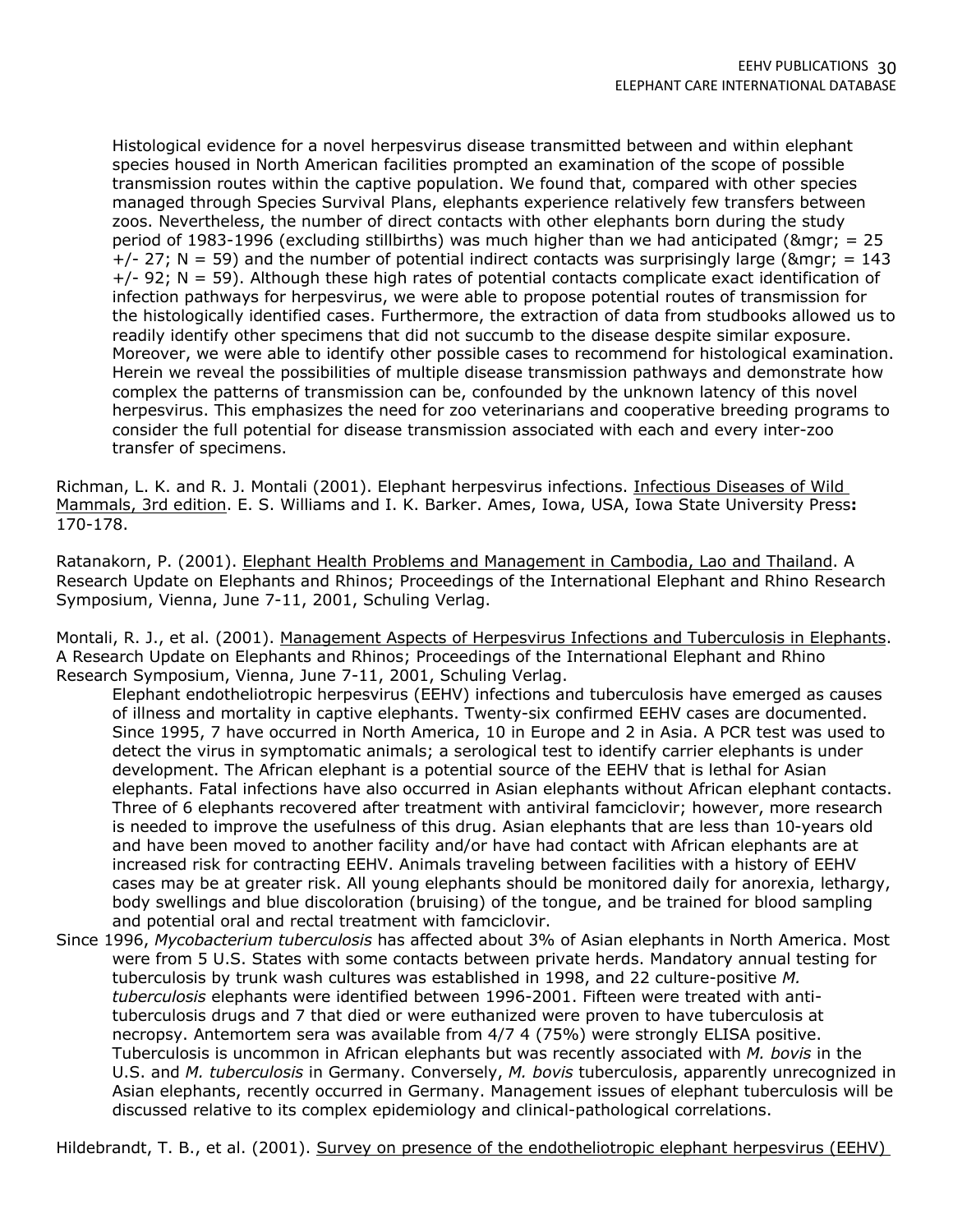in Thai camp elephants. Proceedings American Association of Zoo Veterinarians, American Association of Wildlife Veterinarians, Association of Reptilian and Amphibian Veterinarians and the National Association of Zoo and Wildlife Veterinarians Joint Conference 2001, American Association of Zoo Veterinarians.

Fickel, J., et al. (2001). "A variant of the endotheliotropic herpesvirus in Asian elephants (Elephas maximus) in European zoos." Veterinary Microbiology **82**(2): 103-109.

Newly discovered, lethal elephant endotheliotropic herpesviruses (EEHV) have been identified in both Asian (Elephas maximus) and African (Loxodonta africana) elephants. Carried by otherwise healthy African elephants, they can be fatal, mainly for young Asian elephants. Since zoos often harbour both elephant species, we conducted a survey on the presence of EEHV in elephants (Asian elephants, n=57; African elephants, n=17) from 12 zoos and 3 circuses in Europe (Germany, Switzerland and the Netherlands), and 1 zoo in Israel [date not given]. Six of the 57 Asian elephants were positive for EEHV. Five elephants died of the infection, while one survived. EEHV was not detected in any of the 17 African elephants. All EEHV that affected the Asian elephants belonged to the EEHV1 group. We described the detection and the partial sequencing of an endotheliotropic herpesvirus variant (named EEHV1b) in Asian elephants, being either an EEHV endogenous to Asian elephants or indicating different sources (African elephants) of infection.

Ehlers, B., et al. (2001). "Genetic and ultrastructural characterization of a European isolate of the fatal endotheliotropic elephant herpesvirus." J Gen Virol **82 (Pt 3)**: 475-482.

A male Asian elephant (Elephas maximus) died at the Berlin zoological gardens in August 1998 of systemic infection with the novel endotheliotropic elephant herpesvirus (ElHV-1). This virus causes a fatal haemorrhagic disease in Asian elephants, the so-called endothelial inclusion body disease, as reported from North American zoological gardens. In the present work, ElHV-1 was visualized ultrastructurally in affected organ material. Furthermore, a gene block comprising the complete glycoprotein B (gB) and DNA polymerase (DPOL) genes as well as two partial genes was amplified by PCR-based genome walking and sequenced. The gene content and arrangement were similar to those of members of the Betaherpesvirinae. However, phylogenetic analysis with gB and DPOL consistently revealed a very distant relationship to the betaherpesviruses.Therefore, ElHV-1 may be a member of a new genus or even a new herpesvirus subfamily. The sequence information generated was used to set up a nested-PCR assay for diagnosis of suspected cases of endothelial inclusion body disease. Furthermore, it will aid in the development of antibody-based detection methods and of vaccination strategies against this fatal herpesvirus infection in the endangered Asian elephant.

Schmitt, D. L., et al. (2000). "Use of famciclovir for the treatment of endotheliotrophic herpesvirus infections in Asian elephants (Elephas maximus)." Journal of Zoo and Wildlife Medicine **31**(4): 518-522. Two juvenile Asian elephants (E. maximus) presented with an acute onset of facial oedema and lethargy. Examination of the oral cavity of each animal revealed cyanosis of the tip and distal margins of the tongue suggestive of endothelial inclusion body disease (EIBD) of elephants. Wholeblood samples were obtained, and polymerase chain reaction tests confirmed the presence of elephant herpesvirus. The animals were administered famciclovir (Flamvir; 500 mg/70 kg body weight, with a loading dose of 1000 mg/70 kg body weight) a potent human anti-herpesvirus drug, in the course of their disease, and recovery followed a treatment regime of 3-4 wk. These are the first known cases of elephants surviving EIBD.

Richman, L. K., et al. (2000). "Review of a newly recognized disease of elephants caused by endotheliotropic herpesviruses." Zoo Biology **19**(5): 383-392.

There are two newly recognized herpesviruses that cause a fatal disease syndrome in elephants. They are known as the elephant endotheliotropic herpesviruses, of which one is fatal for Asian elephants (Elephas maximus) and the other for African elephants (Loxodonta africana) The disease syndrome affects predominantly young elephants and has been described in North America, Europe, and Israel. The predominant clinical signs for both species include lethargy, oedematous swellings of the head, neck, and thoracic limbs, oral ulceration, cyanosis of the tongue, and death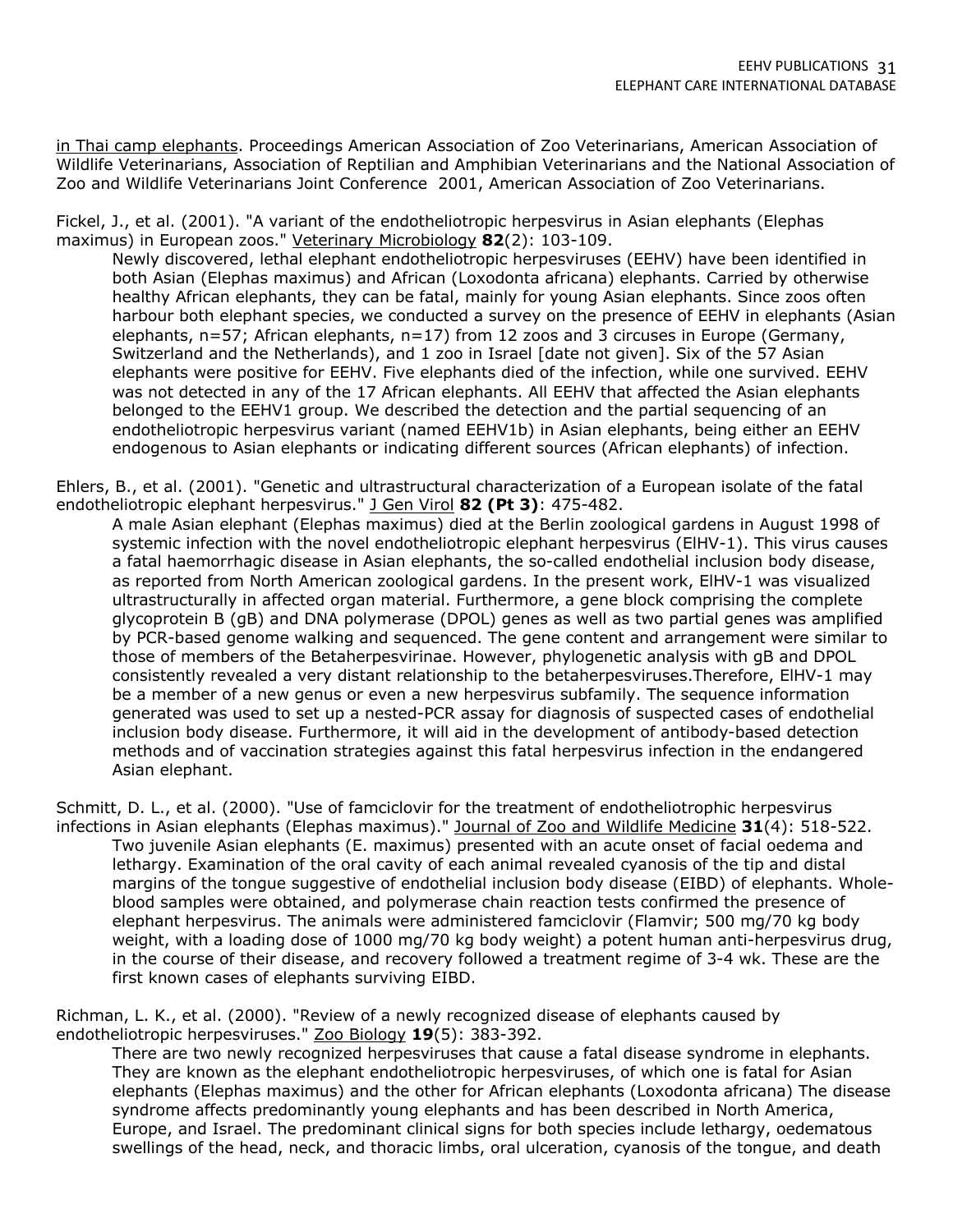of most elephants in 1-7 days. Three affected young Asian elephants recovered after a 3-4-week course of therapy with the anti-herpesvirus drug famciclovir. Additional reported herpesvirusassociated lesions in otherwise healthy elephants include localized skin papillomas in African elephants, proliferative vulval lymphoid patches in African elephants, and pulmonary nodules in African elephants. Recent findings suggest that these localized herpesvirus-associated lesions in healthy African elephants may be one source of the herpesvirus that causes disseminated disease and death in the Asian species and the African species. These findings have implications for management practices in facilities keeping both African and Asian elephants and in protecting natural elephant habitats from virulent forms of the virus.

Richman, L. K., et al. (2000). "Clinical and pathological findings of a newly recognized disease of elephants caused by endotheliotropic herpesviruses." Journal of Wildlife Diseases **36**(1): 1-12.

The unique clinical and pathological findings in nine Asian elephants (Elephas maximus) and two African elephants (Loxodonta africana) from North American Zoos with a highly fatal disease caused by novel endotheliotropic herpesviruses are described. Consensus primer polymerase chain reaction combined with sequencing yielded molecular evidence that confirmed the presence of 2 novel but related herpesviruses associated with the disease, one in Asian elephants and the other in African elephants. Disease onset was acute, with lethargy, edema of the head and thoracic limbs, oral ulceration and cyanosis of the tongue followed by death of most animals in 1 to 7 days. Pertinent laboratory findings in 2 of 3 clinically evaluated animals included lymphocytopenia and thrombocytopenia. Two affected young Asian elephants recovered after a 3- to 4-week course of therapy with famciclovir. PM examination in the fatal cases revealed pericardial effusion and extensive petechial hemorrhages in the heart and throughout the peritoneal cavity, hepatomegaly, cyanosis of the tongue, intestinal hemorrhage and ulceration. Histologically, there were extensive microhemorrhages and edema throughout the myocardium and mild, subacute myocarditis. Similar hemorrhagic lesions with inflammation were evident in the tongue, liver and large intestine. Lesions in these target organs were accompanied by amphophilic to basophilic intranuclear viral inclusion bodies in capillary endothelial cells. Transmission electron microscopy of the endothelial inclusion bodies revealed 80 to 92 nm diameter viral capsids consistent with herpesvirus morphology. The short course of the herpesvirus infections, with sudden deaths in all but the 2 surviving elephants, was ascribed to acute cardiac failure attributed to herpesvirus-induced capillary injury with extensive myocardial hemorrhage and edema.

Fickel, J., et al. (2000). Survey on the occurrence of the endotheliotropic elephant herpesvirus (EEHV) in Asian (Elephas maximus) and African (Loxodonta africana) elephants in Europen zoos. European Association of Zoo and Wildlife Veterinarians Third Scientific Meeting, Paris, France, May 31-June 4, 2000.

Richman, L. K., et al. (1999). Status of a new, fatal herpesvirus disease in elephants in North America and Europe. Verhandlangsbericht des 39 International Symposium uben Erkrankungen der Zoo und Wildtiere, Wien. 39:17-21. Verh.ber Erkrg. Zootiere 39.

Richman, L. K., et al. (1999). "Novel endotheliotropic herpesviruses fatal for Asian and African elephants." Science **283**(5405): 1171-1176.

A highly fatal haemorrhagic disease was identified in 10 young Asian (Elephas maximus) and African (Loxodonta africana) elephants at zoos in the USA between 1983 and 1997. In the affected animals there was ultrastructural evidence for herpesvirus-like particles in endothelial cells of the heart, liver, and tongue. Consensus primer polymerase chain reaction combined with sequencing yielded molecular evidence that confirmed the presence of 2 novel but related herpesviruses associated with the disease, one in Asian elephants and another in African elephants. Otherwise healthy African elephants with external herpetic lesions yielded herpesvirus sequences identical to that found in Asian elephants with endothelial disease. It is suggested that the Asian elephant deaths were caused by cross-species infection with a herpesvirus that is naturally latent in, but normally not lethal to, African elephants. A reciprocal relationship may exist for the African elephant disease.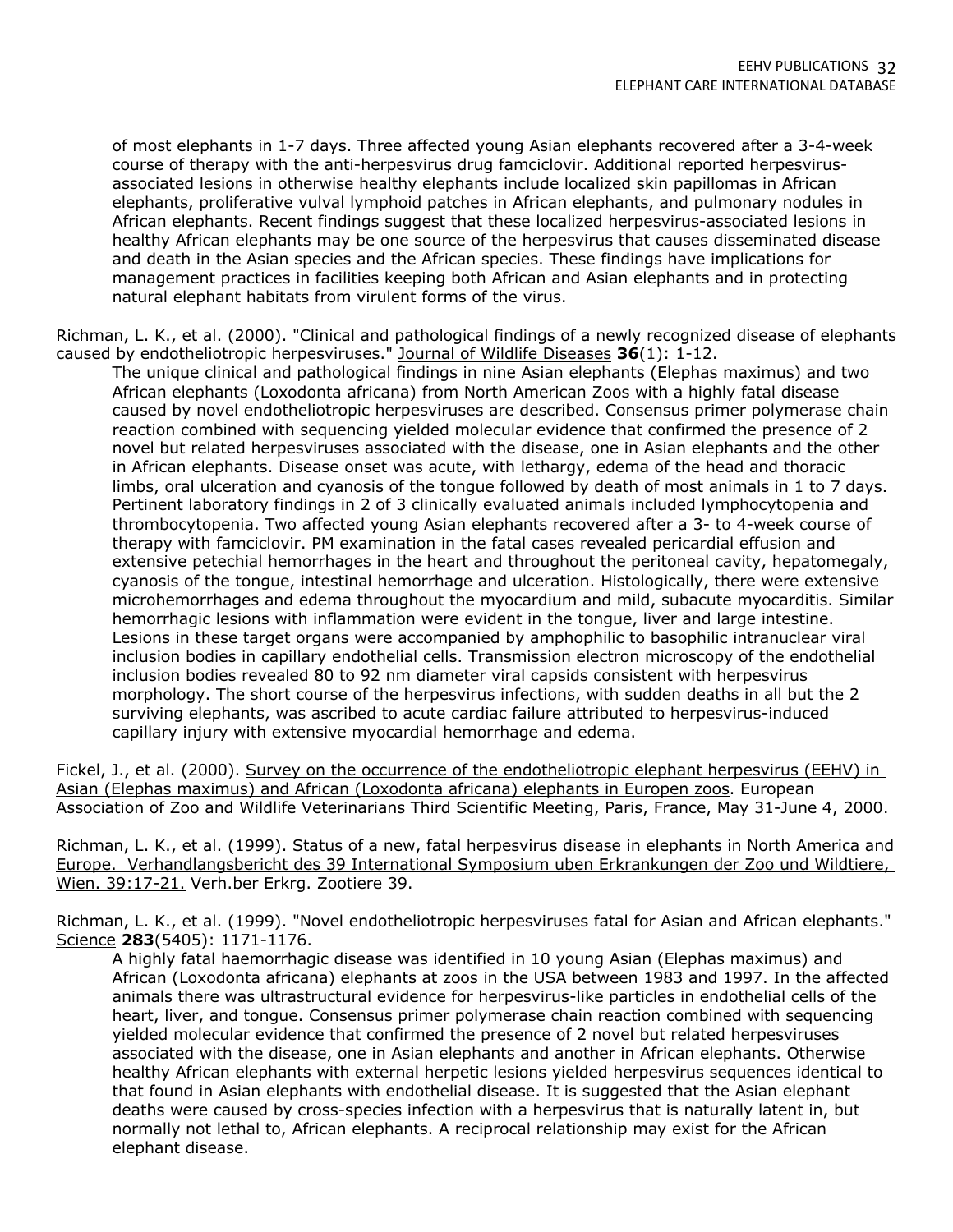Richman, L. K., et al. (1999). Clinical and pathologic aspects of a fatal herpesvirus disease in Asian (Elephas maximus) and African (Loxodonta africana) elephants. Proceedings of the American Association of Zoo Veterinarians.

Mikota, S. K. (1999). "Diseases of the Elephant: A Review." Verh. ber. Erkrg. Zootiere **39**: 1-15.

Ferber, D. (1999). "Virus suspect identified in elephant deaths." Science **283**(5405): 1093-1094.

Burkhardt, S., et al. (1999). Elephant herpes virus - a problem for breeding and housing of elephants. Berliner und Munchener Tierarztliche Wochenschrift

Elefantenherpesvirus - ein Problem fur die Zucht und Haltung von Elefanten. **112:** 174-179.

Herpesvirus infections which take a fatal turn on African elephants as well as on Asian elephants seem to occur increasingly not only in the USA but also in European stocks. The endotheliotropic herpesvirus causes a rapidly progressing and severe disease which makes any therapeutical effort unsuccessful and finally results in death of the animal, especially in young Asian elephants. As all attempts to culture the virus failed up to now, molecular biological procedures have to be used more often for diagnostic purpose together with the common methods of pathology, virology, and electronmicroscopical evaluation. This is a report on the case of 'KIBA', an eleven year old male elephant at the Zoological Garden Berlin, infected with the endotheliotropic elephants herpesvirus. 'KIBA' was born at the Zoo in Houston, Texas, and raised within his herd. Upon arriving in Berlin in November 1997 he adapted to the new premises and climate and new social circumstances without any problems. In June 1998 he already serviced three females of his new herd several times. In August 1998 he died after passing a peracute progression of the disease after residenting in Berlin for only 9 months. The dissection of the animal revealed some evidence on an agent damaging the endothelium. Major signs indicating this agent were bleedings in several serous membranes, mucosa and on the right atrium, as well as other parts of the myocardium. Furthermore there have been ulcerations at various localizations of the whole digestive tract. Slightly basophilic intranuclear inclusion bodies have been found histologically in endothelial cells of different organ samples. An examination of altered organ-material by electronmicroscopy made some herpesvirus-like particles visible. A virological investigation first revealed evidence of giant cell formations with solitary basophilic intranuclear inclusion bodies in different cell cultures, however, without any distinct cytopathogenic effect. Supported by molecular biological procedures the infection of 'KIBA' could be verified as the elephants herpesvirus. By means of PCR and subsequent sequence analysis a DNAsequence typical for the elephants herpesvirus could be obtained which showed an identity of 97% with the terminase sequence of the elephant herpesvirus described by American authors. The deduced amino acid-sequences were 100% identical. To the terminase of the human cytomegalovirus, the elephant sequence had an identity of 53% (similarity: 74%). Based on the cooperation of ILAT, Institute of Veterinary-Pathology/Free University Berlin, Robert-Koch-Institut Berlin, and Zoological Garden Berlin, the cause of 'KIBA's' death could be discovered immediately. Possible implications of this case especially on breeding and keeping elephants are discussed briefly.

Schmitt, D. L. and D. A. Hardy (1998). "Use of famciclovir for the treatment of herpesvirus in an Asian elephant." Journal of the Elephant Managers' Association **9**: 103-104.

Bhat, M. N., et al. (1997). "Serological evidence of bovine herpesviruses 1 and 2 in Asian elephants." Journal of Wildlife Diseases **33**(4): 919-920.

Antibodies were detected against bovine herpesviruses 1 (BHV 1) and 2 (BHV 2) in Asian elephants (Elephas maximus) using the passive haemagglutination (PHA) test. The study was conducted during May to December 1994 using sera collected from zoos and national parks in India. Four (4%) of 109 elephant sera had PHA titres ranging from 1:8 to 1:32 against BHV 1. 25 (23%) of the 109 elephant sera had PHA titres ranging from 1:8 to 1:64 against BHV 2. It is concluded that Asian elephants appear to be better reservoirs for herpesviruses which are serologically related to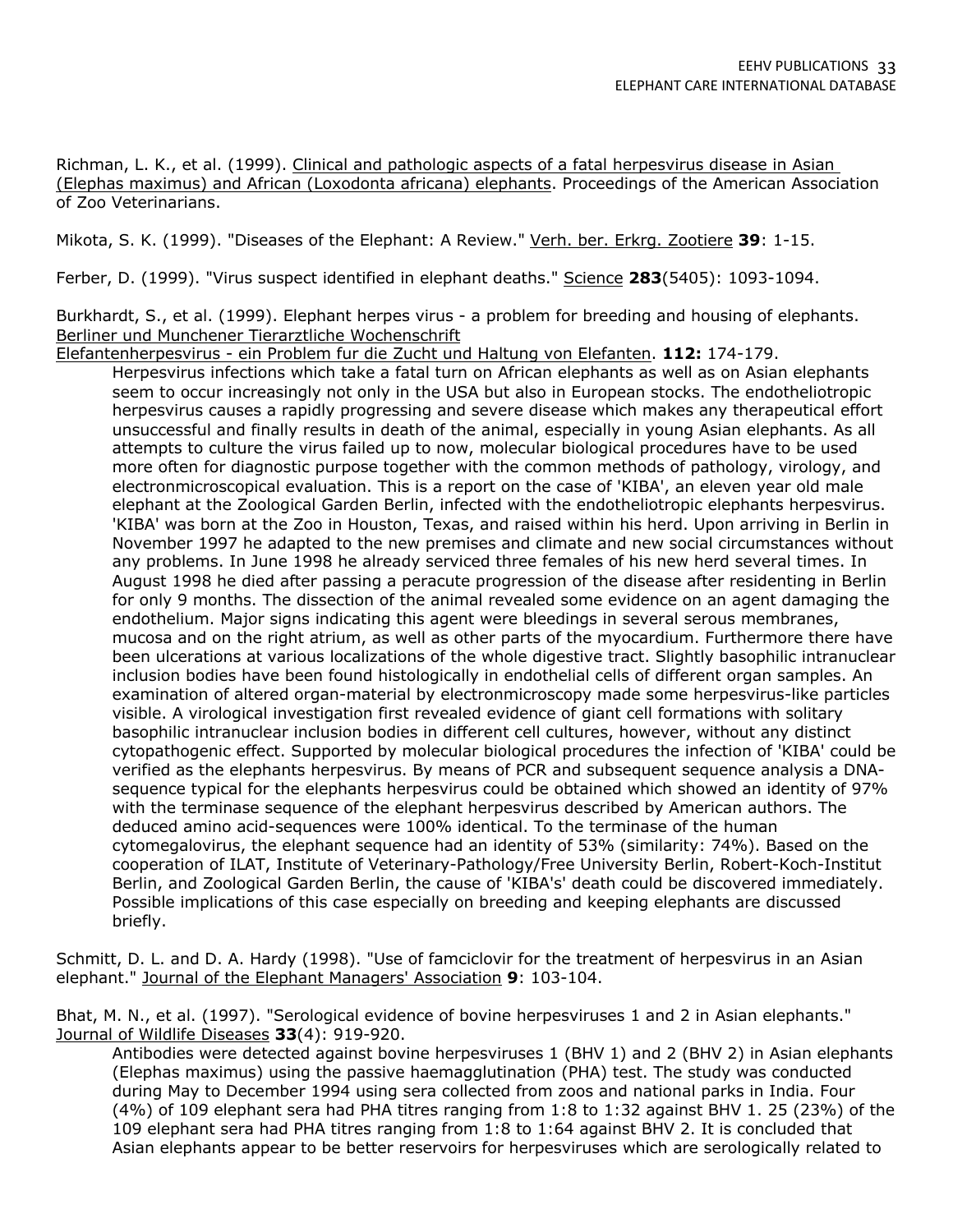BHV 2.

Barnard, B. J. H. (1997). "Antibodies against some viruses of domestic animals in southern African wild animals." Onderstepoort Journal of Veterinary Research **64**(2): 95-110.

Twenty-four species of South African wild animals were tested for the presence of antibodies to the viruses of 16 common diseases of domestic animals around 1993-5. Positive results were obtained for African horse sickness, equine encephalomyelitis virus, equine herpesvirus-1, bovine herpesvirus-1, Allerton disease (Herpes mammillitis; bovine herpesvirus 2), lumpy skin disease, parainfluenza, encephalomyocarditis, bluetongue, Wesselsbron disease, bovine ephemeral fever, and Akabane disease complex. No antibodies could be demonstrated against the viruses of equine influenza, equine infectious anaemia, equine viral arteritis or Rift Valley fever. The negative results support observations that the latter diseases, with the exception of equine viral arteritis, are absent in South Africa. The number of animal species found positive for a specific virus, ranged from 0-16. No antibodies were found in crocodiles or warthogs, whereas antibodies against Wesselsbron and bovine herpesvirus-1 were present in 16 species. Antibodies against viruses of horses were found almost exclusively in zebras and, although elephants reacted to African horse sickness, no neutralizing antibodies against it could be demonstrated in their sera. Zebras were also found to be positive for Wesselsbron and Akabane, which are usually regarded as viruses of ruminants. Antibodies against most viruses were encountered in all vegetation zones in South Africa, but most viruses were more prevalent in the high-rainfall zone in KwaZulu-Natal.

Richman, L. K., et al. (1996). Endothelial inclusion body disease: a newly recognized fatal herpes-like infection in Asian elephants. Proceedings American Association of Zoo Veterinarians.

Cambre, R. C. and W. W. Buick (1996). "Special challenges of maintaining wild animals in captivity in North America." Rev Sci Tech **15**(1): 251-266.

The maintenance of wild animals in captivity in North America is regulated by a number of different laws and government agencies in each country. Member institutions of zoo and aquarium associations in Canada, the United States of America and Mexico experience an extra tier of regulation in the form of industry standards, which are sometimes stricter than those imposed by government. Climate, natural disasters and harmful pest species all contribute to the challenge of keeping animals in certain locales. Vigilance against zoonotic disease transmission is maintained through industry and government-mandated sanitation standards, which are fortified by reporting regulations of local, regional and Federal health agencies. Current controversies in the keeping of particular taxa in North America include the threat to non-human primate breeding programmes precipitated by strict new import regulations, the fear of herpesvirus B infection, and commercial airline transport bans. Successive human fatalities among elephant handlers have prompted the industry and governments to re-examine the manner in which these potentially dangerous creatures are maintained in captivity.

Ossent, P., et al. (1990). "Acute and fatal herpesvirus infection in a young Asian elephant (*Elephas maximus*)." Vet. Pathol **27**: 131-133.

Infections with herpesvirus may cause papillomatous lesions in the Asian and African elephant. In both species, the virus has been reported to localize only in the skin. Disseminated nodules of epithelial cells were found in the lungs of a high percentage of wild African elephants. In these cases, the proliferated cells contained intranuclear inclusion bodies in which herpesvirus particles were observed by electron microscopy. The virus in those cases caused no illness. This report documents the necropsy findings of a juvenile Asian elephant dying peracutely from massive generalized hemorrhage due to lesisons in the endothelial cells of the capillaries. The cell nuclei frequently contained inclusion bodies in which herpesvirus particles were demonstrated. This has not been described in elephants before.

Metzler, A. E., et al. (1990). "Serological evidence of herpesvirus infection in captive Asian elephants (Elephas maximus)." J. Wildl. Dis **26**(1): 41-49.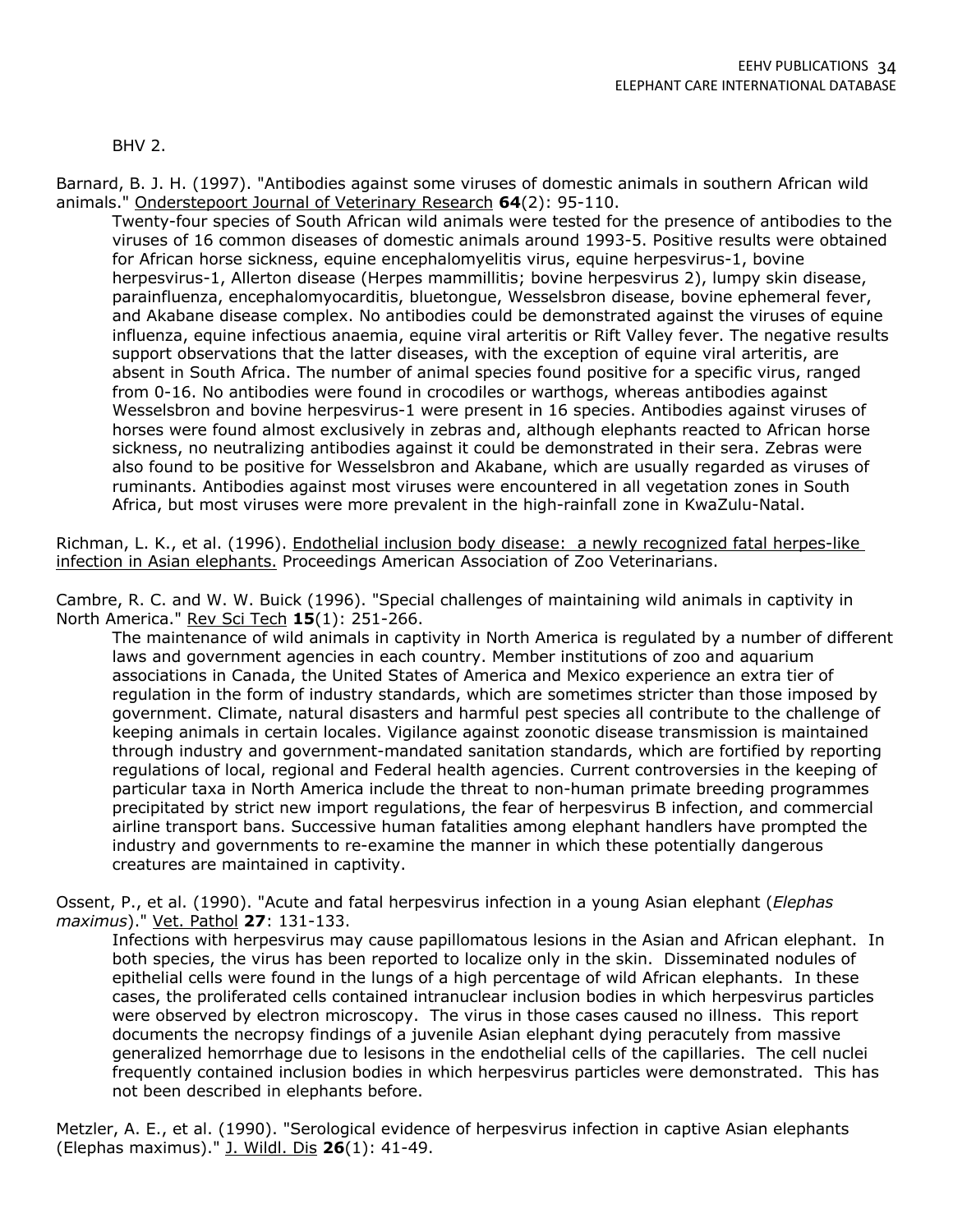In mid 1988 a 3-yr-old Asian elephant (Elephas maximus) from a circus in Switzerland died following generalized manifestation of a herpesvirus infection. In an effort to determine prevalence of infection with the herpesvirus, and due to lack of a corresponding virus isolate, it was decided to evaluate contact animals and elephants from a second herd for antibody to bovine herpesvirus 1 (BHV1) and bovine herpesvirus 2 (BHV2). Of 15 sera tested four displayed low neutralizing antibody titers to BHV2. None of the sera neutralized BHV1. However, as evidenced by protein Amediated immunoprecipitation of metabolically radio- labeled virus-infected and mock-infected cell antigens, followed by separation of precipitation products in SDS-polyacrylamide gels, the 15 sera precipitated multiple antigens from both viruses. Similar results were obtained when using BHV4 antigens. The extent of reaction was most distinct with respect to BHV2 antigens, less prominent with BHV1 antigens, and least with BHV4 antigens. The respective protein patterns, although less marked, matched well with those obtained with bovine reference sera. Additional evaluation of sera from six elephants from two zoos in the Federal Republic of Germany gave essentially identical results. It was concluded that at least one herpesvirus, immunologically related to BHV2, may be widely distributed among captive Asian elephants, and that this virus apparently does not cause overt disease in the majority of animals

Pilaski, J., et al. (1988). Two virus diseases of different aetiology in Asian elephant (Elephas maximus) in samll traveling circus. Erkr. Zootiere

Swei Viruserkrankungen unterschiedlicher Atiologie bei Asiatischen Elefanten (*Elephas maximus*) in einem kleinen Wanderzirkus. **30:** 263-269.

Pilaski, J., et al. (1987). Herpes virus infectionin an Asian elephant (*Elephas maximus*). Erkr. Zootiere Eine Herpesvirus-Infektion bei einem Asiatischen Elefanten (*Elephas maximus*). **29:** 179-184.

Jacobson, E. R., et al. (1986). "Cutaneous papillomas associated with a herpesvirus-like infection in a herd of captive African elephants." J. Am. Vet. Med. Assoc **189**(9): 1075-1078.

Proliferative cutaneous lesions developed in a herd of captive African elephants (33 from an animal importer in Texas, and 63 young elephants collected in Zimbabwe). Group-1 elephants were purchased 8 months before the arrival of the group-2 elephants. On arrival, 7 group-1 elephants had raised nodular fibrous growths, located predominantly on their trunks. Lesions were not observed in the group-2 elephants until approximately 3 months after they were acquired. Lesions on group-2 elephants began as small focal proliferative growths that regressed or that progressed into large nodular fibrous growths that were similar in appearance to those seen in the group-1 elephants. Lesions at various stages of development were biopsied and examined. Histologically, early lesions were inverted papillomas, with hyperplastic and hypertrophic epithelial cells containing amphoteric intranuclear inclusions in the lesion center. Older, large, nodular fibrous growths were ulcerated and were composed predominantly of a thickened dermis containing fibroblasts, collagen, and a mixed inflammatory cell infiltrate; inclusions were not observed in adjacent epidermal cells. Using a peroxidase- antiperoxidase technique, we did not detect groupspecific papillomavirus antigens. Southern blot hybridization analysis of DNA from lesion specimens did not indicate papillomavirus- specific genomes. Electron-microscopically, inclusions consisted of aggregates of virus particles. The particles had electron- dense and electron-lucent cores and were 95 to 103 nm in diameter. Virions developed envelopes from nuclear membranes. Mature particles were seen within the cytoplasm and filled the intercellular spaces. On the basis of size, location, conformation, and envelopment, the particles most closely resembled those of herpesviruses.

Plowright, W. (1981). Herpesvirus of wild ungulates, including malignant catarrhal fever virus. Infectious diseases of wild mammals. J. W. Davis, L. H. Karstad and D. O. Trainer. Ames, Iowa, Iowa State University Press.

McCully, R. M., et al. (1971). "Herpes nodules in the lung of the African elephant [*Loxodonta africana* (Blumenbach, 1797)]." Onderstepoort J. Vet. Res **38**(4): 225-236.

Lymphoid nodules associated with Cowdry Type A intranuclear inclusions in epithelial and syncytial